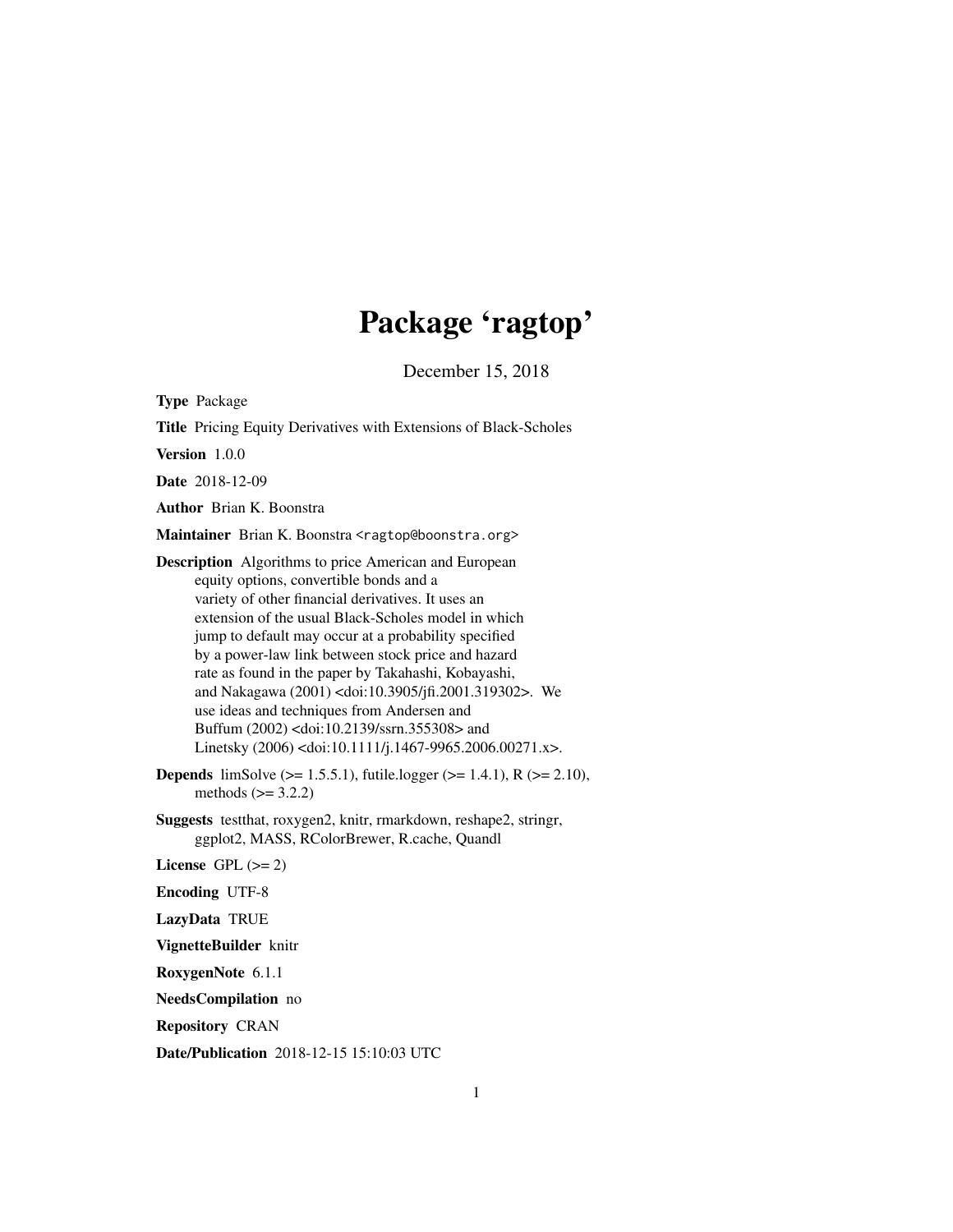# R topics documented:

|                                                                                                            | 3              |
|------------------------------------------------------------------------------------------------------------|----------------|
|                                                                                                            | $\overline{4}$ |
|                                                                                                            | 5              |
|                                                                                                            | 6              |
|                                                                                                            | $\overline{7}$ |
|                                                                                                            | 8              |
|                                                                                                            | 10             |
|                                                                                                            | 11             |
|                                                                                                            | 12             |
|                                                                                                            | 12             |
|                                                                                                            | 14             |
|                                                                                                            | 14             |
|                                                                                                            | 15             |
|                                                                                                            | 15             |
|                                                                                                            | 16             |
|                                                                                                            | 17             |
|                                                                                                            | 17             |
|                                                                                                            | 19             |
|                                                                                                            | 20             |
|                                                                                                            | 20             |
|                                                                                                            | 22             |
|                                                                                                            | 23             |
|                                                                                                            | 24             |
|                                                                                                            | 26             |
|                                                                                                            | 28             |
|                                                                                                            | 28             |
|                                                                                                            | 30             |
|                                                                                                            | 31             |
|                                                                                                            | 32             |
|                                                                                                            | 34             |
|                                                                                                            | 35             |
|                                                                                                            | 36             |
|                                                                                                            | 37             |
|                                                                                                            | 38             |
|                                                                                                            | 39             |
|                                                                                                            |                |
|                                                                                                            | 42             |
|                                                                                                            | 42             |
|                                                                                                            | 43             |
|                                                                                                            | 43             |
|                                                                                                            | 45             |
| spot_to_df_fcn                                                                                             | 46             |
|                                                                                                            | 47             |
|                                                                                                            | 48             |
| $time\_adj\_dividends \dots \dots \dots \dots \dots \dots \dots \dots \dots \dots \dots \dots \dots \dots$ | 49             |
|                                                                                                            | 50             |
|                                                                                                            |                |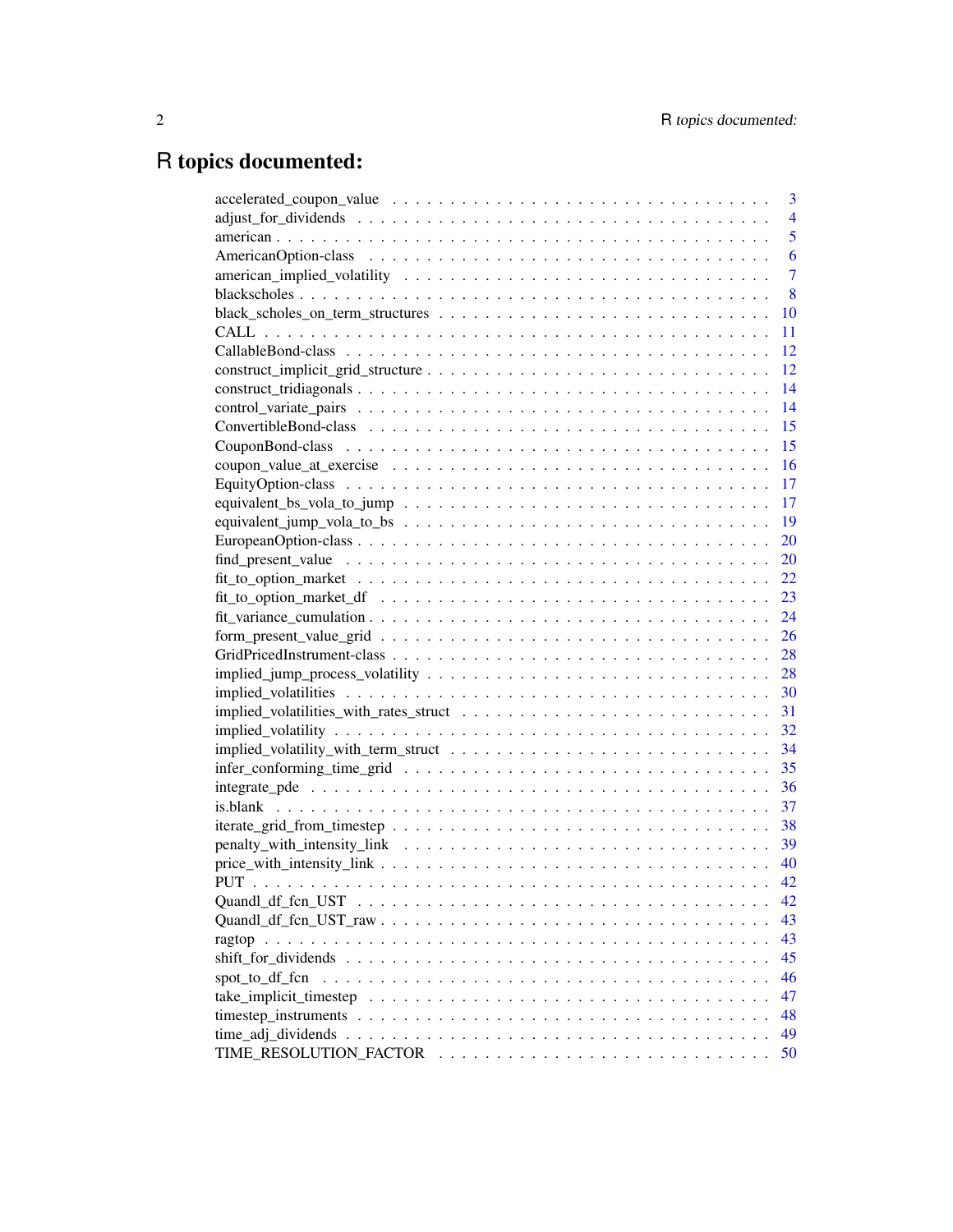<span id="page-2-0"></span>

| Index |  |
|-------|--|
|       |  |
|       |  |
|       |  |
|       |  |
|       |  |

<span id="page-2-1"></span>accelerated\_coupon\_value

*Present value of coupons according to an acceleration schedule*

### Description

Compute "present" value as of time t for coupons that would otherwise have been paid up to time acceleration\_t, in the case of accelerated coupon provisions for forced conversions (or sometimes even unforced ones).

### Usage

```
accelerated_coupon_value(t, coupons_df, discount_factor_fcn,
  acceleration_t = Inf)
```
#### Arguments

| t                   | The time toward which all coupons should be present valued                                                                                          |  |
|---------------------|-----------------------------------------------------------------------------------------------------------------------------------------------------|--|
| coupons_df          | A data frame of details for each coupon. It should have the columns payment time<br>and payment_size.                                               |  |
| discount_factor_fcn |                                                                                                                                                     |  |
|                     | A function specifying how the contract says future coupons should be discounted<br>for this instrument in case the acceleration clause is triggered |  |
|                     | acceleration_t Time limit, up to which coupons will be accelerated                                                                                  |  |

#### See Also

Other Bond Coupons: [coupon\\_value\\_at\\_exercise](#page-15-1), [value\\_from\\_prior\\_coupons](#page-50-1)

Other Bond Coupon Acceleration: [coupon\\_value\\_at\\_exercise](#page-15-1)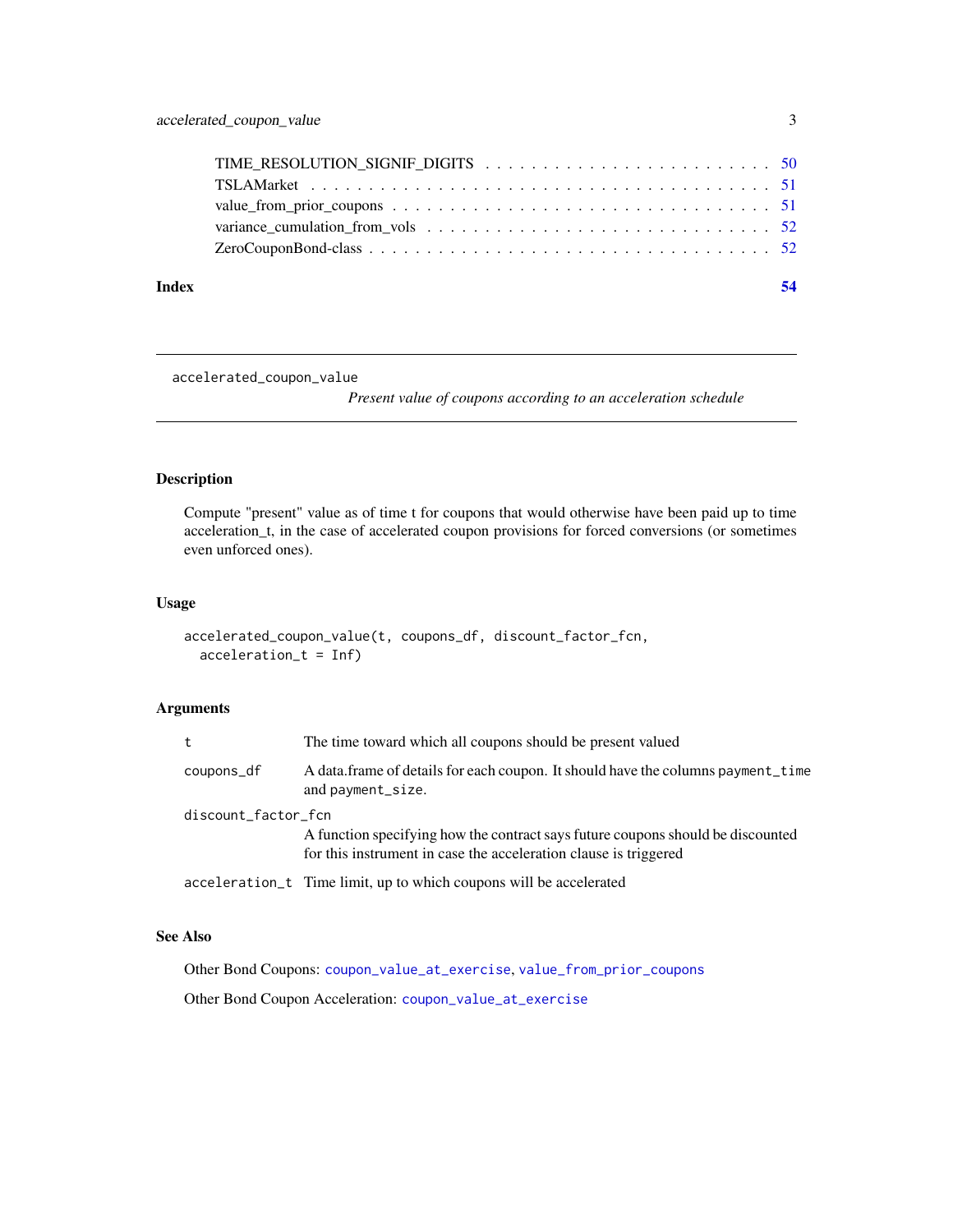<span id="page-3-1"></span><span id="page-3-0"></span>adjust\_for\_dividends *Find the sum of time-adjusted dividend values and adjust grid prices according to their size in the given interval*

### Description

Analyze dividends to find ones paid in the interval (t,t+dt]. Form present value as of time t for them, and then use spline interpolation to adjust instrument values accordingly.

### Usage

```
adjust_for_dividends(grid_values, t, dt, r, h, S, S0, dividends)
```
### Arguments

| grid_values | A matrix with one row for each level of S and one column per set of S-associated<br>instrument values                                                            |
|-------------|------------------------------------------------------------------------------------------------------------------------------------------------------------------|
| t           | Time after this timestep has been taken                                                                                                                          |
| dt          | Interval to end of timestep                                                                                                                                      |
| r           | risk-free interest rate                                                                                                                                          |
| h           | Default intensities                                                                                                                                              |
| S           | Underlying equity values for the grid                                                                                                                            |
| S0          | Time zero price of the base equity                                                                                                                               |
| dividends   | A data. frame with columns time, fixed, and proportional. Dividend size at<br>the given time is then expected to be equal to fixed + proportional $\star$ S / S0 |

### Value

An object like grid\_values with entries modified according to the dividends

#### See Also

Other Dividends: [shift\\_for\\_dividends](#page-44-1), [time\\_adj\\_dividends](#page-48-1)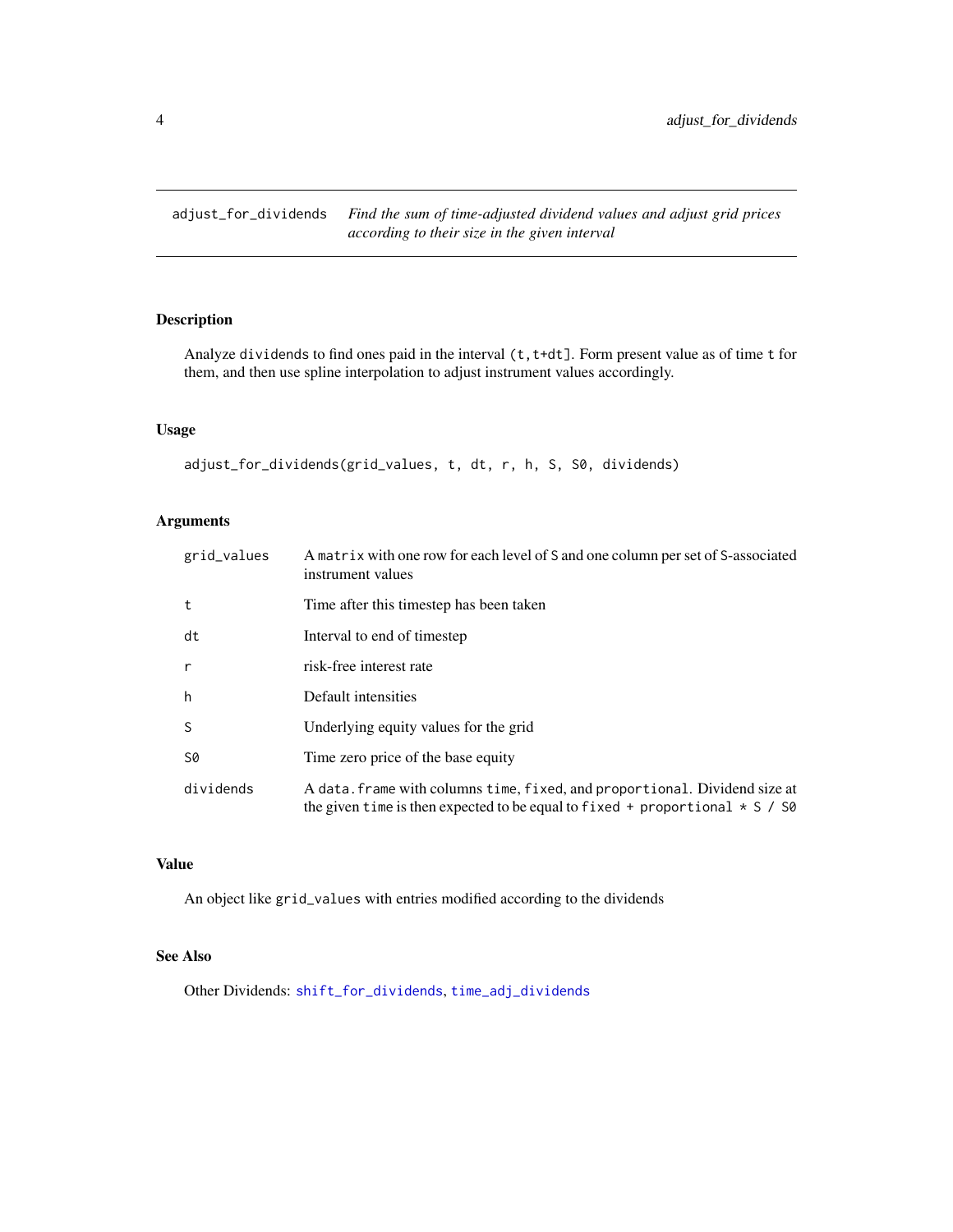<span id="page-4-1"></span><span id="page-4-0"></span>

#### Description

Use a control-variate scheme to simultaneously estimate the present values of a collection of one or more American-exercise options under a default model with survival probabilities not linked to equity prices.

#### Usage

```
american(callput, S0, K, time, const\_short_rate = 0,const_default_intensity = 0, discount_factor_fcn = function(T, t,
  ...) { exp(-const\_short\_rate * (T - t)) },
  survival_probability_fcn = function(T, t, ...) {
 exp(-const\_default\_intensity * (T - t)),
 default_intensity_fcn = function(t, S, ...) {
 const_default_intensity + 0 \times S }, ..., num_time_steps = 100,
  structure_constant = 2, std_devs_width = 5)
```

| callput                  | 1 for calls, -1 for puts (may be a vector of the same)                                                                                                                                                        |  |
|--------------------------|---------------------------------------------------------------------------------------------------------------------------------------------------------------------------------------------------------------|--|
| S0                       | initial underlying price                                                                                                                                                                                      |  |
| K                        | strike (may be a vector)                                                                                                                                                                                      |  |
| time                     | Time from $\theta$ until expiration (may be a vector)                                                                                                                                                         |  |
| const_short_rate         |                                                                                                                                                                                                               |  |
|                          | A constant to use for the instantaneous interest rate in case discount_factor_fcn<br>is not given                                                                                                             |  |
| const_default_intensity  |                                                                                                                                                                                                               |  |
|                          | A constant to use for the instantaneous default intensity in case default_intensity_fcn<br>is not given                                                                                                       |  |
| discount_factor_fcn      |                                                                                                                                                                                                               |  |
|                          | A function for computing present values to time t of various cashflows occurring<br>during this timestep, with arguments T, t                                                                                 |  |
| survival_probability_fcn |                                                                                                                                                                                                               |  |
|                          | (Implied argument) A function for probability of survival, with arguments T, t<br>and T>t. E.g. with a constant volatility s this takes the form $(T - t)s^2$ . Should<br>be matched to default_intensity_fcn |  |
| default_intensity_fcn    |                                                                                                                                                                                                               |  |
|                          | A function for computing default intensity occurring at a given time, dependent<br>on time and stock price, with arguments t, S. Should be matched to survival_probability_fcn                                |  |
| $\ddotsc$                | Further arguments passed on to find_present_value                                                                                                                                                             |  |
|                          | num_time_steps Number of steps to use in the grid solver. Can usually be set quite low due to<br>the control variate scheme.                                                                                  |  |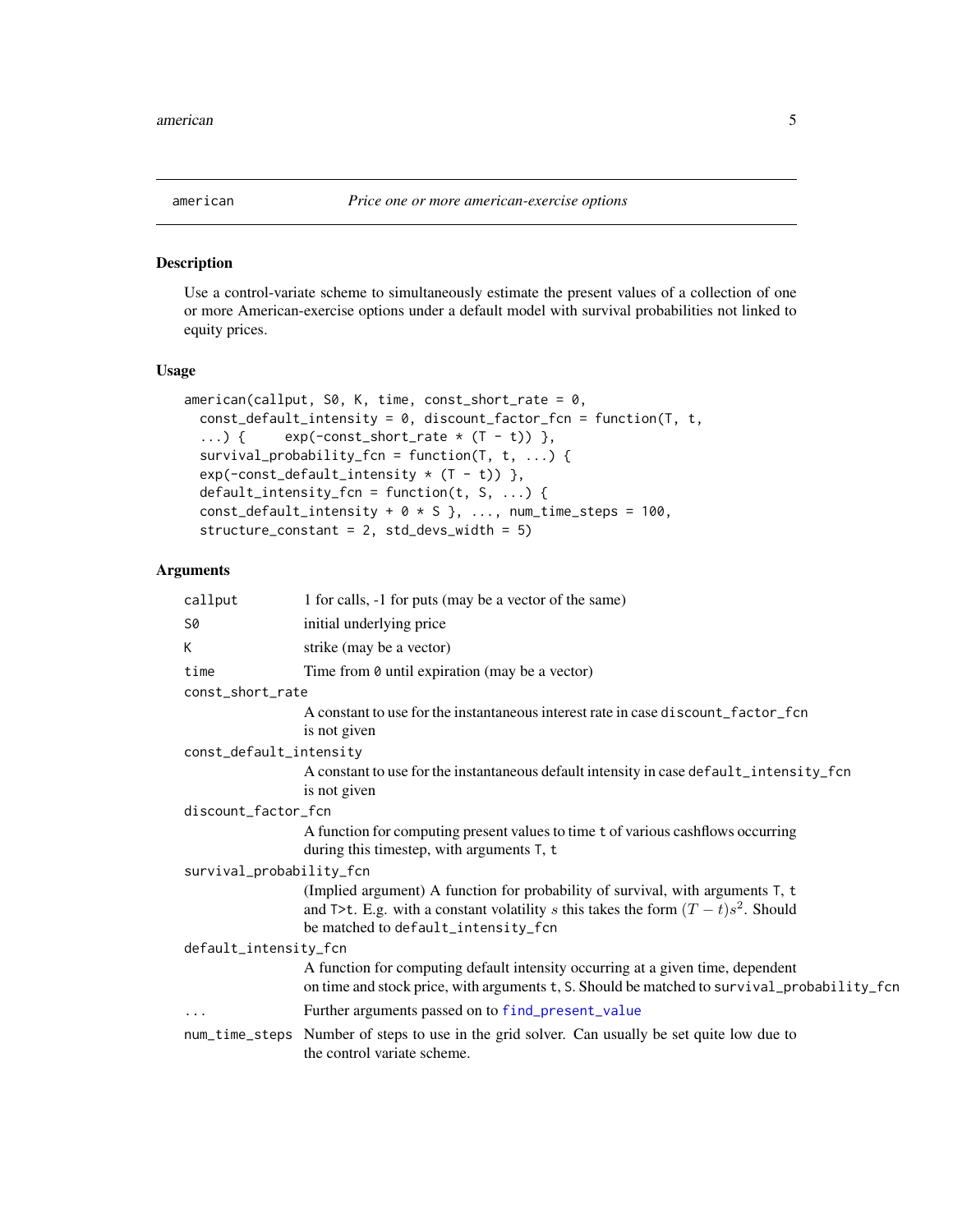<span id="page-5-0"></span>

| structure_constant |                                                                                                               |
|--------------------|---------------------------------------------------------------------------------------------------------------|
|                    | The maximum ratio between time intervals dt and the square of space intervals<br>$dz^2$                       |
|                    | std_devs_width The number of standard deviations, in sigma $*$ sqrt(T) units, to incorporate<br>into the grid |

#### Details

The scheme uses find\_present\_value() to price the options and their European-exercise equivalents. It then compares the latter to black-scholes formula output and uses the results as an error correction on the prices of the American-exercise options.

#### Value

A vector of estimated option present values

#### See Also

Other Equity Independent Default Intensity: [american\\_implied\\_volatility](#page-6-1), [black\\_scholes\\_on\\_term\\_structures](#page-9-1), [blackscholes](#page-7-1), [equivalent\\_bs\\_vola\\_to\\_jump](#page-16-1), [equivalent\\_jump\\_vola\\_to\\_bs](#page-18-1), implied\_volatilities\_with\_rates\_s [implied\\_volatilities](#page-29-1), [implied\\_volatility\\_with\\_term\\_struct](#page-33-1), [implied\\_volatility](#page-31-1)

Other American Exercise Equity Options: [american\\_implied\\_volatility](#page-6-1), [control\\_variate\\_pairs](#page-13-1)

#### Examples

```
american(PUT, S0=100, K=110, time=0.77, const_short_rate = 0.06,
        const_volatility=0.20, num_time_steps=200)
american(callput=-1, S0=100, K=90, time=1, const_short_rate=0.025,
        variance_cumulation_fcn = function(T, t) { # Term structure of vola
             0.45 ^ 2 * (T - t) + 0.15^2 * max(0, T-0.25)
        })
```
AmericanOption-class *A standard option contract allowing for* early *exercise at the choice of the option holder*

### <span id="page-5-1"></span>**Description**

A standard option contract allowing for *early* exercise at the choice of the option holder

#### Methods

- optionality\_fcn(v, ...) Return a version of v at time t corrected for any optionality conditions.
- recovery\_fcn(v, S, t, ...) Return recovery value, given non-default values v at time t. Subclasses may be more elaborate, this method simply returns 0.0.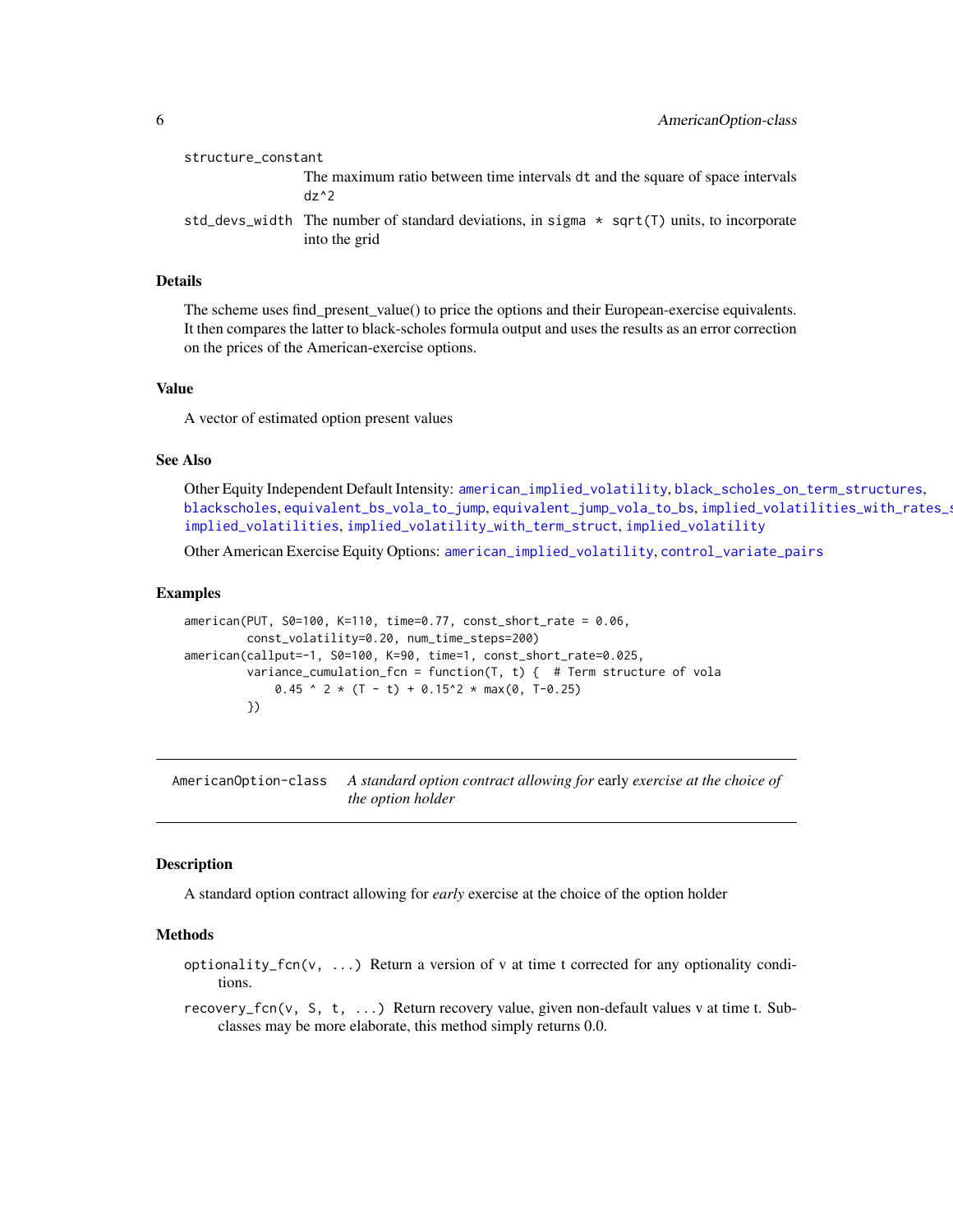<span id="page-6-1"></span><span id="page-6-0"></span>american\_implied\_volatility

*Implied volatility of an american option with equity-independent term structures*

### Description

Use the grid solver to generate american option values under a default model with survival probabilities not linked to equity prices. and run them through a bisective root search method until a constant volatility matching the provided option price has been found.

#### Usage

```
american_implied_volatility(option_price, callput, S0, K, time,
  const_default_intensity = 0, survival_probability_fcn = function(T,
  t, ...) { exp(-const\_default\_intensity * (T - t)) },
  default_intensity_fcn = function(t, S, ...) {
  const_default_intensity + 0 \times S }, ..., num_time_steps = 30,
  structure_constant = 2, std_devs_width = 5,
  relative\_tolerance = 1e-04, max.iter = 100, max\_vola = 4)
```

| option_price             | Option price to match                                                                                                                                                          |
|--------------------------|--------------------------------------------------------------------------------------------------------------------------------------------------------------------------------|
| callput                  | 1 for calls, -1 for puts                                                                                                                                                       |
| S0                       | An initial stock price, for setting grid scale                                                                                                                                 |
| K                        | strike                                                                                                                                                                         |
| time                     | Time from 0 until expiration                                                                                                                                                   |
| const_default_intensity  |                                                                                                                                                                                |
|                          | A constant to use for the instantaneous default intensity in case default_intensity_fcn<br>is not given                                                                        |
| survival_probability_fcn |                                                                                                                                                                                |
|                          | (Implied argument) A function for probability of survival, with arguments T, t<br>and $T > t$ .                                                                                |
| default_intensity_fcn    |                                                                                                                                                                                |
|                          | A function for computing default intensity occurring at a given time, dependent<br>on time and stock price, with arguments t, S. Should be matched to survival_probability_fcn |
| $\ddots$                 | Additional arguments to be passed on to implied_volatility_with_term_struct<br>and american                                                                                    |
|                          | num_time_steps Minimum number of time steps in the grid                                                                                                                        |
| structure_constant       |                                                                                                                                                                                |
|                          | The maximum ratio between time intervals dt and the square of space intervals<br>$dz^2$                                                                                        |
|                          | std_devs_width The number of standard deviations, in sigma $*$ sqrt(T) units, to incorporate<br>into the grid                                                                  |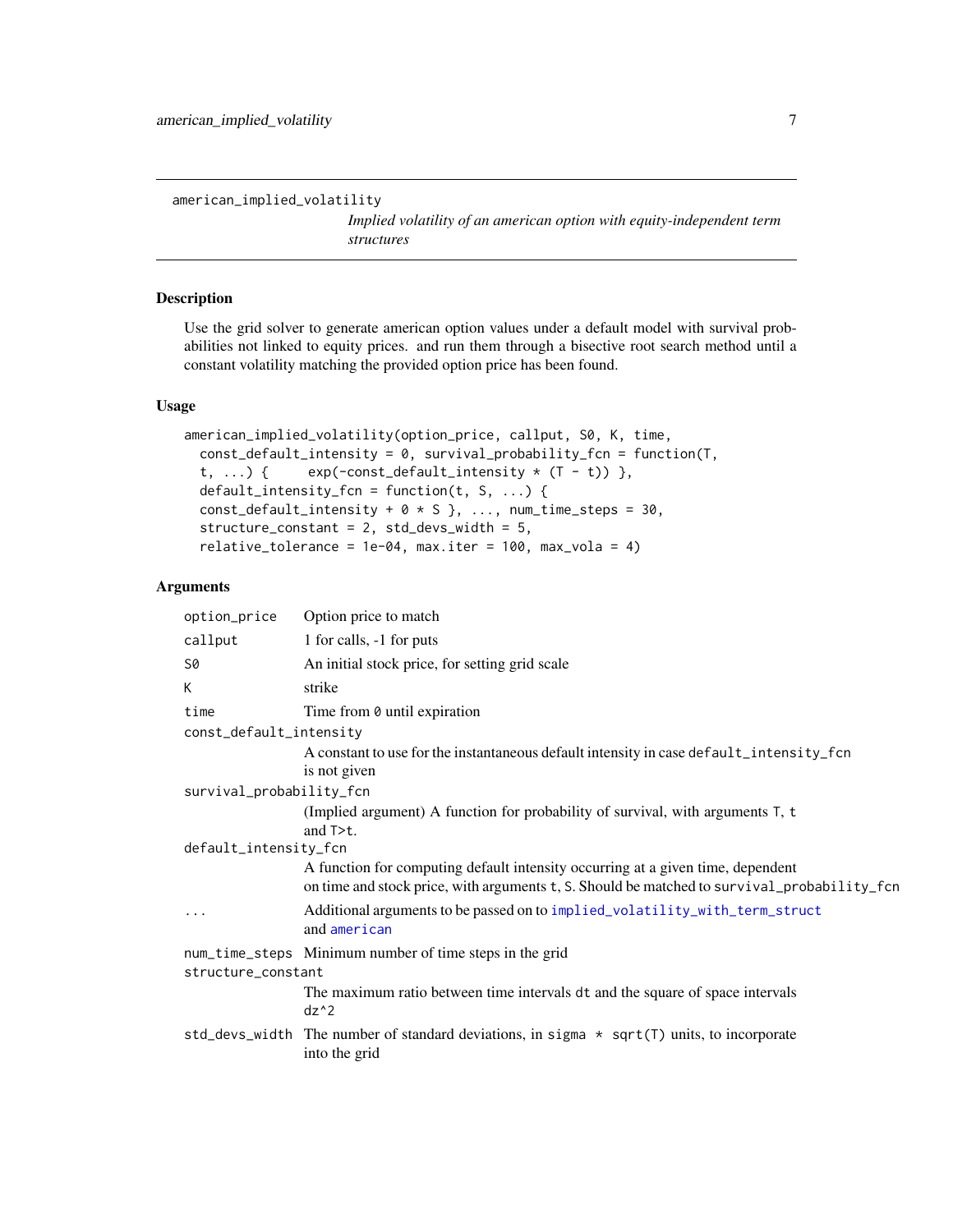<span id="page-7-0"></span>8 blackscholes and the state of the state of the state of the state of the blackscholes

| relative_tolerance |                                                                                   |  |
|--------------------|-----------------------------------------------------------------------------------|--|
|                    | Relative tolerance in instrument price defining the root-finder halting condition |  |
| max.iter           | Maximum number of root-finder iterations allowed                                  |  |
| max_vola           | Maximum volatility to try                                                         |  |
|                    |                                                                                   |  |

### Value

Estimated volatility

#### See Also

[implied\\_volatility\\_with\\_term\\_struct](#page-33-1) for implied volatility of European options under the same conditions, [american](#page-4-1) for the underlying pricing algorithm

Other Implied Volatilities: [equivalent\\_bs\\_vola\\_to\\_jump](#page-16-1), [equivalent\\_jump\\_vola\\_to\\_bs](#page-18-1), [fit\\_variance\\_cumulation](#page-23-1), [implied\\_jump\\_process\\_volatility](#page-27-1), [implied\\_volatilities\\_with\\_rates\\_struct](#page-30-1), [implied\\_volatilities](#page-29-1), [implied\\_volatility\\_with\\_term\\_struct](#page-33-1), [implied\\_volatility](#page-31-1)

Other Equity Independent Default Intensity: [american](#page-4-1), [black\\_scholes\\_on\\_term\\_structures](#page-9-1), [blackscholes](#page-7-1), [equivalent\\_bs\\_vola\\_to\\_jump](#page-16-1), [equivalent\\_jump\\_vola\\_to\\_bs](#page-18-1), implied\_volatilities\_with\_rates\_s [implied\\_volatilities](#page-29-1), [implied\\_volatility\\_with\\_term\\_struct](#page-33-1), [implied\\_volatility](#page-31-1)

Other American Exercise Equity Options: [american](#page-4-1), [control\\_variate\\_pairs](#page-13-1)

#### Examples

```
american_implied_volatility(25,CALL,S0=100,K=100,time=2.2,
 const_short_rate=0.03, num_time_steps=5)
df250 = function(t) (exp(-0.02*t)*exp(-0.03*max(0,t-1.0))) # Simple term structure
df25 = function(T,t){df250(T)/df250(t)} # Relative discount factorsamerican_implied_volatility(25,-1,100,100,2.2,
 discount_factor_fcn=df25, num_time_steps=5)
```
<span id="page-7-1"></span>

blackscholes *Vectorized Black-Scholes pricing of european-exercise options*

#### Description

Price options according to the famous Black-Scholes formula, with the optional addition of a jumpto-default intensity and discrete dividends.

#### Usage

```
blackscholes(callput, S0, K, r, time, vola, default_intensity = 0,
  divrate = 0, borrow_cost = 0, dividends = NULL)
```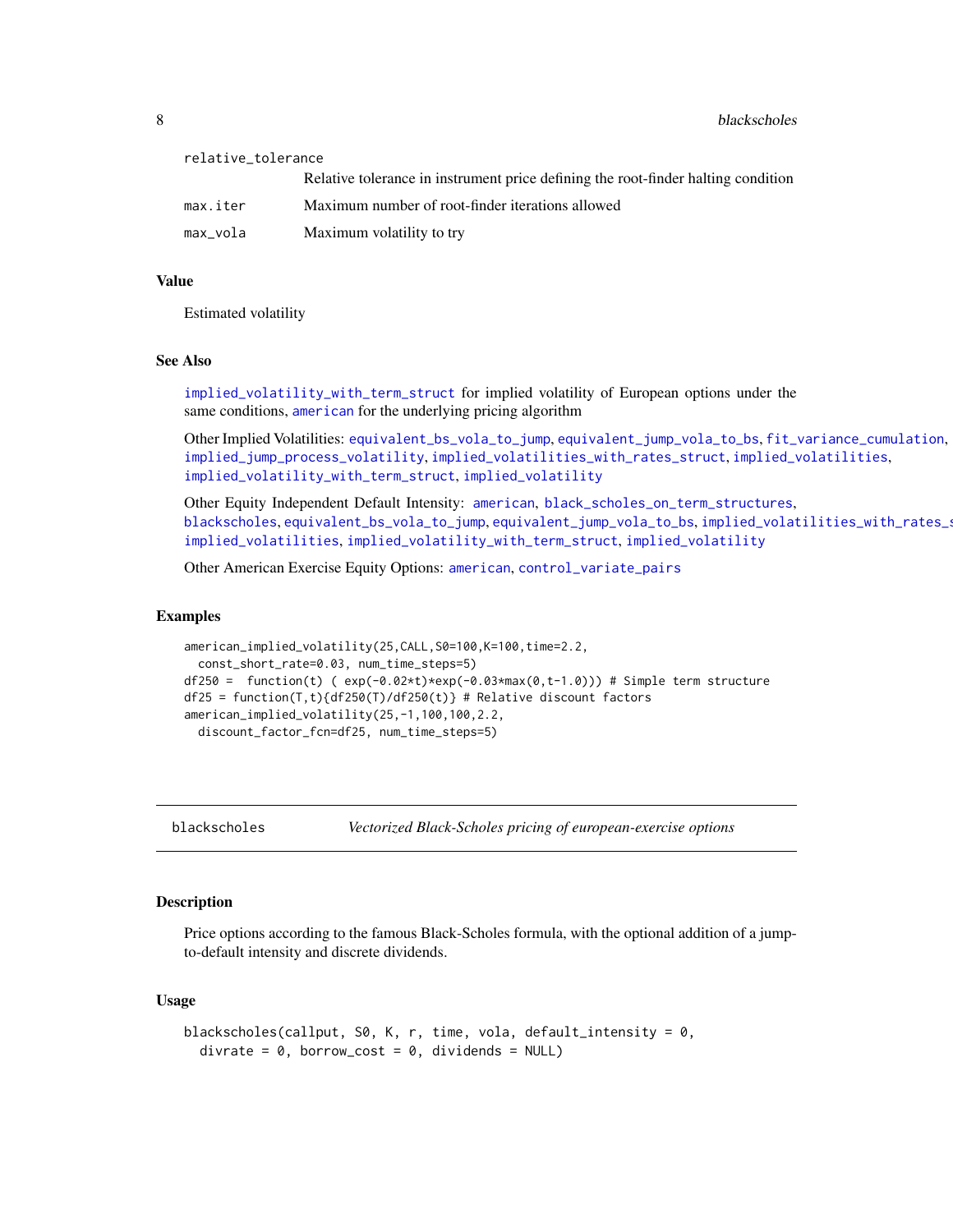#### <span id="page-8-0"></span>blackscholes 9

#### **Arguments**

| callput           | 1 for calls, -1 for puts                                                                                                                                                                                                                               |  |
|-------------------|--------------------------------------------------------------------------------------------------------------------------------------------------------------------------------------------------------------------------------------------------------|--|
| S0                | initial underlying price                                                                                                                                                                                                                               |  |
| K                 | strike                                                                                                                                                                                                                                                 |  |
| $\mathsf{r}$      | risk-free interest rate                                                                                                                                                                                                                                |  |
| time              | Time from 0 until expiration                                                                                                                                                                                                                           |  |
| vola              | Default-free volatility of the underlying                                                                                                                                                                                                              |  |
| default_intensity |                                                                                                                                                                                                                                                        |  |
|                   | hazard rate of underlying default                                                                                                                                                                                                                      |  |
| divrate           | A continuous rate for dividends and other cashflows such as foreign interest rates                                                                                                                                                                     |  |
| borrow_cost       | A continuous rate for stock borrow costs                                                                                                                                                                                                               |  |
| dividends         | A data. frame with columns time, fixed, and proportional. Dividend size at<br>the given time is then expected to be equal to fixed + proportional $\star$ S / S0.<br>Fixed dividends will be converted to proportional for purposes of this algorithm. |  |

### Details

Note that if the default\_intensity is set larger than zero then put-call parity still holds. Greeks are reduced according to cumulated default probability.

All inputs must either be scalars or have the same nonscalar shape.

#### Value

A list with elements

Price The present value(s)

Delta Sensitivity to underlying price

Vega Sensitivity to volatility

### See Also

Other European Options: [black\\_scholes\\_on\\_term\\_structures](#page-9-1), [implied\\_volatilities\\_with\\_rates\\_struct](#page-30-1), [implied\\_volatilities](#page-29-1), [implied\\_volatility\\_with\\_term\\_struct](#page-33-1), [implied\\_volatility](#page-31-1)

Other Equity Independent Default Intensity: [american\\_implied\\_volatility](#page-6-1), [american](#page-4-1), black\_scholes\_on\_term\_struc [equivalent\\_bs\\_vola\\_to\\_jump](#page-16-1), [equivalent\\_jump\\_vola\\_to\\_bs](#page-18-1), [implied\\_volatilities\\_with\\_rates\\_struct](#page-30-1), [implied\\_volatilities](#page-29-1), [implied\\_volatility\\_with\\_term\\_struct](#page-33-1), [implied\\_volatility](#page-31-1)

#### Examples

blackscholes(callput=-1, S0=100, K=90, r=0.03, time=1, # -1 is a PUT vola=0.5, default\_intensity=0.07)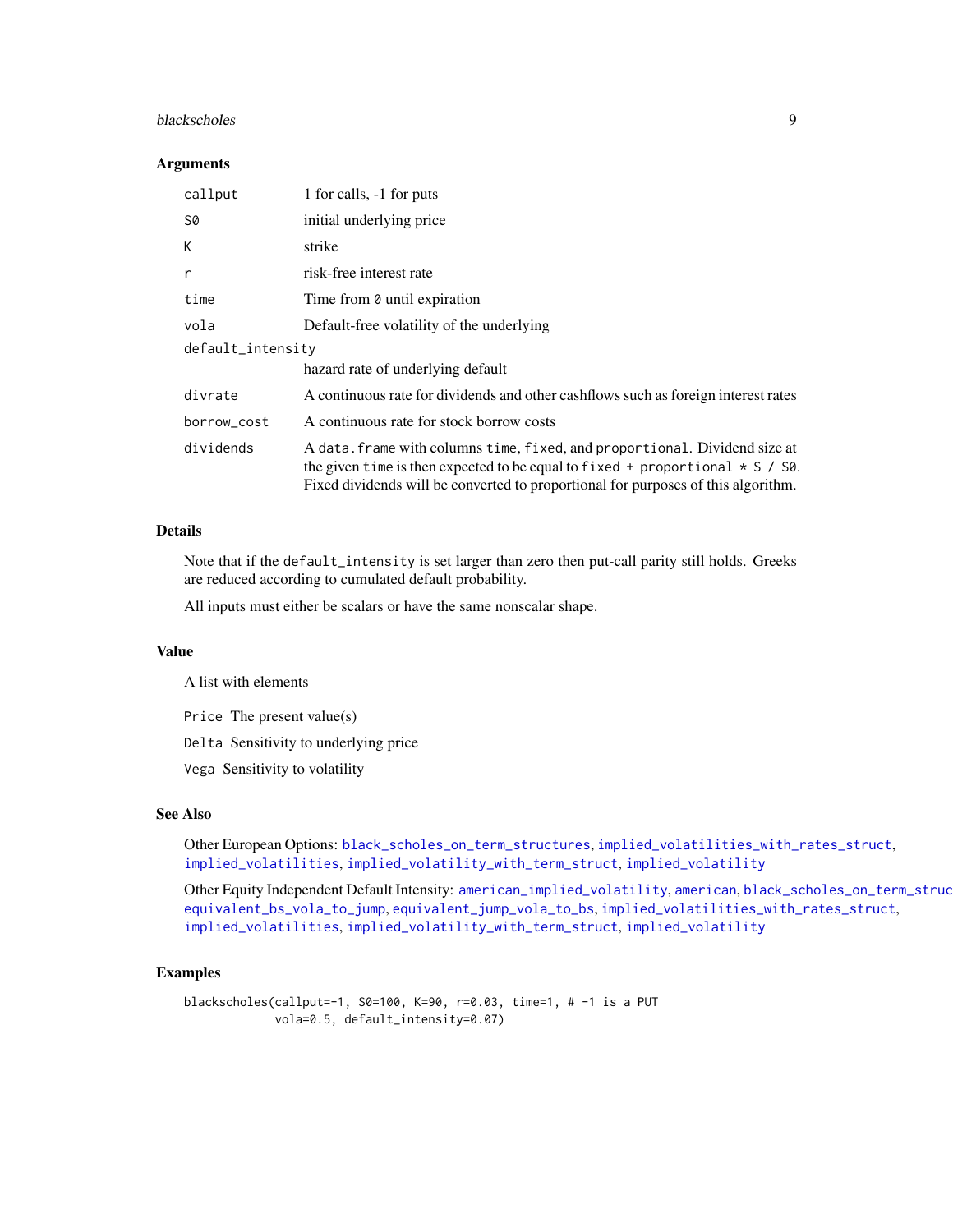<span id="page-9-1"></span><span id="page-9-0"></span>black\_scholes\_on\_term\_structures

*Black-Scholes pricing of european-exercise options with term structure arguments*

### Description

Price an option according to the famous Black-Scholes formula, with the optional addition of a jump-to-default intensity and discrete dividends. Volatility and rates may be provided as constants or as 2+ parameter functions with first argument T corresponding to maturity and second argument t corresponding to model date.

#### Usage

```
black_scholes_on_term_structures(callput, S0, K, time,
  const_volatility = 0.5, const_short_rate = 0,
  const<sub>-default_intensity = 0, discount_factor_fcn = function(T, t,</sub>
  ...) { exp(-const\_short\_rate * (T - t)) },
  survival_probability_fcn = function(T, t, ...) {
  exp(-const\_default\_intensity * (T - t)),
  variance_cumulation_fcn = function(T, t) { const_volatility^2 * (T
  - t) }, dividends = NULL, borrow_cost = 0, dividend_rate = 0)
```

|                          | callput                 | 1 for calls, -1 for puts                                                                                                                     |
|--------------------------|-------------------------|----------------------------------------------------------------------------------------------------------------------------------------------|
|                          | S0                      | initial underlying price                                                                                                                     |
|                          | К                       | strike                                                                                                                                       |
|                          | time                    | Time from 0 until expiration                                                                                                                 |
|                          | const_volatility        |                                                                                                                                              |
|                          |                         | A constant to use for volatility in case variance_cumulation_fcn is not given                                                                |
|                          | const_short_rate        |                                                                                                                                              |
|                          |                         | A constant to use for the instantaneous interest rate in case discount_factor_fcn<br>is not given                                            |
|                          | const_default_intensity |                                                                                                                                              |
|                          |                         | A constant to use for the instantaneous default intensity in case default_intensity_fcn<br>is not given                                      |
|                          | discount_factor_fcn     |                                                                                                                                              |
|                          |                         | A function for computing present values to time t of various cashflows occurring<br>during this timestep, with arguments $T$ , t             |
| survival_probability_fcn |                         |                                                                                                                                              |
|                          |                         | A function for probability of survival, with arguments T, t and T>t. E.g. with a<br>constant volatility s this takes the form $(T - t)s^2$ . |
|                          |                         |                                                                                                                                              |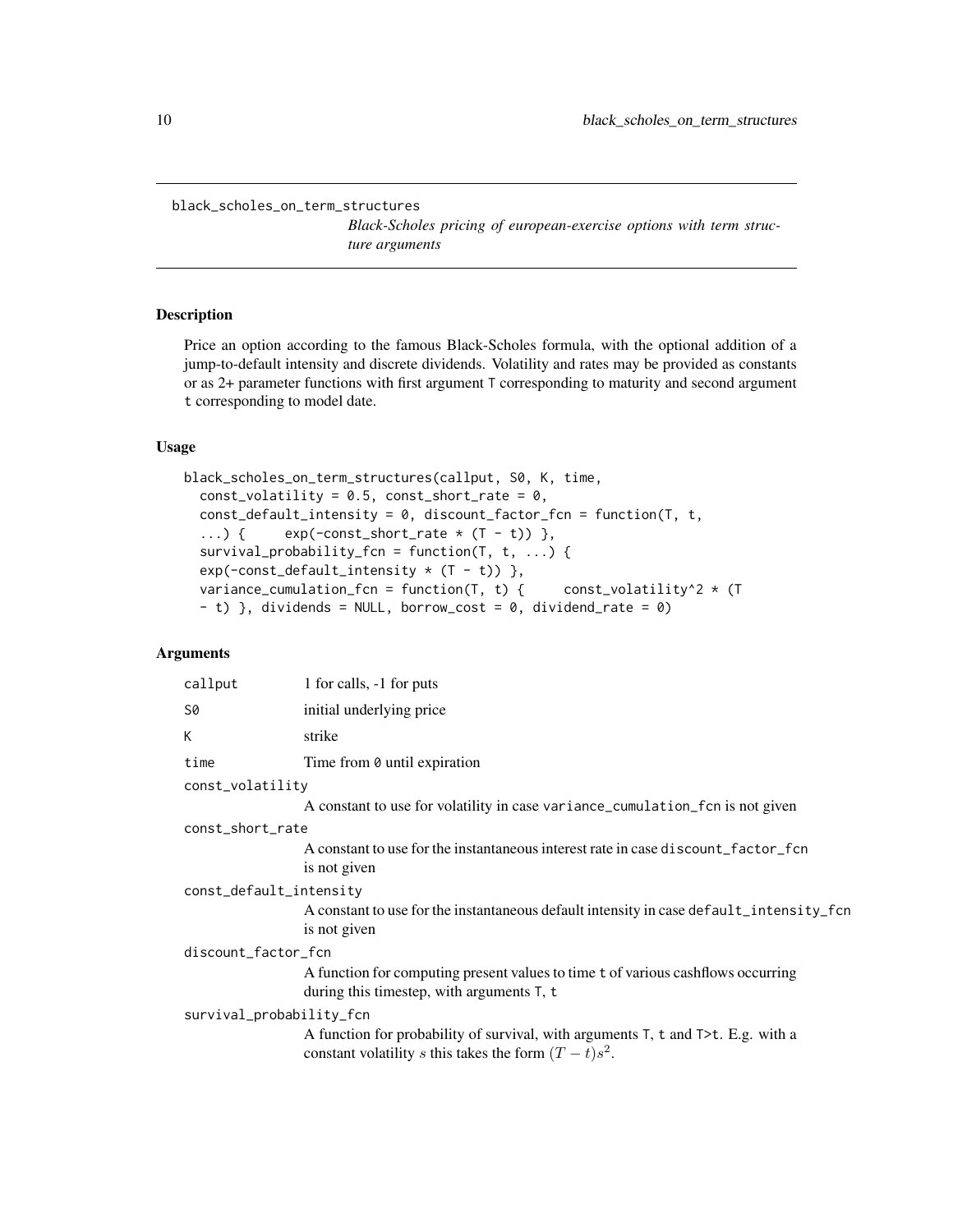#### <span id="page-10-0"></span> $CALL$  11

| variance_cumulation_fcn |                                                                                                                                                                                                                                                        |  |
|-------------------------|--------------------------------------------------------------------------------------------------------------------------------------------------------------------------------------------------------------------------------------------------------|--|
|                         | A function for computing total stock variance occurring during this timestep,<br>with arguments T, t. E.g. with a constant volatility s this takes the form $(T -$<br>$t$ ) $s^2$ .                                                                    |  |
| dividends               | A data. frame with columns time, fixed, and proportional. Dividend size at<br>the given time is then expected to be equal to fixed + proportional $\star$ S / S0.<br>Fixed dividends will be converted to proportional for purposes of this algorithm. |  |
| borrow_cost             | A continuous rate for stock borrow costs                                                                                                                                                                                                               |  |
| dividend_rate           | A continuous rate for dividends and other cashflows such as foreign interest rates                                                                                                                                                                     |  |

### Details

Any term structures will be converted to equivalent constant arguments by calling them with the arguments (time, 0).

### See Also

Other European Options: [blackscholes](#page-7-1), [implied\\_volatilities\\_with\\_rates\\_struct](#page-30-1), [implied\\_volatilities](#page-29-1), [implied\\_volatility\\_with\\_term\\_struct](#page-33-1), [implied\\_volatility](#page-31-1)

Other Equity Independent Default Intensity: [american\\_implied\\_volatility](#page-6-1), [american](#page-4-1), [blackscholes](#page-7-1), [equivalent\\_bs\\_vola\\_to\\_jump](#page-16-1), [equivalent\\_jump\\_vola\\_to\\_bs](#page-18-1), [implied\\_volatilities\\_with\\_rates\\_struct](#page-30-1), [implied\\_volatilities](#page-29-1), [implied\\_volatility\\_with\\_term\\_struct](#page-33-1), [implied\\_volatility](#page-31-1)

#### Examples

```
black_scholes_on_term_structures(callput=-1, S0=100, K=90, time=1,
                                 discount_factor_fcn = function(T, t, ...) {
                                   exp(-0.03 * (T - t))},
                                 survival_probability_fcn = function(T, t, ...) {
                                   exp(-0.07 \times (T - t))},
                                 variance_cumulation_fcn = function(T, t) {
                                   0.45 ^ 2 * (T - t)
                                 })
```
CALL *Constant CALL for defining option contracts*

### Description

Constant CALL for defining option contracts

### Usage

CALL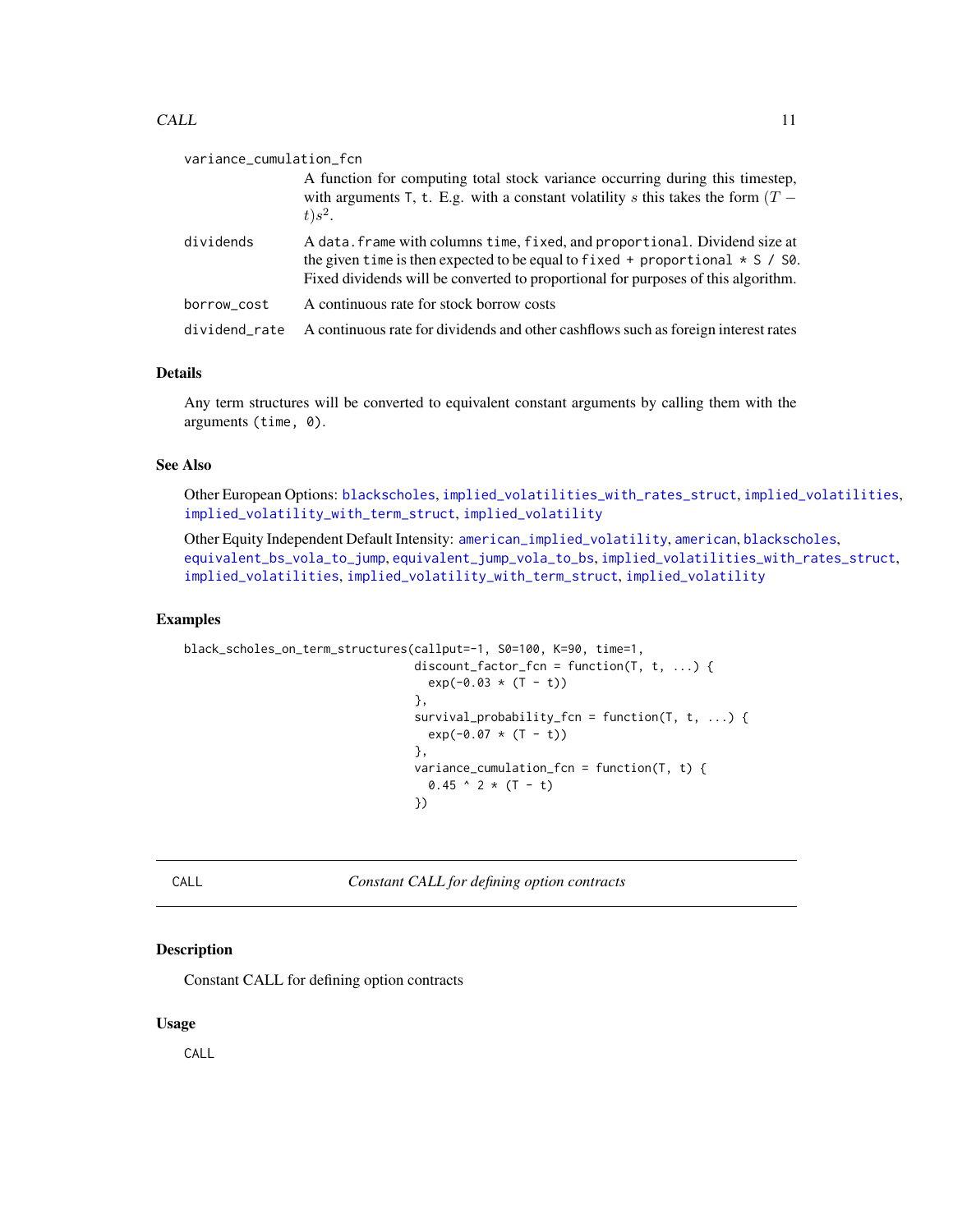<span id="page-11-0"></span>An object of class numeric of length 1.

CallableBond-class *Callable (and putable) corporate or government bond.*

### Description

When a bond is emphcallable, the issuer may choose to pay the call price to the bond holder and end the life of the contract.

#### Details

When a bond is emphputable, the bond holder may choose to force the issuer pay the put price to the bond holder thus ending the life of the contract.

### Fields

calls A data.frame of details for each call. It should have the columns call\_price and effective\_time.

puts A data.frame of details for each put. It should have the columns put\_price and effective\_time.

### Methods

critical\_times() Important times in the life of this instrument for simulation and grid solvers

<span id="page-11-1"></span>construct\_implicit\_grid\_structure

*Structure of implicit numerical integration grid*

### Description

Infer a reasonable structure for our implicit grid solver based on the voltime, structure constant, and requested grid width in standard deviations.

#### Usage

```
construct_implicit_grid_structure(tenors, M, S0, K, c, sigma,
  structure_constant, std_devs_width, min_z_width = 0)
```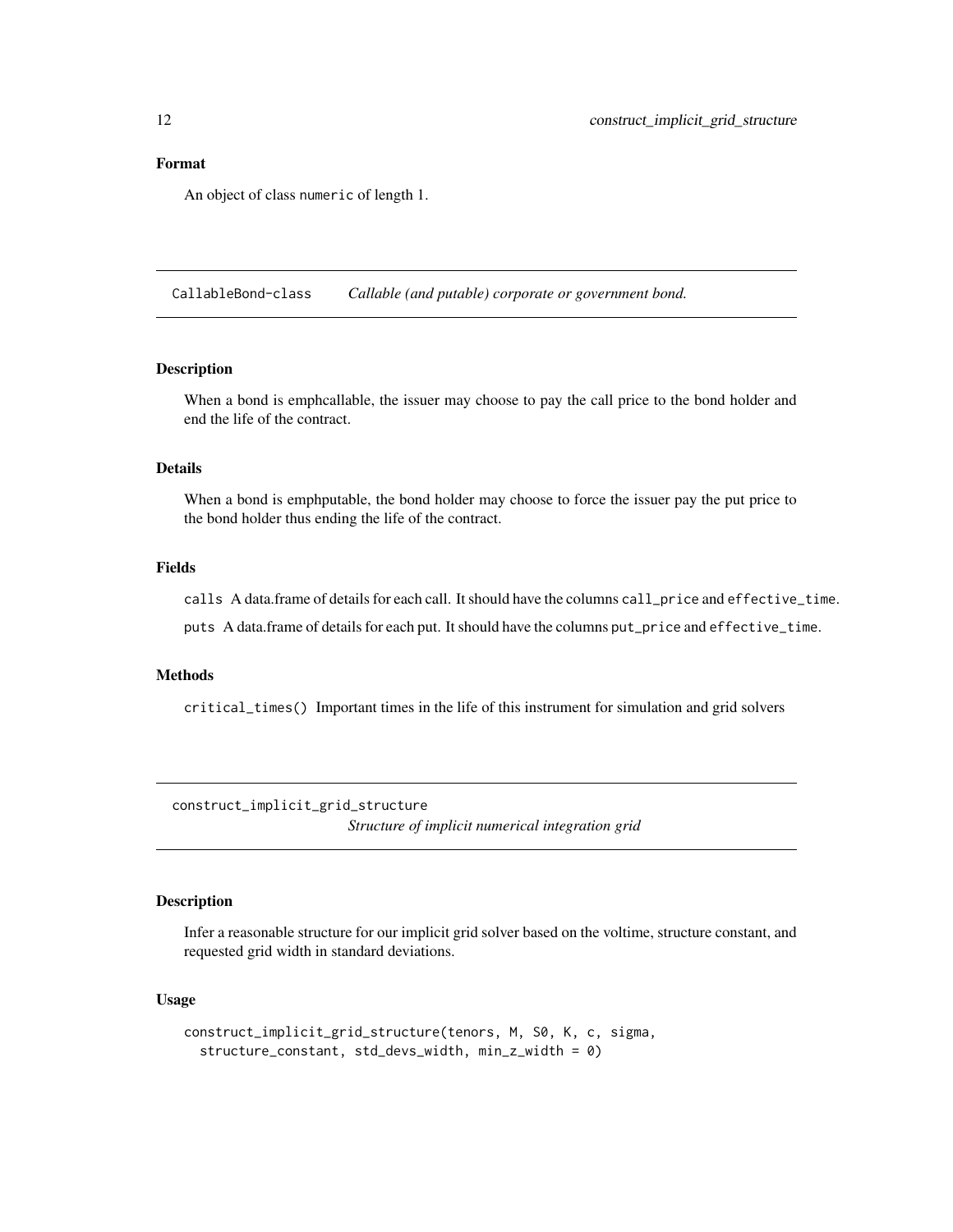### <span id="page-12-0"></span>Arguments

| tenors             | Tenors of instruments to be treated on this grid                                                              |  |
|--------------------|---------------------------------------------------------------------------------------------------------------|--|
| M                  | Minimum number of timesteps on this grid                                                                      |  |
| S0                 | An initial stock price, for setting grid scale                                                                |  |
| K                  | An instrument reference stock price, for setting grid scale                                                   |  |
| $\mathsf{C}$       | A continuous stock drift rate                                                                                 |  |
| sigma              | Volatility of diffusion process (without jumps to default)                                                    |  |
| structure_constant |                                                                                                               |  |
|                    | The maximum ratio between time intervals dt and the square of space intervals<br>$dz^2$                       |  |
|                    | std_devs_width The number of standard deviations, in sigma $*$ sqrt(T) units, to incorporate<br>into the grid |  |
| $min_z_width$      | Minimum grid width, in log space                                                                              |  |

### Details

Generally speaking pricing will be good to about 10bp of relative accuracy when the ratio of timesteps to voltime (in annualized units) is over 200.

Cases with pathologically low volatility may go awry (in the sense of yielding ultimately inaccurate PDE solutions), as the structure\_constant will force a step in z space much bigger than the width in standard deviations.

### Value

A list with elements

- T The maximum time for this grid
- dt Largest permissible timestep size
- dz Distance between space grid points
- z0 Center of space grid
- $z$ \_width Width in  $z$  space
- half\_N A misnomer, actually  $(N 1)/2$
- N The number of space points
- z Locations of space points

### See Also

Other Implicit Grid Solver: [find\\_present\\_value](#page-19-1), [form\\_present\\_value\\_grid](#page-25-1), [infer\\_conforming\\_time\\_grid](#page-34-1), [integrate\\_pde](#page-35-1), [iterate\\_grid\\_from\\_timestep](#page-37-1), [take\\_implicit\\_timestep](#page-46-1), [timestep\\_instruments](#page-47-1)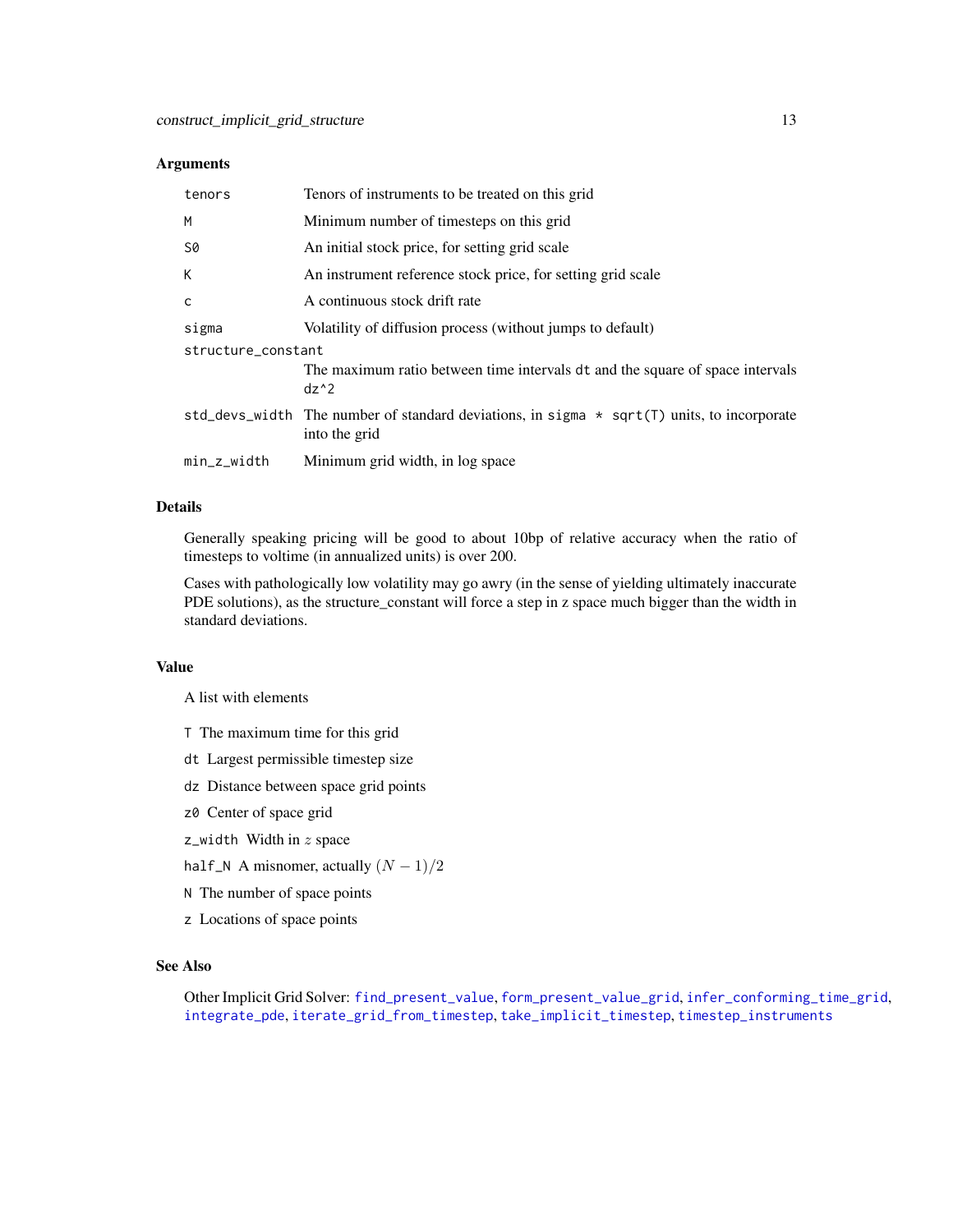```
construct_tridiagonals
```
*Matrix entries for implicit numerical differentiation using Neumann boundary conditions*

### Description

Matrix entries for implicit numerical differentiation using Neumann boundary conditions

### Usage

```
construct_tridiagonals(sigma, structure_constant, drift)
```
### Arguments

| sigma              | Volatility of diffusion process (without jumps to default)                                               |
|--------------------|----------------------------------------------------------------------------------------------------------|
| structure_constant |                                                                                                          |
|                    | The ratio between time interval dt and the square of space interval dz <sup>1</sup> 2                    |
| drift              | Vector of drift rate of underlying equity grid points, including induced drift from<br>default intensity |

#### Value

A list with elements super, diag and sub containing the superdiagonal, diagonal and subdiagonal of the implicit timestep differencing matrix

<span id="page-13-1"></span>control\_variate\_pairs *Form instrument objects for vanilla options*

#### Description

Form a list twice as long as the longest of the arguments callput, K, time whose first half consists of AmericanOption objects and second half consists of EuropeanOption objects having the same exercise specification

### Usage

```
control_variate_pairs(callput, K, time)
```

| callput | 1 for calls, -1 for puts     |
|---------|------------------------------|
| К       | strike                       |
| time    | Time from 0 until expiration |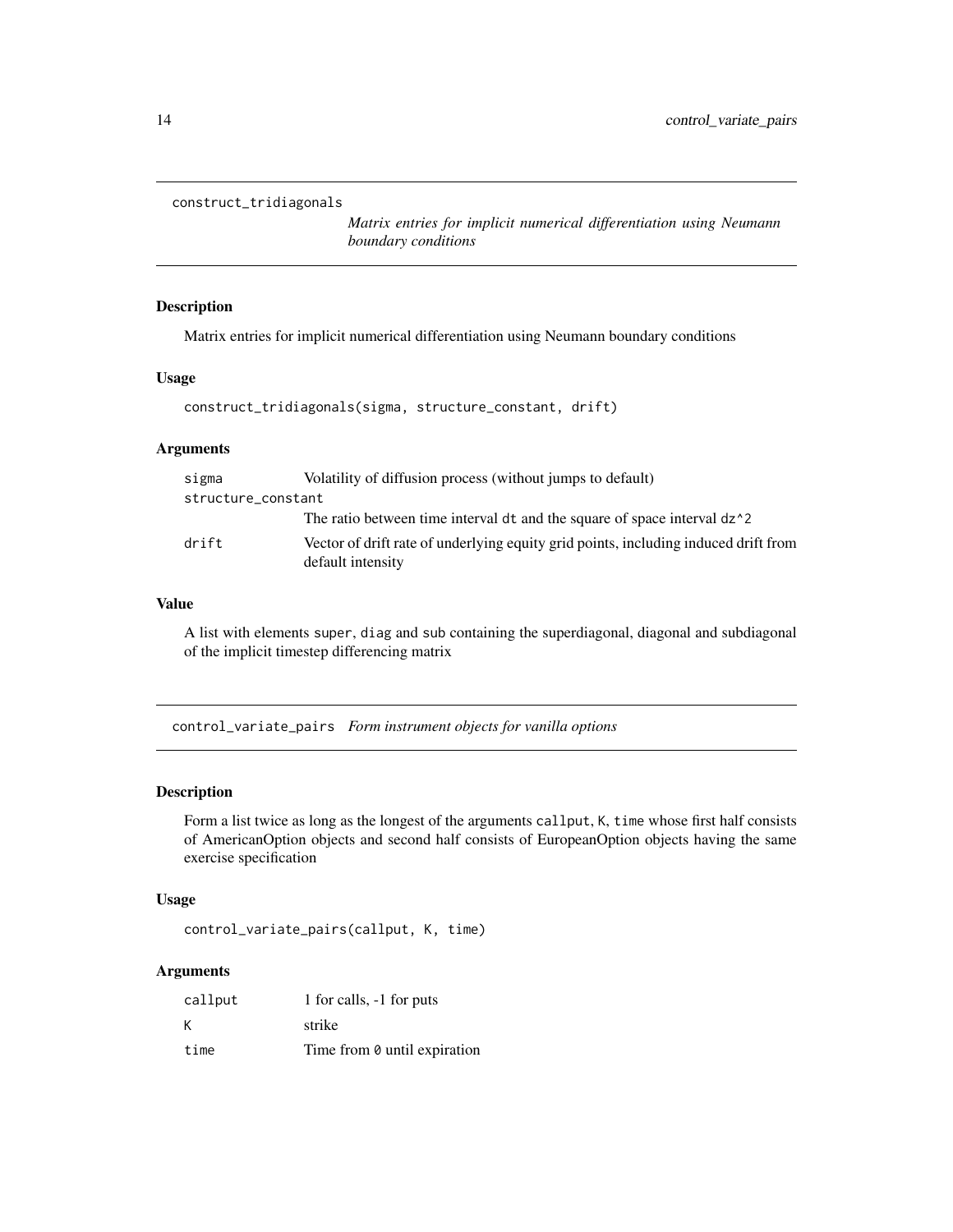#### <span id="page-14-0"></span>See Also

Other American Exercise Equity Options: [american\\_implied\\_volatility](#page-6-1), [american](#page-4-1)

ConvertibleBond-class *Convertible bond with exercise into stock*

#### Description

Convertible bond with exercise into stock

#### Fields

conversion\_ratio The number of shares, per bond, that result from exercise

dividend\_ceiling The level of dividend protection (if any) specified in terms and conditions

#### Methods

- exercise\_decision(v, S, t, discount\_factor\_fctn = discount\_factor\_fcn, ...) Find indexes where hold value v will be inferior to conversion value at each stock price level in S, adjusted to include all past coupons
- optionality\_fcn(v, S, t, discount\_factor\_fctn = discount\_factor\_fcn, ...) Return the greater of hold value v or exercise value at each stock price level in S. If the given date is beyond maturity, return value at maturity.
- terminal\_values( $v, \ldots$ ) Return a terminal value. defaults to simply calling optionality\_fcn.
- update\_cashflows(small\_t, big\_t, discount\_factor\_fctn = discount\_factor\_fcn, include\_notional = TRU Update last\_computed\_cash and return cashflow information for the given time period, valued at big\_t

CouponBond-class *Standard corporate or government bond*

#### Description

A coupon bond is treated here as the entire collection of cashflows. In particular, coupons are included in the package even after they have been paid, accruing at the risk-free rate.

#### Fields

coupons A data.frame of details for each coupon. It should have the columns payment\_time and payment\_size.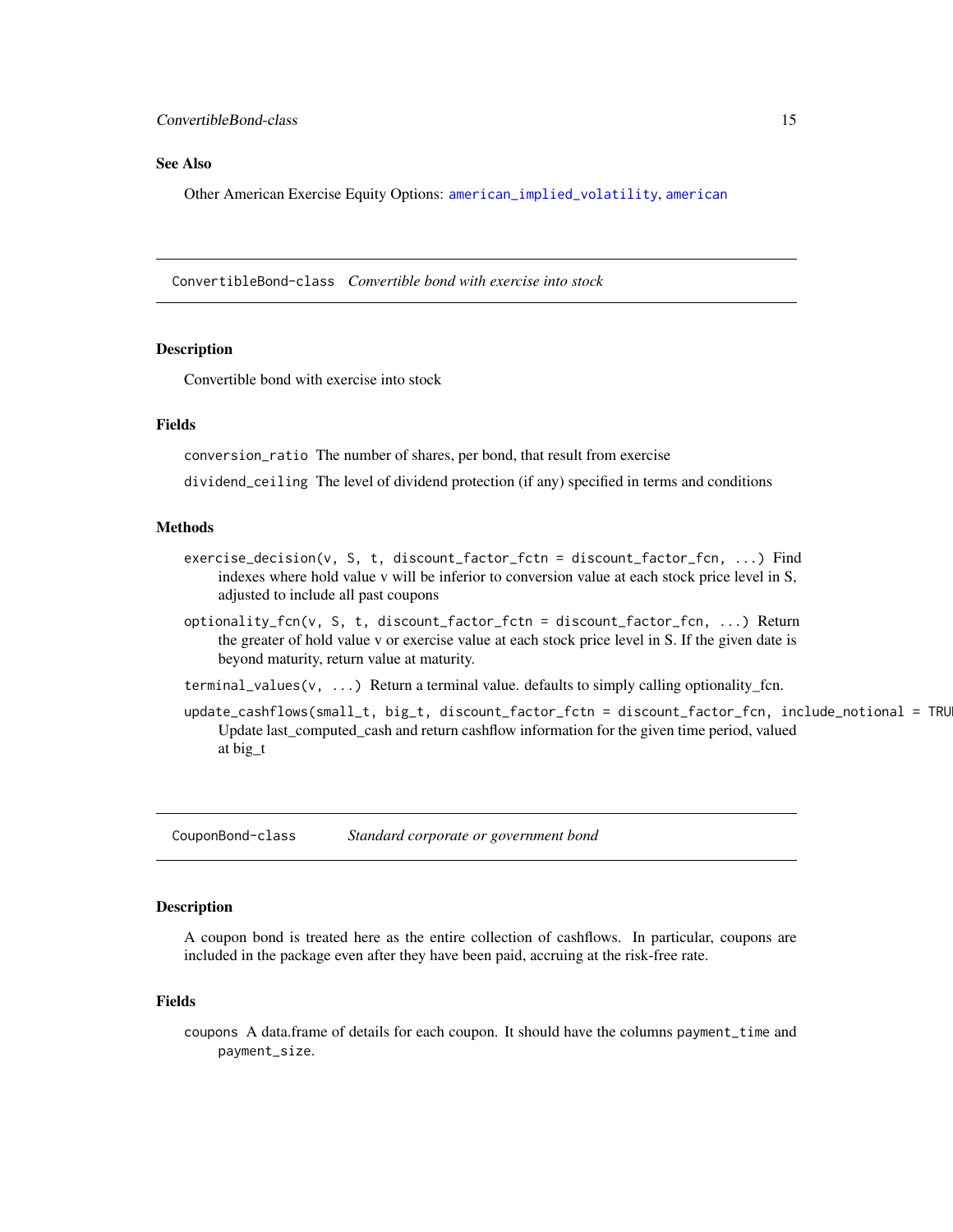#### <span id="page-15-0"></span>Methods

- accumulate\_coupon\_values\_before(t, discount\_factor\_fctn = discount\_factor\_fcn) Compute the sum of coupon present values as of t according to discount\_factor\_fctn
- critical\_times() Important times in the life of this instrument for simulation and grid solvers
- optionality\_fcn(v, S, t,  $\dots$ ) Return the notional value in the shape of S at any time on or after maturity, otherwise just return v
- total\_coupon\_values\_between(small\_t, big\_t, discount\_factor\_fctn = discount\_factor\_fcn) Compute the sum (as of big\_t) of present values of coupons paid between small\_t and big\_t
- update\_cashflows(small\_t, big\_t, discount\_factor\_fctn = discount\_factor\_fcn, include\_notional = TRU Update last\_computed\_cash and return cashflow information for the given time period, valued at big\_t

<span id="page-15-1"></span>coupon\_value\_at\_exercise

*Present value of coupons according to an acceleration schedule*

### Description

Compute "present" value as of time t for coupons that would otherwise have been paid up to time acceleration\_t, in the case of accelerated coupon provisions for forced conversions (or sometimes even unforced ones).

#### Usage

```
coupon_value_at_exercise(t, coupons_df, discount_factor_fcn, model_t = \theta,
  accelerate_future_coupons = FALSE,
  acceleration_discount_factor_fcn = discount_factor_fcn,
  acceleration_t = Inf)
```

| t                         | The time toward which all coupons should be present valued                                                                            |  |
|---------------------------|---------------------------------------------------------------------------------------------------------------------------------------|--|
| coupons_df                | A data.frame of details for each coupon. It should have the columns payment_time<br>and payment_size.                                 |  |
| discount_factor_fcn       |                                                                                                                                       |  |
|                           | A function specifying how future cashflows should generally be discounted for<br>this instrument                                      |  |
| model t                   | Model timestamp passed to value_from_prior_coupons                                                                                    |  |
| accelerate_future_coupons |                                                                                                                                       |  |
|                           | If TRUE, future coupons will be accelerated on exercise to pad present value                                                          |  |
|                           | acceleration_discount_factor_fcn                                                                                                      |  |
|                           | A function specifying how future coupons should be discounted for this instru-<br>ment under coupon acceleration conditions           |  |
|                           | acceleration_t The maximum time up to which future coupons will be counted for acceleration,<br>passed on to accelerated_coupon_value |  |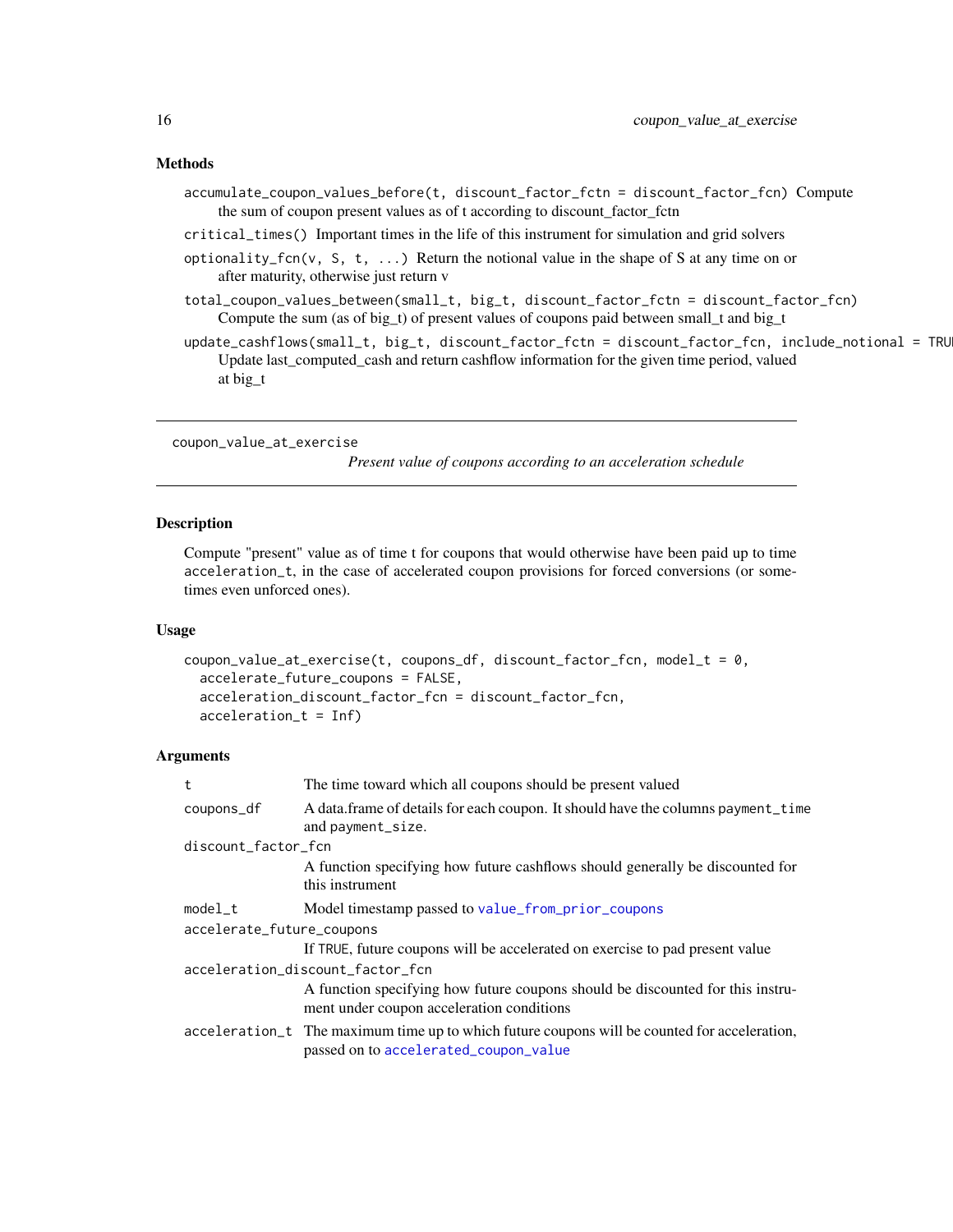### <span id="page-16-0"></span>EquityOption-class 17

### Value

A scalar equal to the present value

#### See Also

Other Bond Coupons: [accelerated\\_coupon\\_value](#page-2-1), [value\\_from\\_prior\\_coupons](#page-50-1) Other Bond Coupon Acceleration: [accelerated\\_coupon\\_value](#page-2-1)

EquityOption-class *An option contract with call or put terms*

#### Description

An option contract with call or put terms

### Fields

strike A decision price for the contract

callput Either 1 for a call or -1 for a put

<span id="page-16-1"></span>equivalent\_bs\_vola\_to\_jump

*Find straight Black-Scholes volatility equivalent to jump process with a given default risk*

#### Description

Find Black-Scholes volatility based on known interest rates and hazard rates, using an at-the-money put option at the given tenor to set the standard price.

#### Usage

```
equivalent_bs_vola_to_jump(jump_process_vola, time, const_short_rate = 0,
 const_default_intensity = 0, discount_factor_fcn = function(T, t,
  ...) { exp(-const\_short\_rate * (T - t)) },
  survival_probability_fcn = function(T, t, ...) {
  exp(-const\_default\_intensity * (T - t)) }, dividends = NULL,
 borrow_cost = 0, dividend_rate = 0, relative_tolerance = 1e-06,
 max.iter = 100
```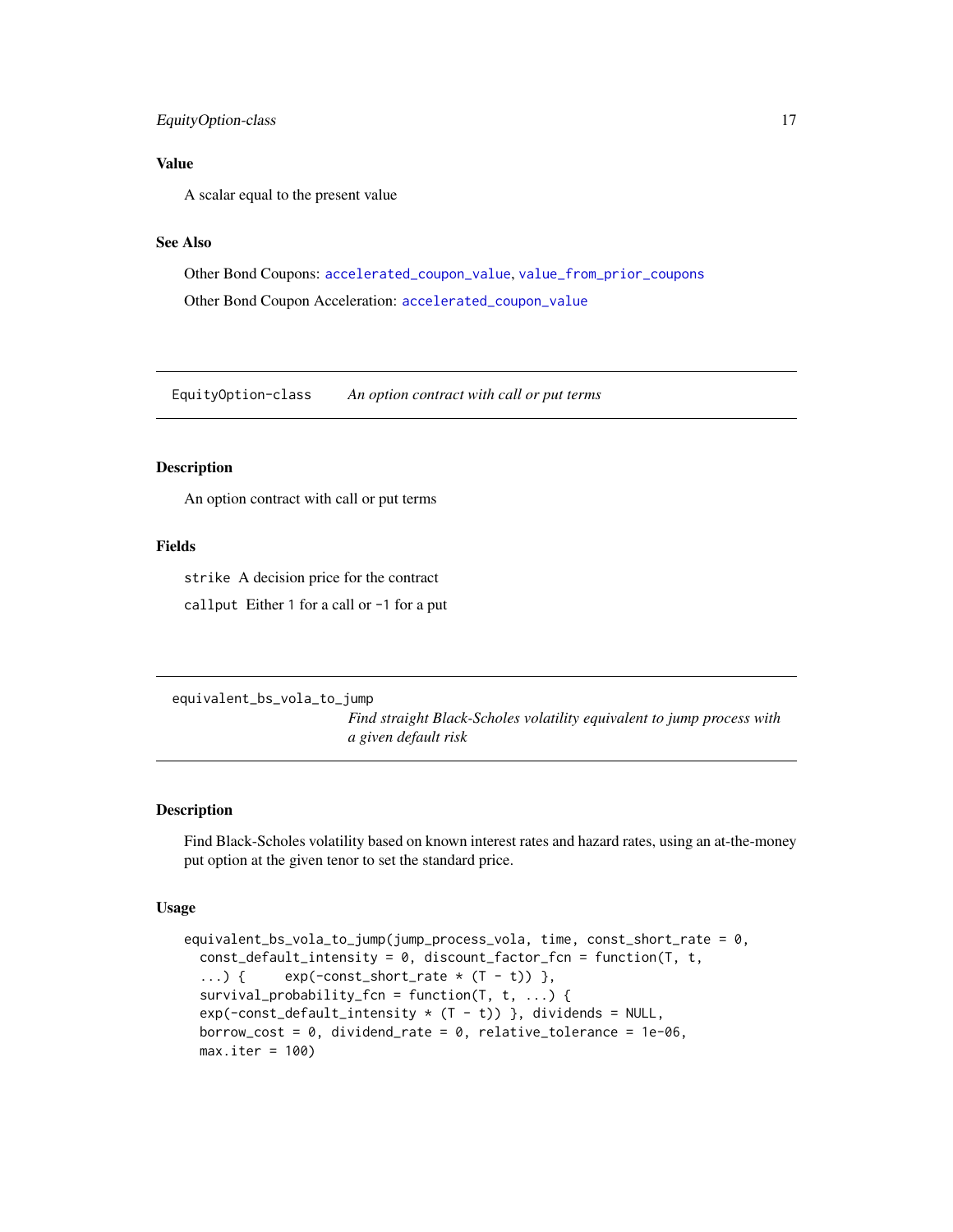#### Arguments

| jump_process_vola        |                                                                                                                                                                                                                                                        |  |
|--------------------------|--------------------------------------------------------------------------------------------------------------------------------------------------------------------------------------------------------------------------------------------------------|--|
|                          | Volatility of default-free process                                                                                                                                                                                                                     |  |
| time                     | Time to expiration of associated option contracts                                                                                                                                                                                                      |  |
| const_short_rate         |                                                                                                                                                                                                                                                        |  |
|                          | A constant to use for the instantaneous interest rate in case discount_factor_fcn<br>is not given                                                                                                                                                      |  |
| const_default_intensity  |                                                                                                                                                                                                                                                        |  |
|                          | A constant to use for the instantaneous default intensity in case survival_probability_fcn<br>is not given                                                                                                                                             |  |
| discount_factor_fcn      |                                                                                                                                                                                                                                                        |  |
|                          | A function for computing present values to time t of various cashflows occurring<br>during this timestep, with arguments T, t                                                                                                                          |  |
| survival_probability_fcn |                                                                                                                                                                                                                                                        |  |
|                          | (Implied argument) A function for probability of survival, with arguments T, t<br>and $T \gt t$ .                                                                                                                                                      |  |
| dividends                | A data. frame with columns time, fixed, and proportional. Dividend size at<br>the given time is then expected to be equal to fixed + proportional $\star$ S / S0.<br>Fixed dividends will be converted to proportional for purposes of this algorithm. |  |
| borrow_cost              | A continuous rate for stock borrow costs                                                                                                                                                                                                               |  |
| dividend_rate            | A continuous accumulation rate for the stock, affecting the drift                                                                                                                                                                                      |  |
| relative_tolerance       |                                                                                                                                                                                                                                                        |  |
|                          | Relative tolerance in instrument price defining the root-finder halting condition                                                                                                                                                                      |  |
| max.iter                 | Maximum number of root-finder iterations allowed                                                                                                                                                                                                       |  |

### Value

A scalar defaultable volatility of an option

### See Also

Other Implied Volatilities: [american\\_implied\\_volatility](#page-6-1), [equivalent\\_jump\\_vola\\_to\\_bs](#page-18-1), [fit\\_variance\\_cumulation](#page-23-1), [implied\\_jump\\_process\\_volatility](#page-27-1), [implied\\_volatilities\\_with\\_rates\\_struct](#page-30-1), [implied\\_volatilities](#page-29-1), [implied\\_volatility\\_with\\_term\\_struct](#page-33-1), [implied\\_volatility](#page-31-1)

Other Equity Independent Default Intensity: [american\\_implied\\_volatility](#page-6-1), [american](#page-4-1), black\_scholes\_on\_term\_struc [blackscholes](#page-7-1), [equivalent\\_jump\\_vola\\_to\\_bs](#page-18-1), [implied\\_volatilities\\_with\\_rates\\_struct](#page-30-1), [implied\\_volatilities](#page-29-1), [implied\\_volatility\\_with\\_term\\_struct](#page-33-1), [implied\\_volatility](#page-31-1)

<span id="page-17-0"></span>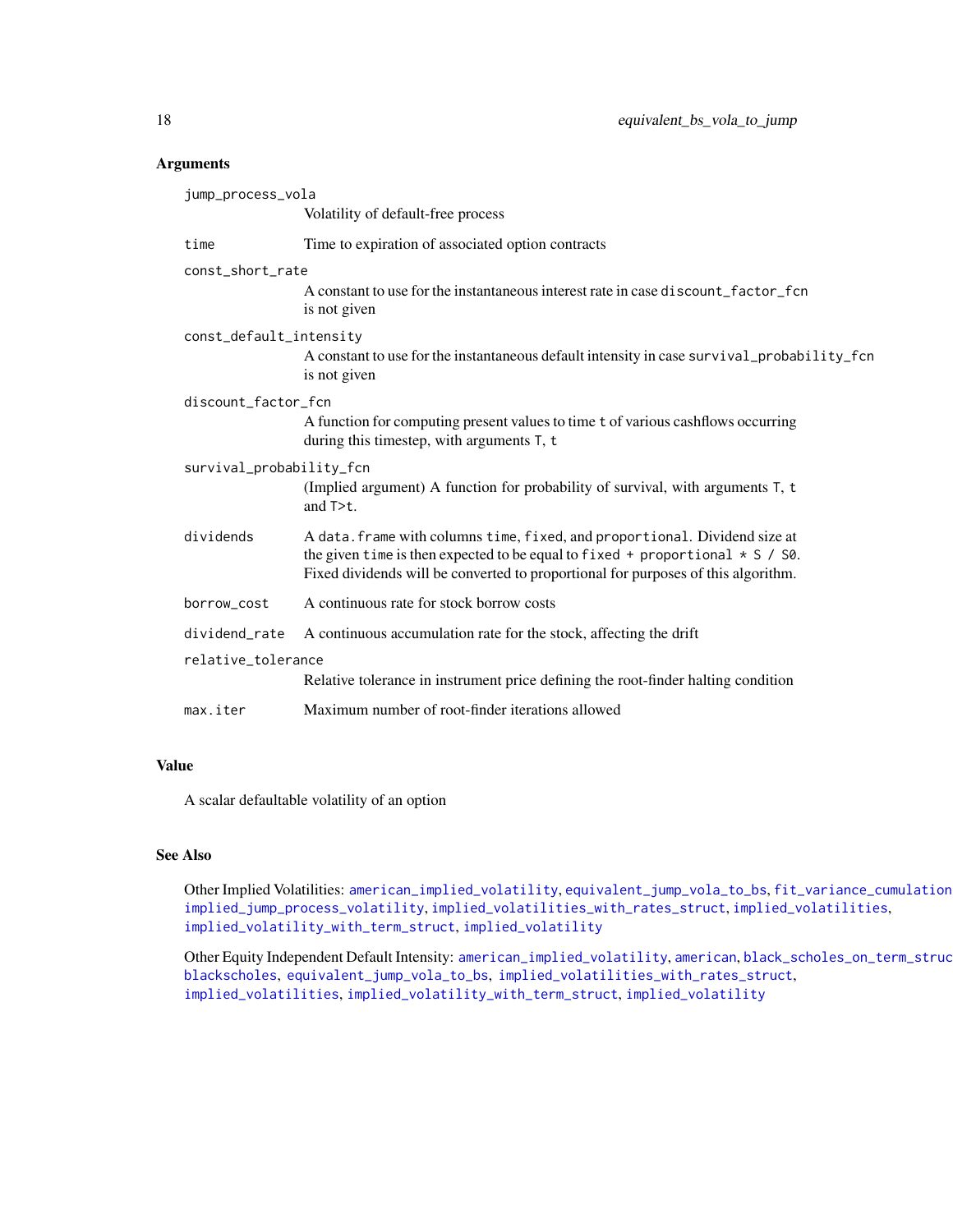```
equivalent_jump_vola_to_bs
```
*Find jump process volatility with a given default risk from a straight Black-Scholes volatility*

### Description

Find default-free volatility (i.e. volatility of a Wiener process with a companion jump process to default) based on known interest rates and hazard rates, using and at-the-money put option at the given tenor to set the standard price.

#### Usage

```
equivalent_jump_vola_to_bs(bs_vola, time, const_short_rate = 0,
  const<sup>-default_intensity = 0, discount_factor_fcn = function(T, t,</sup>
  ...) { exp(-const\_short\_rate * (T - t)) },
  survival_probability_fcn = function(T, t, ...) {
  exp(-const\_default\_intensity * (T - t)) }, dividends = NULL,
  borrow_cost = 0, dividend_rate = 0, relative_tolerance = 1e-06,
  max.iter = 100)
```

| bs_vola                  | BlackScholes volatility of an option with no default assumption                                                                                              |
|--------------------------|--------------------------------------------------------------------------------------------------------------------------------------------------------------|
| time                     | Time to expiration of associated option contracts                                                                                                            |
| const_short_rate         |                                                                                                                                                              |
|                          | A constant to use for the instantaneous interest rate in case discount_factor_fcn<br>is not given                                                            |
| const_default_intensity  |                                                                                                                                                              |
|                          | A constant to use for the instantaneous default intensity in case survival_probability_fcn<br>is not given                                                   |
| discount_factor_fcn      |                                                                                                                                                              |
|                          | A function for computing present values to time t of various cashflows occurring<br>during this timestep, with arguments T, t                                |
| survival_probability_fcn |                                                                                                                                                              |
|                          | (Implied argument) A function for probability of survival, with arguments T, t<br>and $T \gt t$ .                                                            |
| dividends                | A data. frame with columns time, fixed, and proportional. Dividend size at<br>the given time is then expected to be equal to fixed + proportional $* S / S0$ |
| borrow_cost              | Stock borrow cost, affecting the drift rate                                                                                                                  |
| dividend_rate            | A continuous accumulation rate for the stock, affecting the drift                                                                                            |
| relative_tolerance       |                                                                                                                                                              |
|                          | Relative tolerance in instrument price defining the root-finder halting condition                                                                            |
| max.iter                 | Maximum number of root-finder iterations allowed                                                                                                             |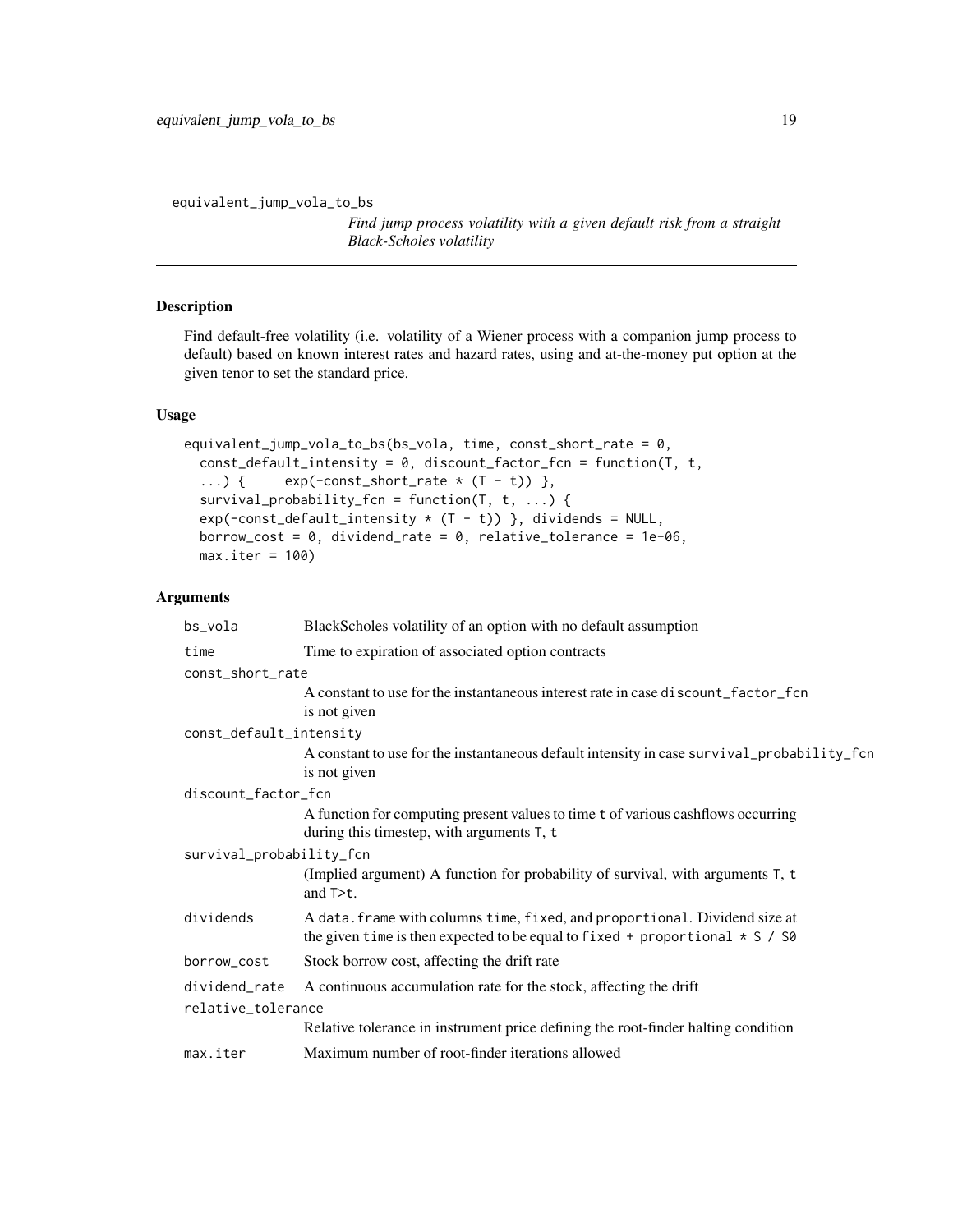#### <span id="page-19-0"></span>Value

A scalar volatility

### See Also

Other Implied Volatilities: [american\\_implied\\_volatility](#page-6-1), [equivalent\\_bs\\_vola\\_to\\_jump](#page-16-1), [fit\\_variance\\_cumulation](#page-23-1), [implied\\_jump\\_process\\_volatility](#page-27-1), [implied\\_volatilities\\_with\\_rates\\_struct](#page-30-1), [implied\\_volatilities](#page-29-1), [implied\\_volatility\\_with\\_term\\_struct](#page-33-1), [implied\\_volatility](#page-31-1)

Other Equity Independent Default Intensity: [american\\_implied\\_volatility](#page-6-1), [american](#page-4-1), black\_scholes\_on\_term\_struc [blackscholes](#page-7-1), [equivalent\\_bs\\_vola\\_to\\_jump](#page-16-1), [implied\\_volatilities\\_with\\_rates\\_struct](#page-30-1), [implied\\_volatilities](#page-29-1), [implied\\_volatility\\_with\\_term\\_struct](#page-33-1), [implied\\_volatility](#page-31-1)

EuropeanOption-class *A standard option contract*

#### <span id="page-19-2"></span>Description

At maturity, the call option holder will "exercise", i.e. choose stock, with value S, if the stock price is above the strike K, paying K to the option issuer, realizing value S-K. The put option holder will exercise, receiving K while surrendering stock worth S, if the stock price is below K.

### Details

Therefore the value at maturity is equal to  $max(\emptyset, callput*(S-K))$ 

### Methods

- optionality\_fcn(v,  $\dots$ ) Return a version of v at time t corrected for any optionality conditions.
- recovery\_fcn(v, S, t, ...) Return recovery value, given non-default values v at time t. Subclasses may be more elaborate, this method simply returns 0.0.

<span id="page-19-1"></span>find\_present\_value *Use a model to estimate the present value of financial derivatives*

#### Description

Use a finite difference scheme to form estimates of present values for a variety of stock prices. Once the grid has been created, interpolate to obtain the value of each instrument at the present stock price S0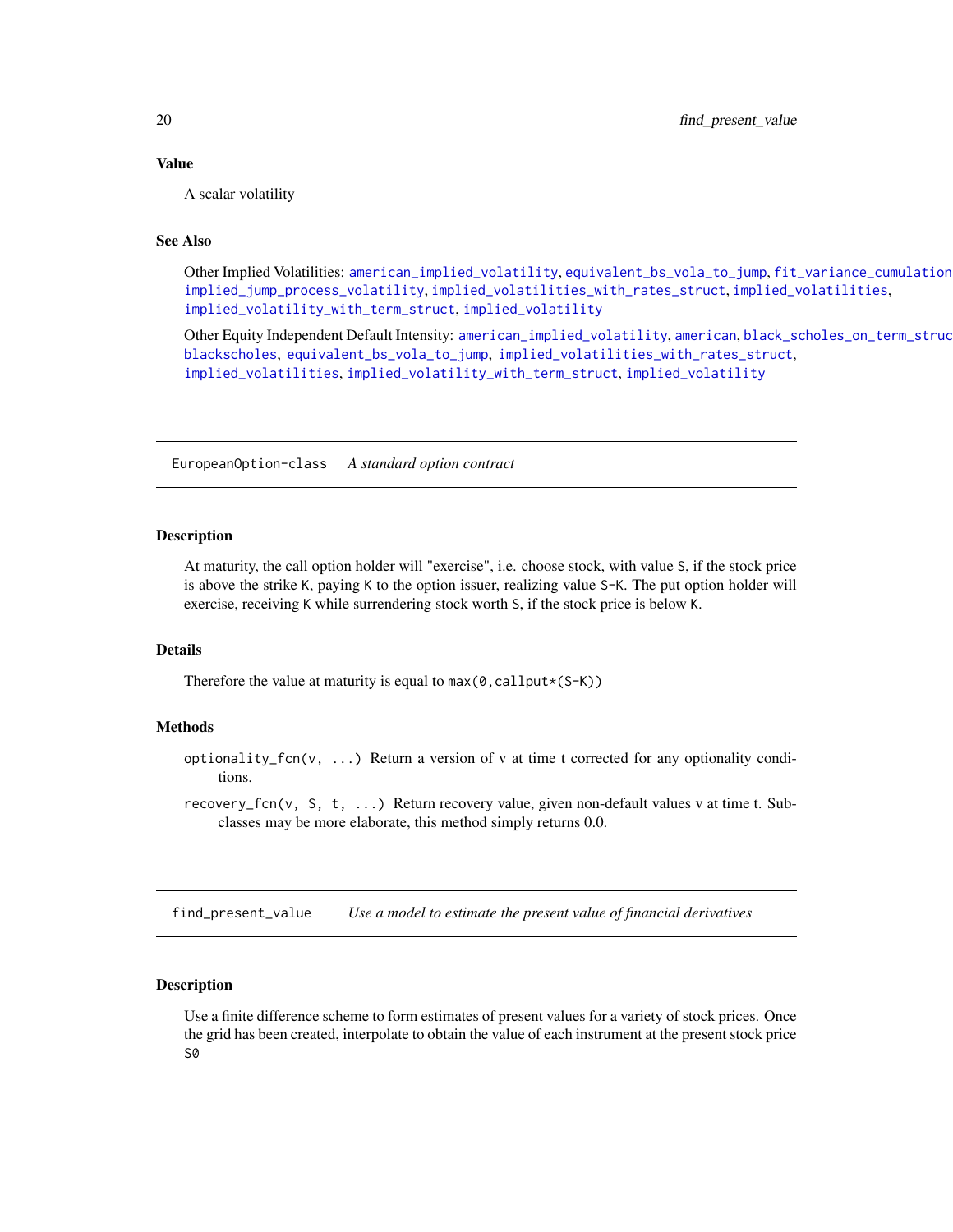### <span id="page-20-0"></span>Usage

```
find_present_value(S0, num_time_steps, instruments,
 const_volatility = 0.5, const_short_rate = 0,
  const_default_intensity = 0, override_Tmax = NA,
 discount_factor_fcn = function(T, t, ...) { exp(-const\_short\_rate *(T - t)) }, default_intensity_fcn = function(t, S, ...) {
  const_default_intensity + 0 * S},
 variance_cumulation_fcn = function(T, t) { const_volatility^2 * (T
  - t) }, dividends = NULL, borrow_cost = 0, dividend_rate = 0,
 structure_constant = 2, std_devs_width = 3)
```

| 50                      | An initial stock price, for setting grid scale                                                                                                                                   |
|-------------------------|----------------------------------------------------------------------------------------------------------------------------------------------------------------------------------|
|                         | num_time_steps Minimum number of time steps in the grid                                                                                                                          |
| instruments             | A list of instruments to be priced. Each one must have a strike and a optionality_fcn,<br>as with GridPricedInstrument and its subclasses.                                       |
| const_volatility        |                                                                                                                                                                                  |
|                         | A constant to use for volatility in case variance_cumulation_fcn is not given                                                                                                    |
| const_short_rate        |                                                                                                                                                                                  |
|                         | A constant to use for the instantaneous interest rate in case discount_factor_fcn<br>is not given                                                                                |
| const_default_intensity |                                                                                                                                                                                  |
|                         | A constant to use for the instantaneous default intensity in case default_intensity_fcn<br>is not given                                                                          |
| override_Tmax           | A different maximum time on the grid to enforce                                                                                                                                  |
| discount_factor_fcn     |                                                                                                                                                                                  |
|                         | A function for computing present values to time t of various cashflows occurring<br>during this timestep, with arguments T, t                                                    |
| default_intensity_fcn   |                                                                                                                                                                                  |
|                         | A function for computing default intensity occurring during this timestep, de-<br>pendent on time and stock price, with arguments t, S.                                          |
| variance_cumulation_fcn |                                                                                                                                                                                  |
|                         | A function for computing total stock variance occurring during this timestep,<br>with arguments T, t. E.g. with a constant volatility s this takes the form $(T -$<br>$t) s^2$ . |
| dividends               | A data. frame with columns time, fixed, and proportional. Dividend size at<br>the given time is then expected to be equal to fixed + proportional $* S / S0$                     |
| borrow_cost             | Stock borrow cost, affecting the drift rate                                                                                                                                      |
| dividend_rate           | Continuous dividend rate, affecting the drift rate                                                                                                                               |
| structure_constant      |                                                                                                                                                                                  |
|                         | The maximum ratio between time intervals dt and the square of space intervals<br>$dz^2$                                                                                          |
|                         | std_devs_width The number of standard deviations, in sigma $\star$ sqrt(T) units, to incorporate<br>into the grid                                                                |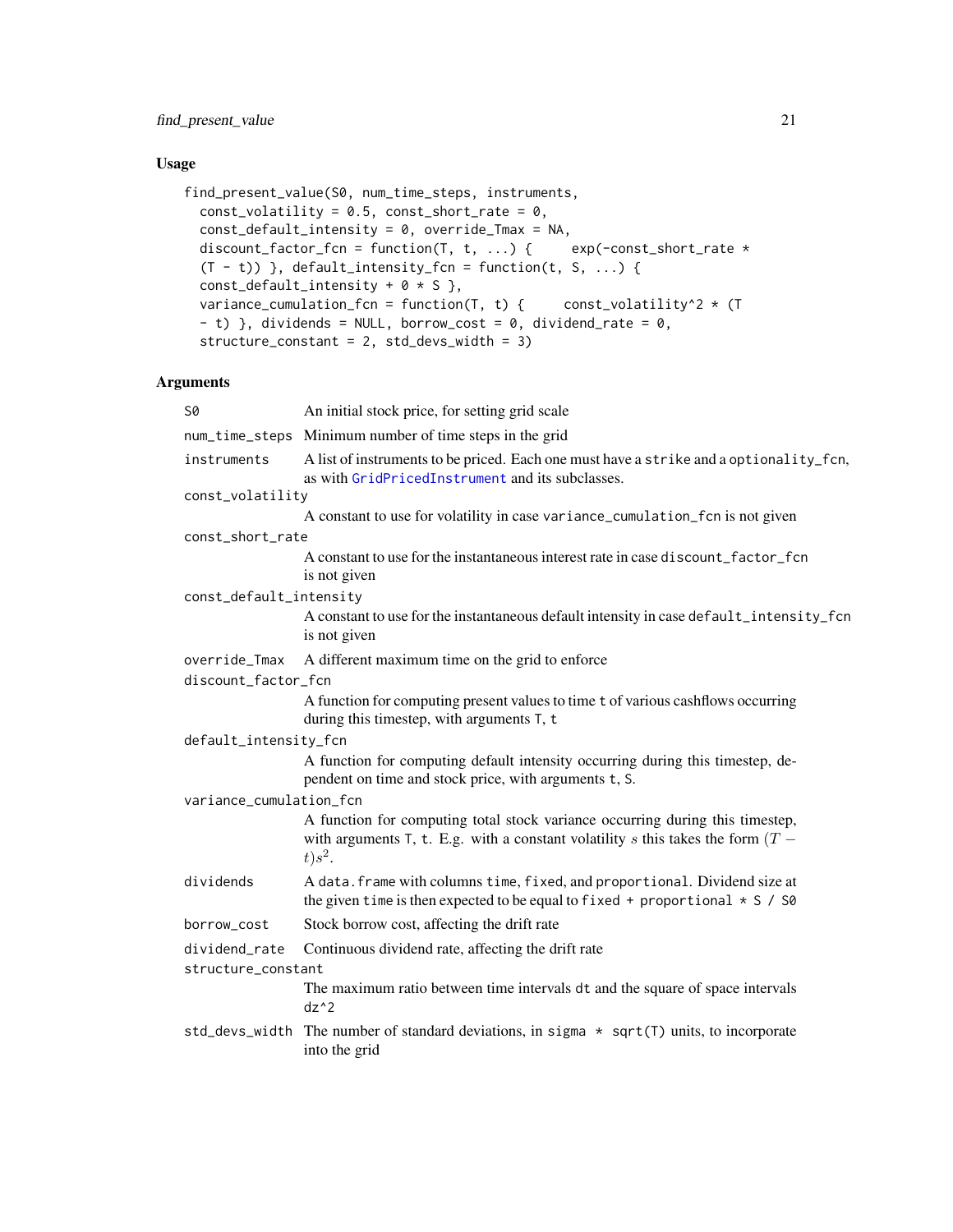### <span id="page-21-0"></span>Value

A list of present values, with the same names as instruments

#### See Also

Other Equity Dependent Default Intensity: [fit\\_to\\_option\\_market\\_df](#page-22-1), [fit\\_variance\\_cumulation](#page-23-1), [form\\_present\\_value\\_grid](#page-25-1), [implied\\_jump\\_process\\_volatility](#page-27-1)

Other Implicit Grid Solver: [construct\\_implicit\\_grid\\_structure](#page-11-1), [form\\_present\\_value\\_grid](#page-25-1), [infer\\_conforming\\_time\\_grid](#page-34-1), [integrate\\_pde](#page-35-1), [iterate\\_grid\\_from\\_timestep](#page-37-1), [take\\_implicit\\_timestep](#page-46-1), [timestep\\_instruments](#page-47-1)

<span id="page-21-1"></span>fit\_to\_option\_market *Calibrate volatilities and equity-linked default intensity*

#### **Description**

Given derivative instruments (subclasses of GridPricedInstrument, though typically either [AmericanOption](#page-5-1) or [EuropeanOption](#page-19-2) objects), along with their prices and spreads, calibrate variance cumulation (the at-the-money volatility of the continuous process) and equity linked default intensity of the form  $h(s + (1-s)(S0/S_t)^{n}p)$ \$.

#### Usage

```
fit_to_option_market(variance_instruments, variance_instrument_prices,
  variance_instrument_spreads, fit_instruments, fit_instrument_prices,
  fit_instrument_spreads, fit_instrument_weights, S0,
  num_time\_steps = 30, const\_short\_rate = 0,
  discount_factor_fcn = function(T, t) { exp(-const\_short\_rate * (T -t)) \}, ..., base_default_intensity = 0.05,
  relative_spread_tolerance = 0.15, num_variance_time_steps = 30)
```
#### **Arguments**

variance\_instruments

A list of instruments in strictly increasing order of maturity, from which the volatility term structure will be inferred. Once the calibration is finished, the chosen parameters will reproduce the prices of these instruments with fairly high precision.

```
variance_instrument_prices
```
Central price targets for the variance instruments

#### variance\_instrument\_spreads

Bid-offer spreads used to normalize errors in variance instrument prices during term structure fitting

#### fit instruments

A list of instruments in any order, from which the mispricing penalties used for judging fit quality will be computed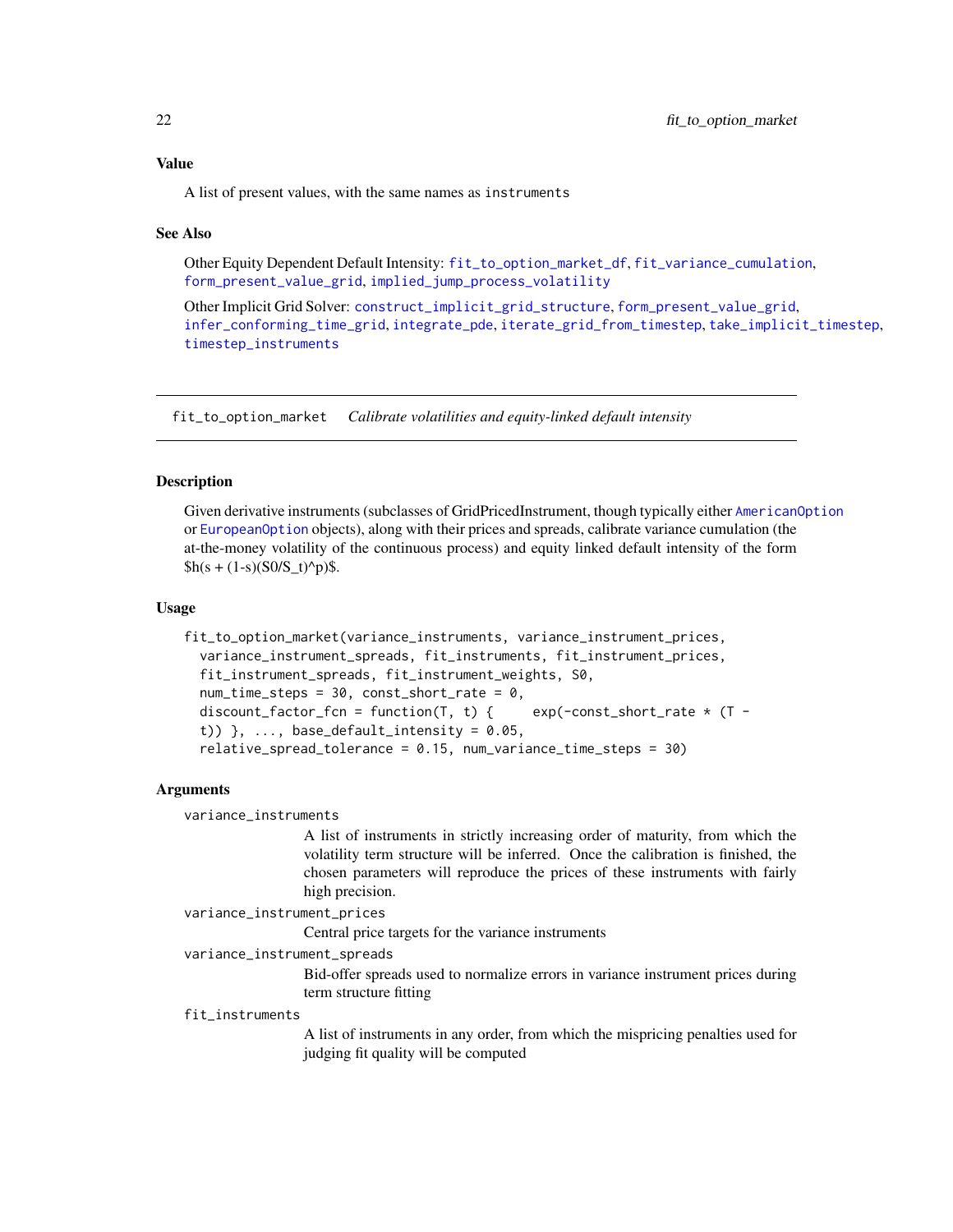<span id="page-22-0"></span>

| fit_instrument_prices     |                                                                                                                               |  |
|---------------------------|-------------------------------------------------------------------------------------------------------------------------------|--|
|                           | Central price targets for the variance instruments                                                                            |  |
| fit_instrument_spreads    |                                                                                                                               |  |
|                           | Bid-offer spreads used to normalize errors in fit instrument prices during default<br>intensity                               |  |
| fit_instrument_weights    |                                                                                                                               |  |
|                           | Weights applied to relative errors in fit instrument prices before summing to<br>form the penalty                             |  |
| <b>S0</b>                 | Current underlying price                                                                                                      |  |
|                           | num_time_steps Time step count passed on to find_present_value while fitting instrument<br>values                             |  |
| const_short_rate          |                                                                                                                               |  |
|                           | A constant to use for the instantaneous interest rate in case discount_factor_fcn<br>is not given                             |  |
| discount_factor_fcn       |                                                                                                                               |  |
|                           | A function for computing present values to time t of various cashflows occurring<br>during this timestep, with arguments T, t |  |
| $\cdots$                  | Further arguments passed to penalty_with_intensity_link                                                                       |  |
| base_default_intensity    |                                                                                                                               |  |
|                           | Overall default intensity (in natural units)                                                                                  |  |
| relative_spread_tolerance |                                                                                                                               |  |
|                           | Tolerance to apply in calling fit_variance_cumulation                                                                         |  |
| num_variance_time_steps   |                                                                                                                               |  |
|                           | Number of time steps to use in calling fit_variance_cumulation                                                                |  |
|                           |                                                                                                                               |  |

### Details

In its present form, this function uses a brain-dead grid search.

### See Also

[penalty\\_with\\_intensity\\_link](#page-38-1) for the penalty function used as an optimization target

```
fit_to_option_market_df
```
*Calibrate volatilities and equity-linked default intensity making many assumptions*

### Description

This is a convenience function for calibrating variance cumulation (the at-the-money volatility of the continuous process) and equity linked default intensity of the form  $h(s + (1-s)(S0/S_t)^p)$ \$, using a data.frame of option market data.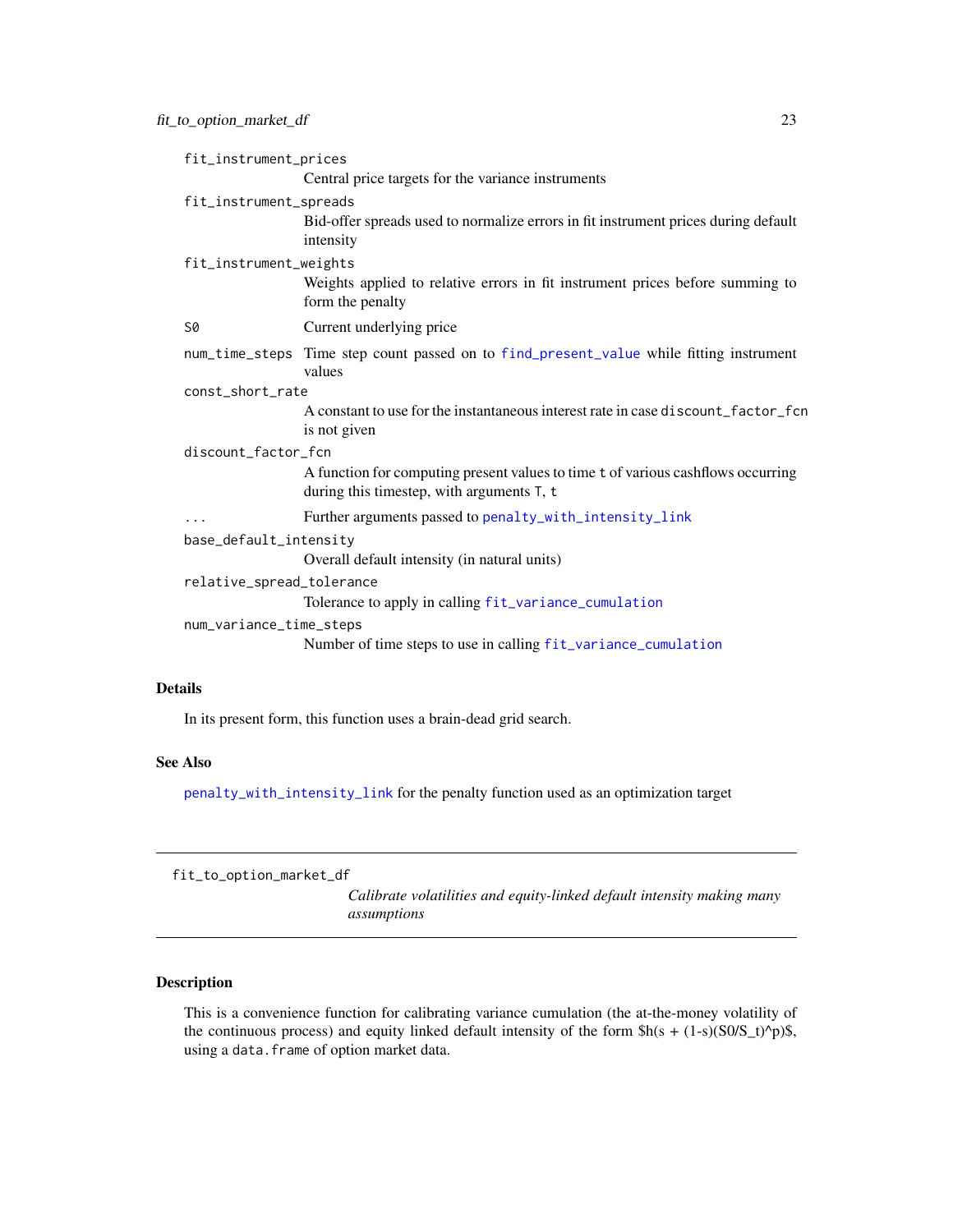#### Usage

```
fit_to_option_market_df(S0 = ragtop::TSLAMarket$S0,
  discount_factor_fcn = spot_to_df_fcn(ragtop::TSLAMarket$risk_free_rates),
  options_df = ragtop::TSLAMarket$options, min_maturity = 1/12,
 min_moneyness = 0.8, max_moneyness = 1.2,
 base_default_intensity = 0.05)
```
### **Arguments**

| S0                     | Current underlying price                                                                                                         |
|------------------------|----------------------------------------------------------------------------------------------------------------------------------|
| discount_factor_fcn    |                                                                                                                                  |
|                        | A function for computing present values to time t of various cashflows occurring<br>during this timestep, with arguments $T$ , t |
| options_df             | A data frame of American option details. It should have columns callput, K,<br>time, mid, bid, and ask,                          |
| min_maturity           | Minimum option maturity to allow in calibration                                                                                  |
| min_moneyness          | Maximum option strike as a proportion of S0 to allow in calibration                                                              |
| max_moneyness          | Maximum option strike as a proportion of S0 to allow in calibration                                                              |
| base_default_intensity |                                                                                                                                  |
|                        | Overall default intensity (in natural units)                                                                                     |

#### See Also

[fit\\_to\\_option\\_market](#page-21-1) the underlying fit algorithm

Other Equity Dependent Default Intensity: [find\\_present\\_value](#page-19-1), [fit\\_variance\\_cumulation](#page-23-1), [form\\_present\\_value\\_grid](#page-25-1), [implied\\_jump\\_process\\_volatility](#page-27-1)

<span id="page-23-1"></span>fit\_variance\_cumulation

*Fit piecewise constant volatilities to a set of equity options*

#### Description

Given a set of equity options with increasing tenors, along with target prices for those options, and a set of equity-lined default SDE parameters, fit a vector of piecewise constant volatilities and an associated cumulative variance function to them.

### Usage

```
fit_variance_cumulation(S0, eq_options, mid_prices, spreads = NULL,
  initial_vols_guess = 0.55 + 0 * mid_prices, use_impvol = TRUE,
  relative_spread_tolerance = 0.01, force_same_grid = FALSE,
  num_time\_steps = 40, const\_short\_rate = 0,
 const_default_intensity = 0, discount_factor_fcn = function(T, t,
  ...) { exp(-const\_short\_rate * (T - t)) },
```
<span id="page-23-0"></span>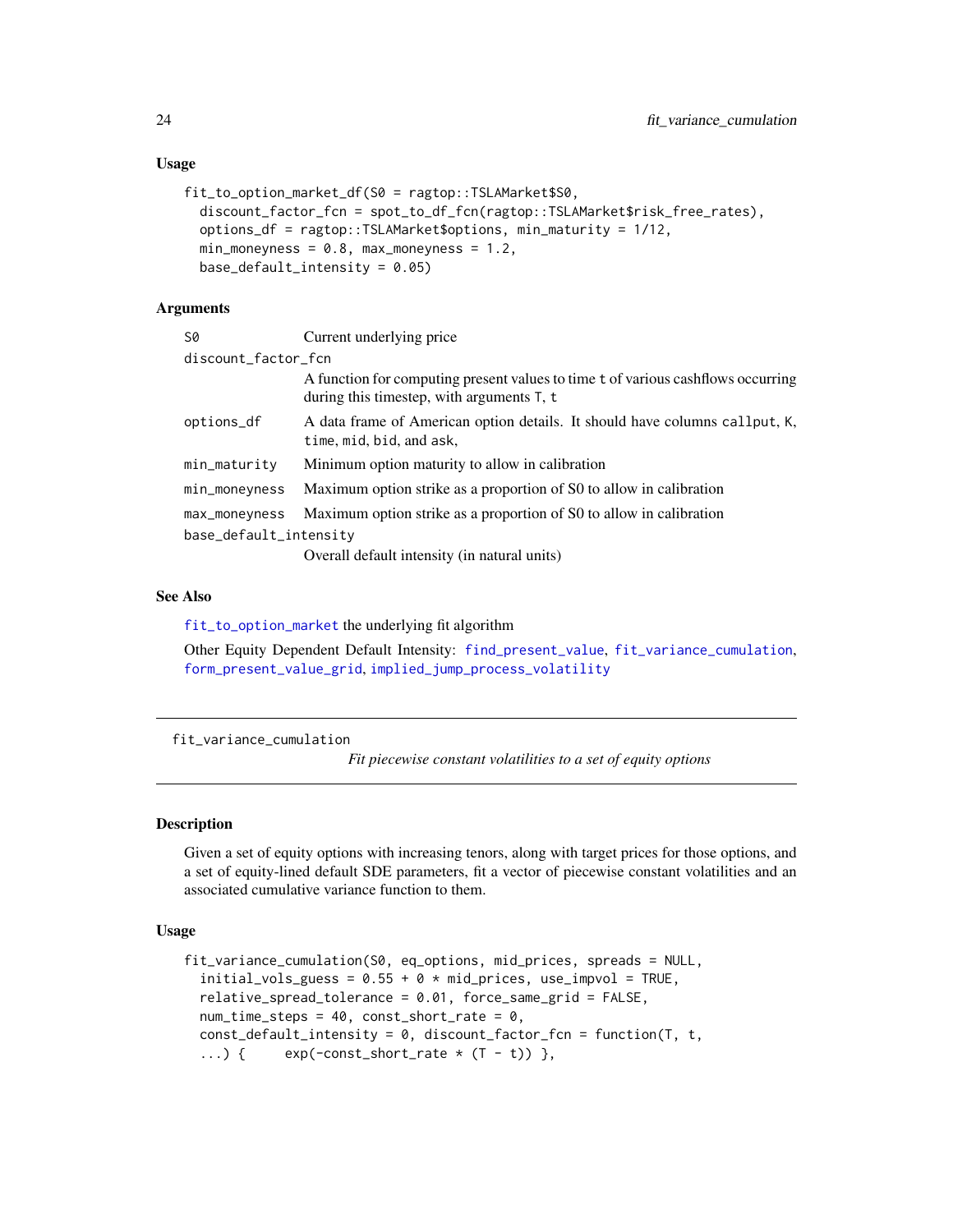```
survival_probability_fcn = function(T, t, ...) {
exp(-const\_default\_intensity * (T - t)),
default_intensity_fcn = function(t, S, ...) {
const_default_intensity + 0 * S}, dividends = NULL, borrow_cost = 0,
dividend_rate = 0, ...)
```

| <b>S0</b>                               | Current stock price                                                                                                                                                                                                                                                          |
|-----------------------------------------|------------------------------------------------------------------------------------------------------------------------------------------------------------------------------------------------------------------------------------------------------------------------------|
| eq_options                              | A list of options to find prices for. Each must have fields callput, maturity,<br>and strike. This list must be in strictly increasing order of maturity.                                                                                                                    |
| mid_prices                              | Prices to match                                                                                                                                                                                                                                                              |
| spreads<br>initial_vols_guess           | Spreads within which any match is tolerable                                                                                                                                                                                                                                  |
|                                         | Initial set of volatilities to try in the root finder                                                                                                                                                                                                                        |
| use_impvol<br>relative_spread_tolerance | Judge fit quality on implied vol distance rather than price distance                                                                                                                                                                                                         |
|                                         | Tolerance multiplier on bid-ask spreads taken from vol normalization                                                                                                                                                                                                         |
| force_same_grid                         |                                                                                                                                                                                                                                                                              |
|                                         | Price all options on the same grid, rather than having smaller timestep sizes for<br>earlier maturities                                                                                                                                                                      |
| const_short_rate                        | num_time_steps Minimum number of time steps in the grid                                                                                                                                                                                                                      |
|                                         | A constant to use for the instantaneous interest rate in case discount_factor_fcn<br>is not given                                                                                                                                                                            |
| const_default_intensity                 |                                                                                                                                                                                                                                                                              |
|                                         | A constant to use for the instantaneous default intensity in case default_intensity_fcn<br>is not given                                                                                                                                                                      |
| discount_factor_fcn                     |                                                                                                                                                                                                                                                                              |
|                                         | A function for computing present values to time t of various cashflows occur-<br>ring, with arguments T, t                                                                                                                                                                   |
| survival_probability_fcn                |                                                                                                                                                                                                                                                                              |
|                                         | A function for probability of survival, with arguments T, t and T>t. E.g. with a<br>constant volatility s this takes the form $(T-t)s^2$ . This argument is only used in<br>normalization of prices to vols for root finder tolerance, and is therefore entirely<br>optional |
| default_intensity_fcn                   |                                                                                                                                                                                                                                                                              |
|                                         | A function for computing default intensity occurring during this timestep, de-<br>pendent on time and stock price, with arguments t, S. Should be consistent with<br>survival_probability_fcn if specified                                                                   |
| dividends                               | A data. frame with columns time, fixed, and proportional. Dividend size<br>at the given time is                                                                                                                                                                              |
| borrow_cost                             | Stock borrow cost, affecting the drift rate                                                                                                                                                                                                                                  |
| dividend_rate                           | Continuous dividend rate, affecting the drift rate                                                                                                                                                                                                                           |
|                                         | Futher arguments to find_present_value                                                                                                                                                                                                                                       |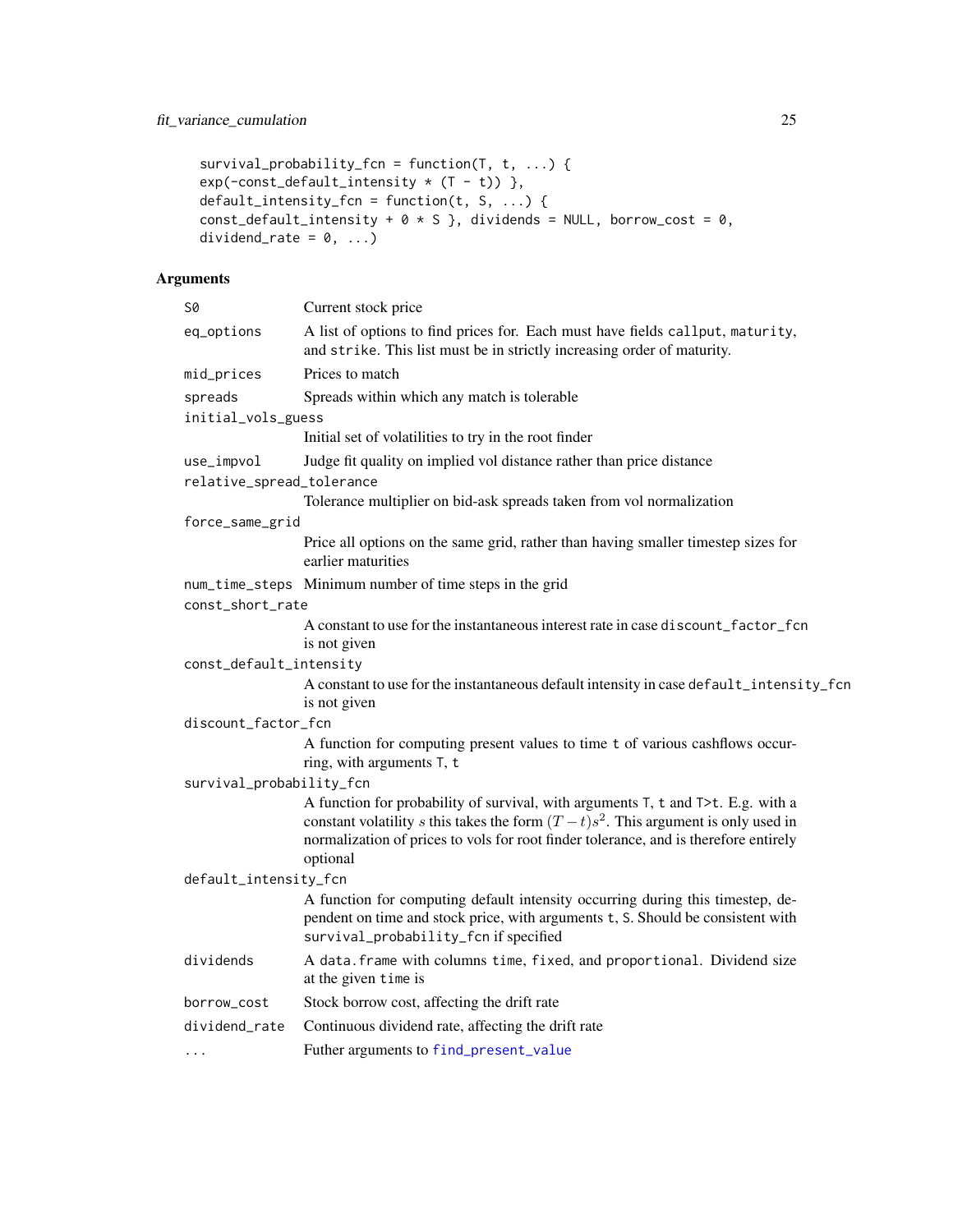#### Details

By default, the fitting happens in implied Black-Scholes volatility space for better normalization. That is to say, the fitting does pricing using the *full* SDE and PDE solver via [find\\_present\\_value](#page-19-1), but judges fit quality on the basis of running resulting prices through a nonlinear transformation that just happens to come from the straight Black-Scholes model.

#### Value

A list with two elements, volatilities and cumulation\_function. The cumulation\_function will be a 2-parameter function giving cumulated variances, as created by cod[evariance\\_cumulation\\_from\\_vols](#page-51-1)

#### See Also

Other Implied Volatilities: [american\\_implied\\_volatility](#page-6-1), [equivalent\\_bs\\_vola\\_to\\_jump](#page-16-1), [equivalent\\_jump\\_vola\\_to\\_bs](#page-18-1), [implied\\_jump\\_process\\_volatility](#page-27-1), [implied\\_volatilities\\_with\\_rates\\_struct](#page-30-1), [implied\\_volatilities](#page-29-1), [implied\\_volatility\\_with\\_term\\_struct](#page-33-1), [implied\\_volatility](#page-31-1)

Other Equity Dependent Default Intensity: [find\\_present\\_value](#page-19-1), [fit\\_to\\_option\\_market\\_df](#page-22-1), [form\\_present\\_value\\_grid](#page-25-1), [implied\\_jump\\_process\\_volatility](#page-27-1)

<span id="page-25-1"></span>form\_present\_value\_grid

*Use a model to estimate the present value of financial derivatives on a grid of initial underlying values*

#### **Description**

Use a finite difference scheme to form estimates of present values for a variety of stock prices on a grid of initial underlying prices, determined by constructing a logarithmic equivalent conforming to the grid parameters structure\_constant and structure\_constant

#### Usage

```
form_present_value_grid(S0, num_time_steps, instruments,
 const_volatility = 0.5, const_short_rate = 0,
 const_default_intensity = 0, override_Tmax = NA,
 discount_factor_fcn = function(T, t, ...) { exp(-const\_short\_rate *(T - t)) }, default_intensity_fcn = function(t, S, ...) {
 const_default_intensity + 0 * S },
 variance_cumulation_fcn = function(T, t) { const_volatility^2 \star (T)
 - t) }, dividends = NULL, borrow_cost = 0, dividend_rate = 0,
 structure_constant = 2, std_devs_width = 3, grid_center = NA)
```
<span id="page-25-0"></span>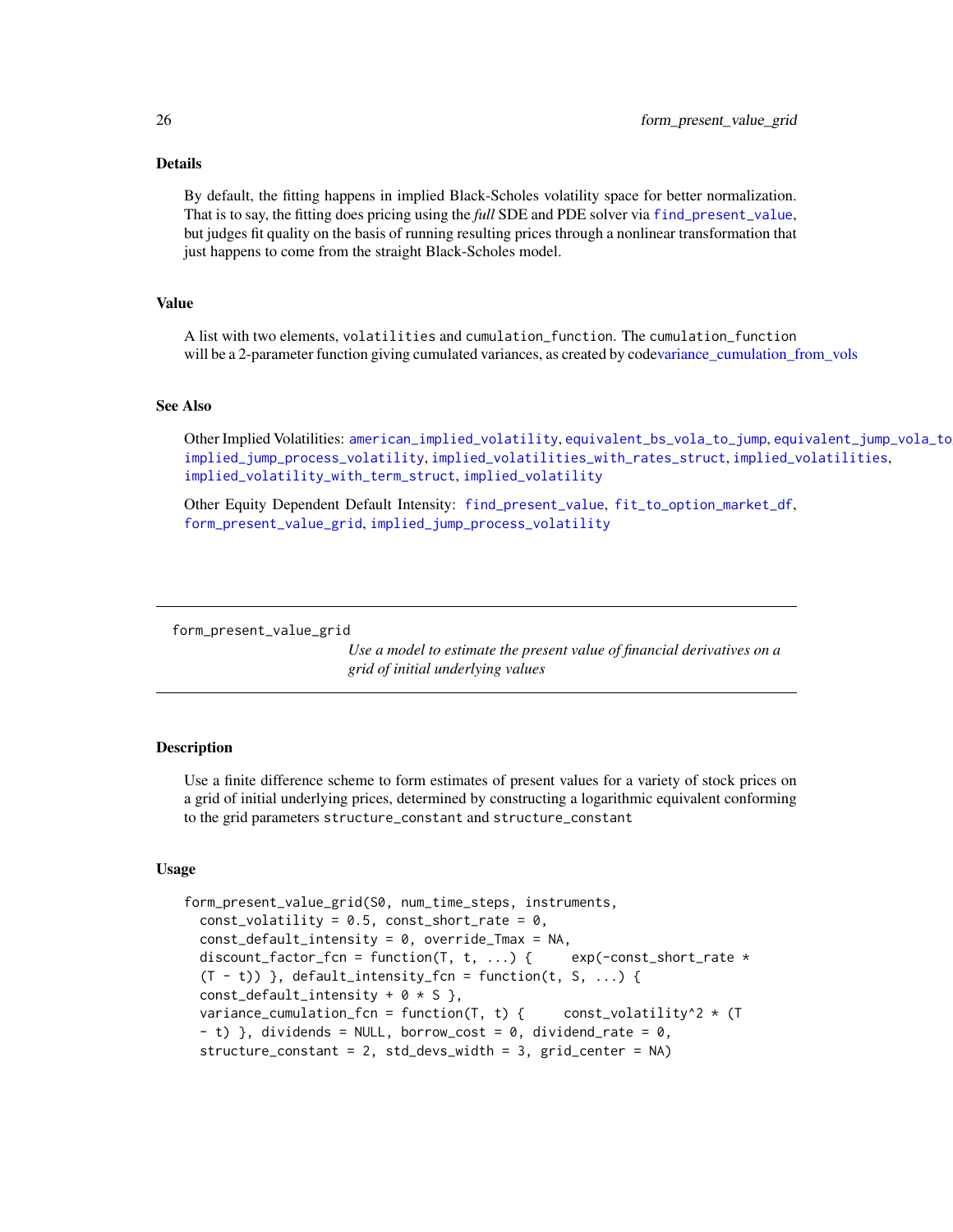### <span id="page-26-0"></span>Arguments

| S0                                  | An initial stock price, for setting grid scale                                                                                                                                      |  |
|-------------------------------------|-------------------------------------------------------------------------------------------------------------------------------------------------------------------------------------|--|
|                                     | num_time_steps Minimum number of time steps in the grid                                                                                                                             |  |
| instruments                         | A list of instruments to be priced. Each one must have a strike and a optionality_fcn,<br>as with GridPricedInstrument and its subclasses.                                          |  |
| const_volatility                    |                                                                                                                                                                                     |  |
|                                     | A constant to use for volatility in case variance_cumulation_fcn is not given                                                                                                       |  |
| const_short_rate                    |                                                                                                                                                                                     |  |
|                                     | A constant to use for the instantaneous interest rate in case discount_factor_fcn<br>is not given                                                                                   |  |
| const_default_intensity             |                                                                                                                                                                                     |  |
|                                     | A constant to use for the instantaneous default intensity in case default_intensity_fcn<br>is not given                                                                             |  |
| override_Tmax                       | A different maximum time on the grid to enforce                                                                                                                                     |  |
| discount_factor_fcn                 |                                                                                                                                                                                     |  |
|                                     | A function for computing present values to time t of various cashflows occurring<br>during this timestep, with arguments T, t                                                       |  |
| default_intensity_fcn               |                                                                                                                                                                                     |  |
|                                     | A function for computing default intensity occurring during this timestep, de-<br>pendent on time and stock price, with arguments t, S.                                             |  |
| variance_cumulation_fcn             |                                                                                                                                                                                     |  |
|                                     | A function for computing total stock variance occurring during this timestep,<br>with arguments T, t. E.g. with a constant volatility s this takes the form $(T -$<br>$t$ ) $s^2$ . |  |
| dividends                           | A data. frame with columns time, fixed, and proportional. Dividend size at<br>the given time is then expected to be equal to fixed + proportional $* S / S0$                        |  |
| borrow_cost                         | Stock borrow cost, affecting the drift rate                                                                                                                                         |  |
| dividend rate<br>structure_constant | Continuous dividend rate, affecting the drift rate                                                                                                                                  |  |
|                                     | The maximum ratio between time intervals dt and the square of space intervals<br>$dz^2$                                                                                             |  |
|                                     | std_devs_width The number of standard deviations, in sigma $\star$ sqrt(T) units, to incorporate<br>into the grid                                                                   |  |
| grid_center                         | A reasonable central value for the grid, defaults to S0 or an instrument strike                                                                                                     |  |

### Details

If any instrument in the instruments has a strike, then the grid will be normalized to the last such instrument's strike.

### See Also

Other Equity Dependent Default Intensity: [find\\_present\\_value](#page-19-1), [fit\\_to\\_option\\_market\\_df](#page-22-1), [fit\\_variance\\_cumulation](#page-23-1), [implied\\_jump\\_process\\_volatility](#page-27-1)

Other Implicit Grid Solver: [construct\\_implicit\\_grid\\_structure](#page-11-1), [find\\_present\\_value](#page-19-1), infer\_conforming\_time\_gr [integrate\\_pde](#page-35-1), [iterate\\_grid\\_from\\_timestep](#page-37-1), [take\\_implicit\\_timestep](#page-46-1), [timestep\\_instruments](#page-47-1)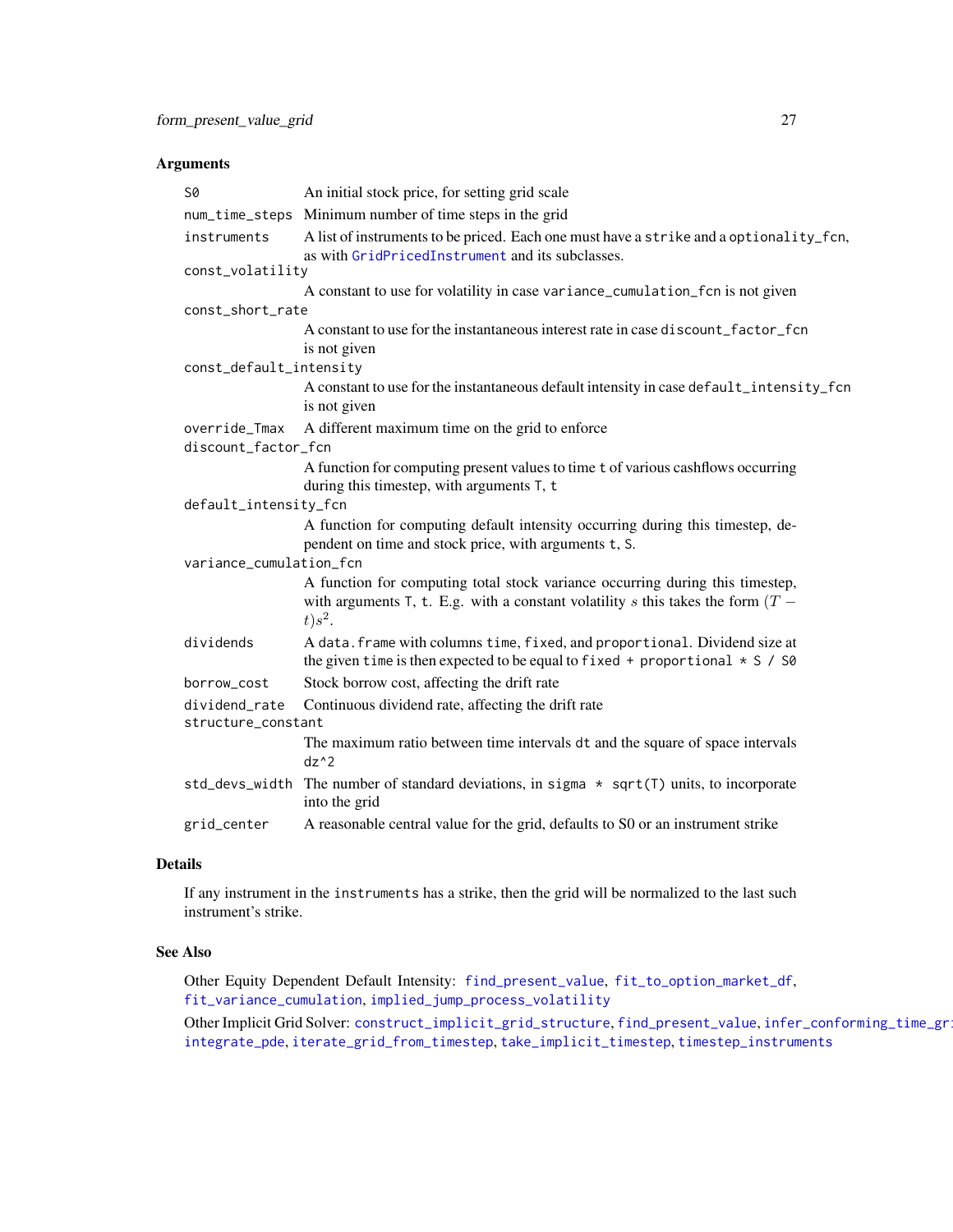```
GridPricedInstrument-class
```
*Representation of financial instrument amenable to grid pricing schemes*

#### <span id="page-27-2"></span>Description

Our basic instrument defines a tenor/maturity, a method to provide values in case of default, and a method to correct instrument prices in light of exercise decisions.

#### Fields

- maturity The tenor, expiration date or terminal date by which the value of this security will be certain.
- last\_computed\_grid The most recently computed set of values from a grid pricing scheme. Used internally for pricing chains of derivatives.
- name A mnemonic name for the instrument, not used by ragtop

### Methods

- optionality\_fcn(v,  $\dots$ ) Return a version of v at time t corrected for any optionality conditions.
- recovery\_fcn(v, S, t, ...) Return recovery value, given non-default values v at time t. Subclasses may be more elaborate, this method simply returns 0.0.
- terminal\_values( $v, \ldots$ ) Return a terminal value. defaults to simply calling optionality\_fcn.

<span id="page-27-1"></span>implied\_jump\_process\_volatility *Implied volatility of any instrument*

#### Description

Use the grid solver to generate instrument prices via find\_present\_value and run them through a bisective root search method until a constant volatility matching the provided instrument price has been found.

### Usage

```
implied_jump_process_volatility(instrument_price, instrument, ...,
 starting_volatility_estimate = 0.85, relative_tolerance = 0.005,
 max.iter = 100, max_vola = 4)
```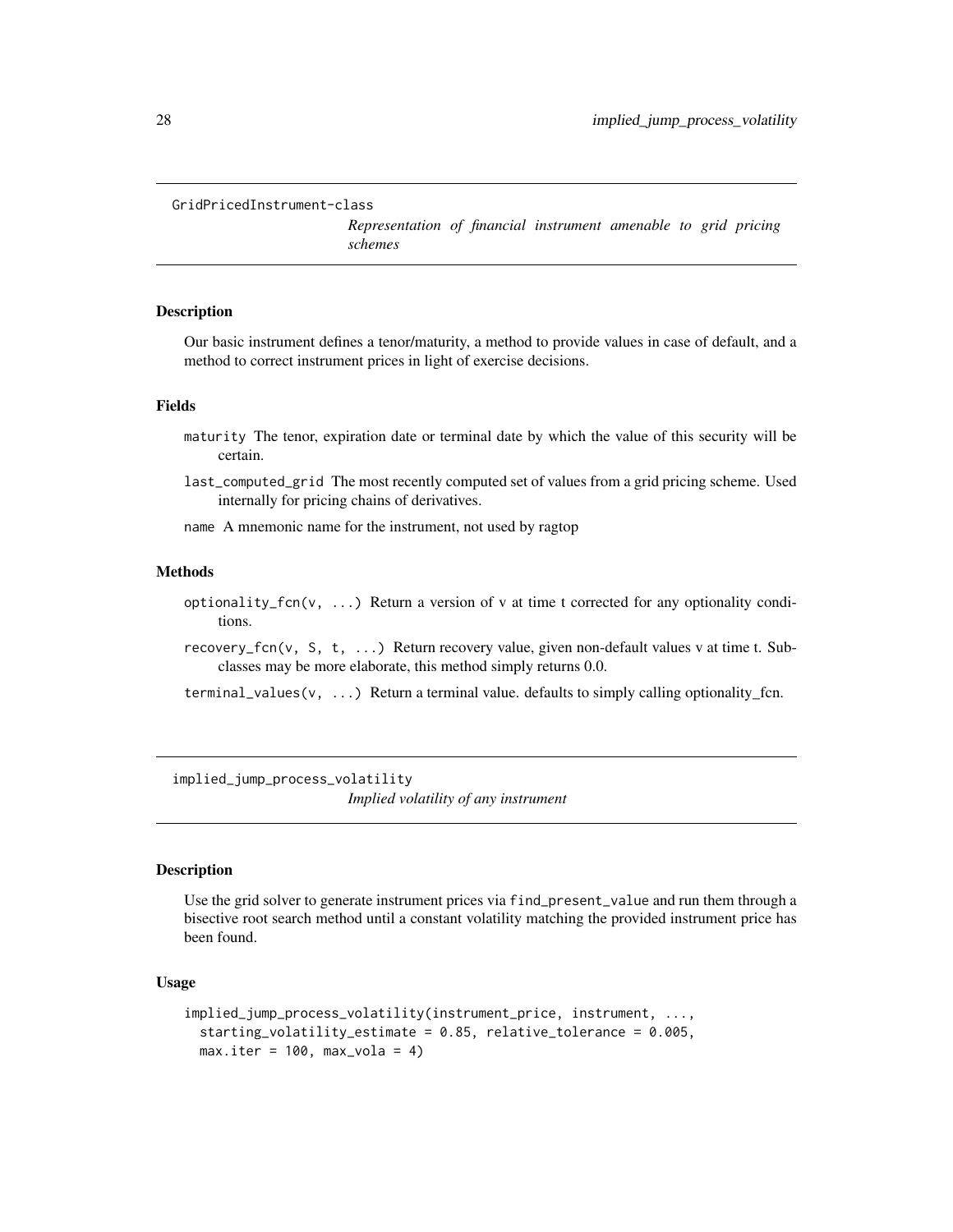#### <span id="page-28-0"></span>**Arguments**

| instrument_price             |                                                                                                      |  |
|------------------------------|------------------------------------------------------------------------------------------------------|--|
|                              | Target price for root finder                                                                         |  |
| instrument                   | Instrument to search for the target price on, passed as the sole instrument to<br>find_present_value |  |
| $\cdots$                     | Additional arguments to be passed on to find_present_value                                           |  |
| starting_volatility_estimate |                                                                                                      |  |
|                              | Bisection method original guess                                                                      |  |
| relative_tolerance           |                                                                                                      |  |
|                              | Relative tolerance in instrument price defining the root-finder halting condition                    |  |
| max.iter                     | Maximum number of root-finder iterations allowed                                                     |  |
| max_vola                     | Maximum volatility to try                                                                            |  |

### Details

Unlike american\_implied\_volatility, this routine allows for any legal term structures and equitylinked default intensities. For that reason, it eschews the control variate tricks that make american\_implied\_volatility so much faster.

Note that equity-linked default intensities can result in instrument prices that are not monotonic in volatility. This bisective root finder will find a solution but not necessarily any particular one.

#### Value

A list of present values, with the same names as instruments

### See Also

[find\\_present\\_value](#page-19-1) for the underlying pricing algorithm, [implied\\_volatility\\_with\\_term\\_struct](#page-33-1) for European options without equity dependence of default intensity, [american\\_implied\\_volatility](#page-6-1) for the same on American options

Other Implied Volatilities: [american\\_implied\\_volatility](#page-6-1), [equivalent\\_bs\\_vola\\_to\\_jump](#page-16-1), [equivalent\\_jump\\_vola\\_to\\_bs](#page-18-1), [fit\\_variance\\_cumulation](#page-23-1), [implied\\_volatilities\\_with\\_rates\\_struct](#page-30-1), [implied\\_volatilities](#page-29-1), [implied\\_volatility\\_with\\_term\\_struct](#page-33-1), [implied\\_volatility](#page-31-1)

Other Equity Dependent Default Intensity: [find\\_present\\_value](#page-19-1), [fit\\_to\\_option\\_market\\_df](#page-22-1), [fit\\_variance\\_cumulation](#page-23-1), [form\\_present\\_value\\_grid](#page-25-1)

#### Examples

```
implied_jump_process_volatility(
   25, AmericanOption(maturity=1.1, strike=100, callput=-1),
   S0=100, num_time_steps=50, relative_tolerance=1.e-3)
```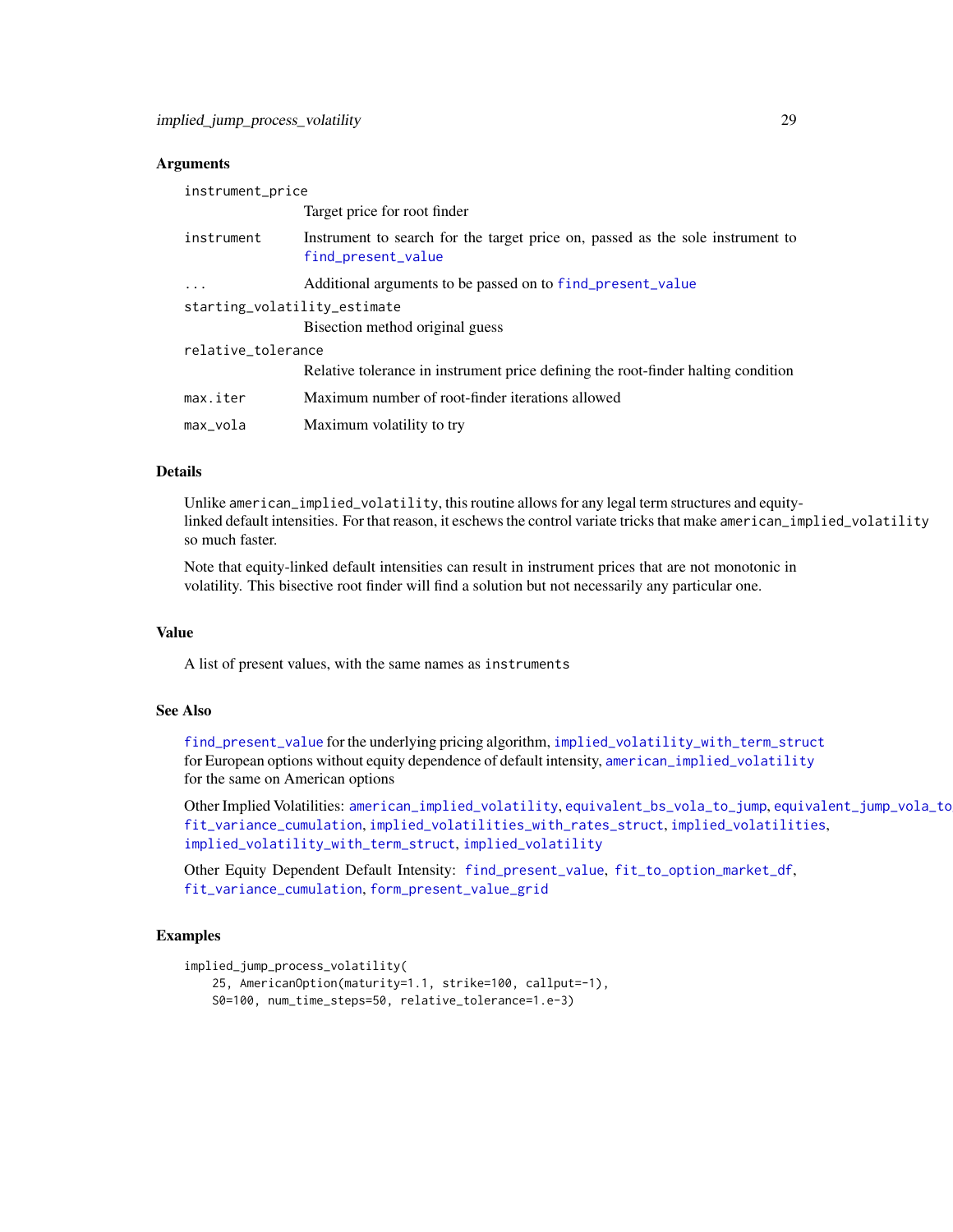<span id="page-29-1"></span><span id="page-29-0"></span>implied\_volatilities *Implied volatilities of european-exercise options under Black-Scholes or a jump-process extension*

### Description

Find default-free volatilities based on known interest rates and hazard rates, using a given option price.

### Usage

```
implied_volatilities(option_price, callput, S0, K, r, time,
 const_default_intensity = 0, divrate = 0, borrow_cost = 0,
 dividends = NULL, relative_tolerance = 1e-06, max.iter = 100,
 max_vola = 4
```
### Arguments

| option_price            | Present option values (may be a vector)                                                                                                                                                                                                               |
|-------------------------|-------------------------------------------------------------------------------------------------------------------------------------------------------------------------------------------------------------------------------------------------------|
| callput                 | 1 for calls, -1 for puts (may be a vector)                                                                                                                                                                                                            |
| S0                      | initial underlying price (may be a vector)                                                                                                                                                                                                            |
| K                       | strike (may be a vector)                                                                                                                                                                                                                              |
| r                       | risk-free interest rate (may be a vector)                                                                                                                                                                                                             |
| time                    | Time from $\theta$ until expiration (may be a vector)                                                                                                                                                                                                 |
| const_default_intensity |                                                                                                                                                                                                                                                       |
|                         | hazard rate of underlying default (may be a vector)                                                                                                                                                                                                   |
| divrate                 | A continuous rate for dividends and other cashflows such as foreign interest rates<br>(may be a vector)                                                                                                                                               |
| borrow_cost             | A continuous rate for stock borrow costs (may be a vector)                                                                                                                                                                                            |
| dividends               | A data. frame with columns time, fixed, and proportional. Dividend size at<br>the given time is then expected to be equal to fixed + proportional $\star$ S / S0.<br>Fixed dividends will be converted to proprtional for purposes of this algorithm. |
| relative_tolerance      |                                                                                                                                                                                                                                                       |
|                         | Relative tolerance in option price to achieve before halting the search                                                                                                                                                                               |
| max.iter                | Number of iterations to try before abandoning the search                                                                                                                                                                                              |
| max_vola                | Maximum volatility to try in the search                                                                                                                                                                                                               |
| .                       | Arguments passed to implied_volatility                                                                                                                                                                                                                |

#### Value

Scalar volatilities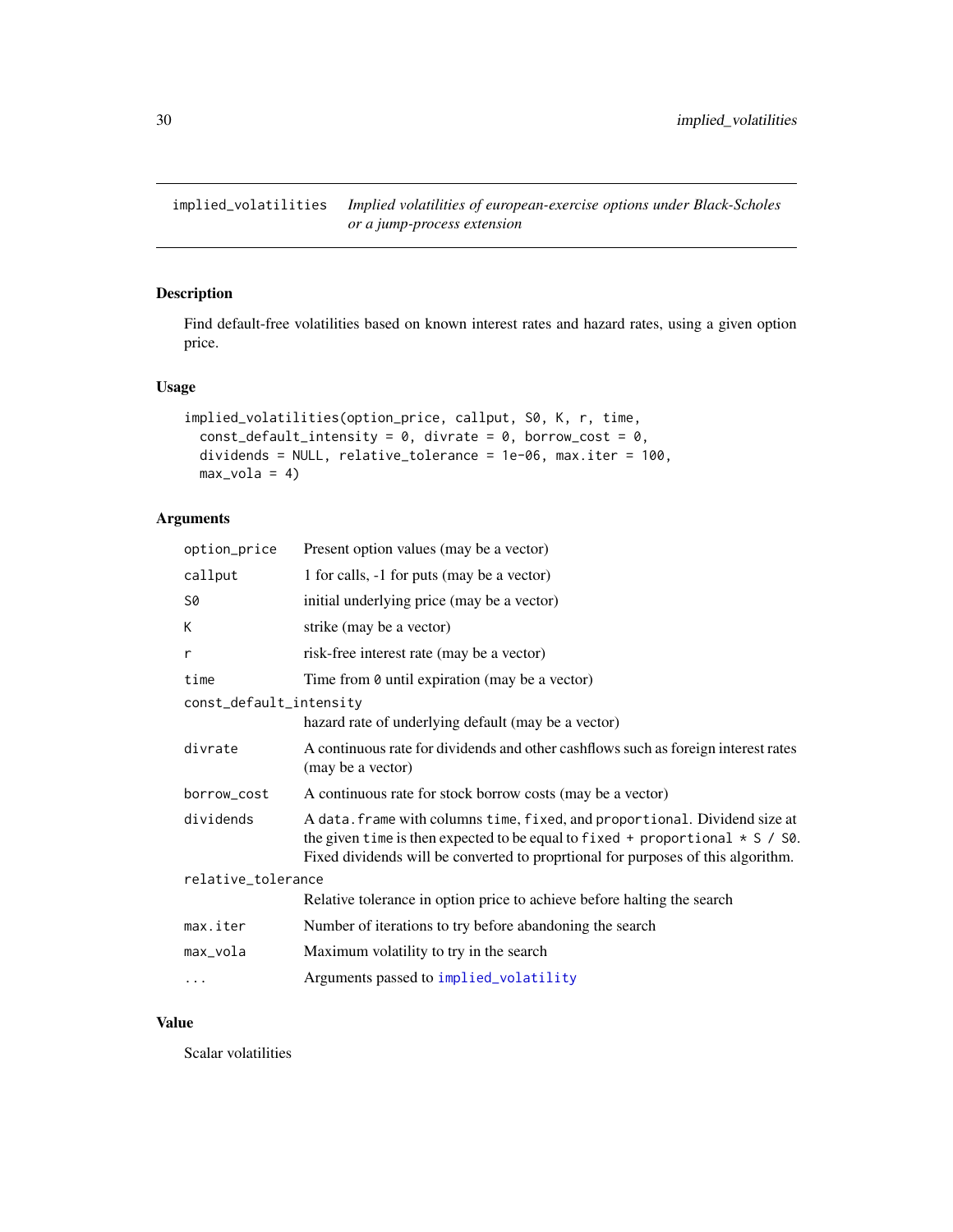#### <span id="page-30-0"></span>See Also

Other Implied Volatilities: [american\\_implied\\_volatility](#page-6-1), [equivalent\\_bs\\_vola\\_to\\_jump](#page-16-1), [equivalent\\_jump\\_vola\\_to\\_bs](#page-18-1), [fit\\_variance\\_cumulation](#page-23-1), [implied\\_jump\\_process\\_volatility](#page-27-1), [implied\\_volatilities\\_with\\_rates\\_struct](#page-30-1), [implied\\_volatility\\_with\\_term\\_struct](#page-33-1), [implied\\_volatility](#page-31-1)

Other European Options: [black\\_scholes\\_on\\_term\\_structures](#page-9-1), [blackscholes](#page-7-1), implied\_volatilities\_with\_rates\_s [implied\\_volatility\\_with\\_term\\_struct](#page-33-1), [implied\\_volatility](#page-31-1)

Other Equity Independent Default Intensity: [american\\_implied\\_volatility](#page-6-1), [american](#page-4-1), black\_scholes\_on\_term\_struc [blackscholes](#page-7-1), [equivalent\\_bs\\_vola\\_to\\_jump](#page-16-1), [equivalent\\_jump\\_vola\\_to\\_bs](#page-18-1), implied\_volatilities\_with\_rates\_s [implied\\_volatility\\_with\\_term\\_struct](#page-33-1), [implied\\_volatility](#page-31-1)

<span id="page-30-1"></span>implied\_volatilities\_with\_rates\_struct *Find the implied volatility of european-exercise options with a term*

#### *structure of interest rates*

#### Description

Use the provided discount factor function to infer constant short rates applicable to each expiration time, then use the Black-Scholes formula to generate European option values and run them through Newton's method until a constant volatility matching each provided option price has been found.

#### Usage

```
implied_volatilities_with_rates_struct(option_price, callput, S0, K,
 discount_factor_fcn, time, const_default_intensity = 0, divrate = 0,
 borrow_cost = 0, dividends = NULL, relative_tolerance = 1e-06,
 max.iter = 100, max_vola = 4)
```

| option_price            | Present option values (may be a vector)                                                                 |  |
|-------------------------|---------------------------------------------------------------------------------------------------------|--|
| callput                 | 1 for calls, -1 for puts (may be a vector)                                                              |  |
| S0                      | initial underlying prices (may be a vector)                                                             |  |
| K                       | strikes (may be a vector)                                                                               |  |
| discount_factor_fcn     |                                                                                                         |  |
|                         | A function for computing present values to time t, with arguments T, t                                  |  |
| time                    | Time from $\theta$ until expirations (may be a vector)                                                  |  |
| const_default_intensity |                                                                                                         |  |
|                         | hazard rates of underlying default (may be a vector)                                                    |  |
| divrate                 | A continuous rate for dividends and other cashflows such as foreign interest rates<br>(may be a vector) |  |
| borrow_cost             | A continuous rate for stock borrow costs (may be a vector)                                              |  |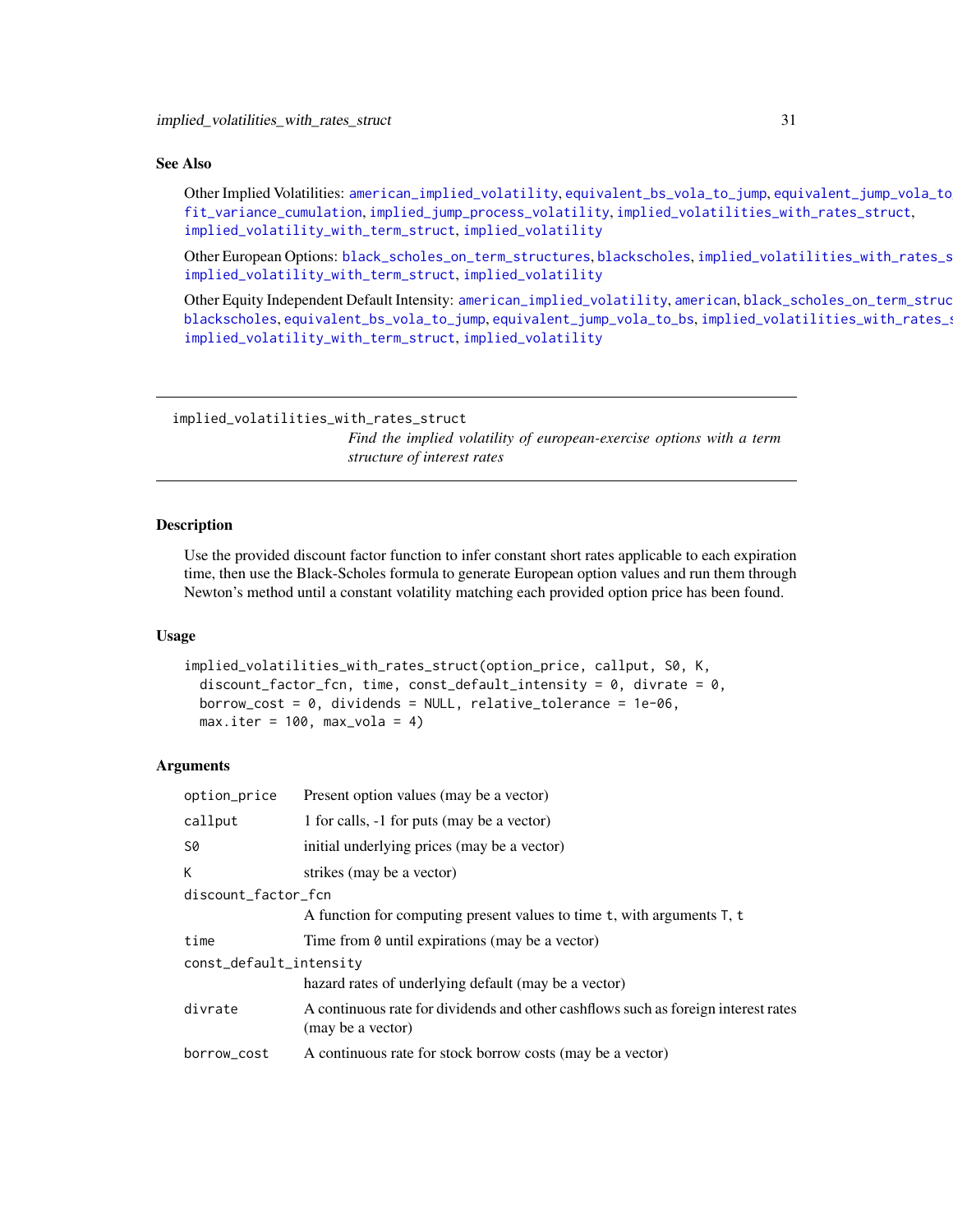<span id="page-31-0"></span>

| dividends<br>A data. frame with columns time, fixed, and proportional. Dividend size at |                                                                                     |  |
|-----------------------------------------------------------------------------------------|-------------------------------------------------------------------------------------|--|
|                                                                                         | the given time is then expected to be equal to fixed + proportional $\star$ S / S0. |  |
|                                                                                         | Fixed dividends will be converted to proprtional for purposes of this algorithm.    |  |
| relative_tolerance                                                                      |                                                                                     |  |
|                                                                                         | Relative tolerance in option price to achieve before halting the search             |  |
| max.iter                                                                                | Number of iterations to try before abandoning the search                            |  |
| max_vola                                                                                | Maximum volatility to try in the search                                             |  |
|                                                                                         |                                                                                     |  |

#### Details

Differs from implied\_volatility\_with\_term\_struct by first computing constant interest rates for each option, and then calling implied\_volatilities

#### Value

Scalar volatilities

### See Also

[implied\\_volatility](#page-31-1) for simpler cases with constant parameters, [implied\\_volatilities](#page-29-1) for the underlying algorithm with constant rates, [implied\\_volatility\\_with\\_term\\_struct](#page-33-1) when volatilities or survival probabilities also have a nontrivial term structure

Other Implied Volatilities: [american\\_implied\\_volatility](#page-6-1), [equivalent\\_bs\\_vola\\_to\\_jump](#page-16-1), [equivalent\\_jump\\_vola\\_to\\_bs](#page-18-1), [fit\\_variance\\_cumulation](#page-23-1), [implied\\_jump\\_process\\_volatility](#page-27-1), [implied\\_volatilities](#page-29-1), implied\_volatility\_with [implied\\_volatility](#page-31-1)

Other European Options: [black\\_scholes\\_on\\_term\\_structures](#page-9-1), [blackscholes](#page-7-1), [implied\\_volatilities](#page-29-1), [implied\\_volatility\\_with\\_term\\_struct](#page-33-1), [implied\\_volatility](#page-31-1)

Other Equity Independent Default Intensity: [american\\_implied\\_volatility](#page-6-1), [american](#page-4-1), black\_scholes\_on\_term\_struc [blackscholes](#page-7-1), [equivalent\\_bs\\_vola\\_to\\_jump](#page-16-1), [equivalent\\_jump\\_vola\\_to\\_bs](#page-18-1), [implied\\_volatilities](#page-29-1), [implied\\_volatility\\_with\\_term\\_struct](#page-33-1), [implied\\_volatility](#page-31-1)

#### Examples

```
d_{\text{fcn}} = function(T, t) \{ exp(-0.03*(T-t)) \}implied_volatilities_with_rates_struct(c(23,24,25),
       c(-1,1,1), 100, 100,discount_factor_fcn=d_fcn, time=c(4,4,5))
```
<span id="page-31-1"></span>implied\_volatility *Implied volatility of european-exercise option under Black-Scholes or a jump-process extension*

#### Description

Find default-free volatility (not necessarily just Black-Scholes) based on known interest rates and hazard rates, using a given option price.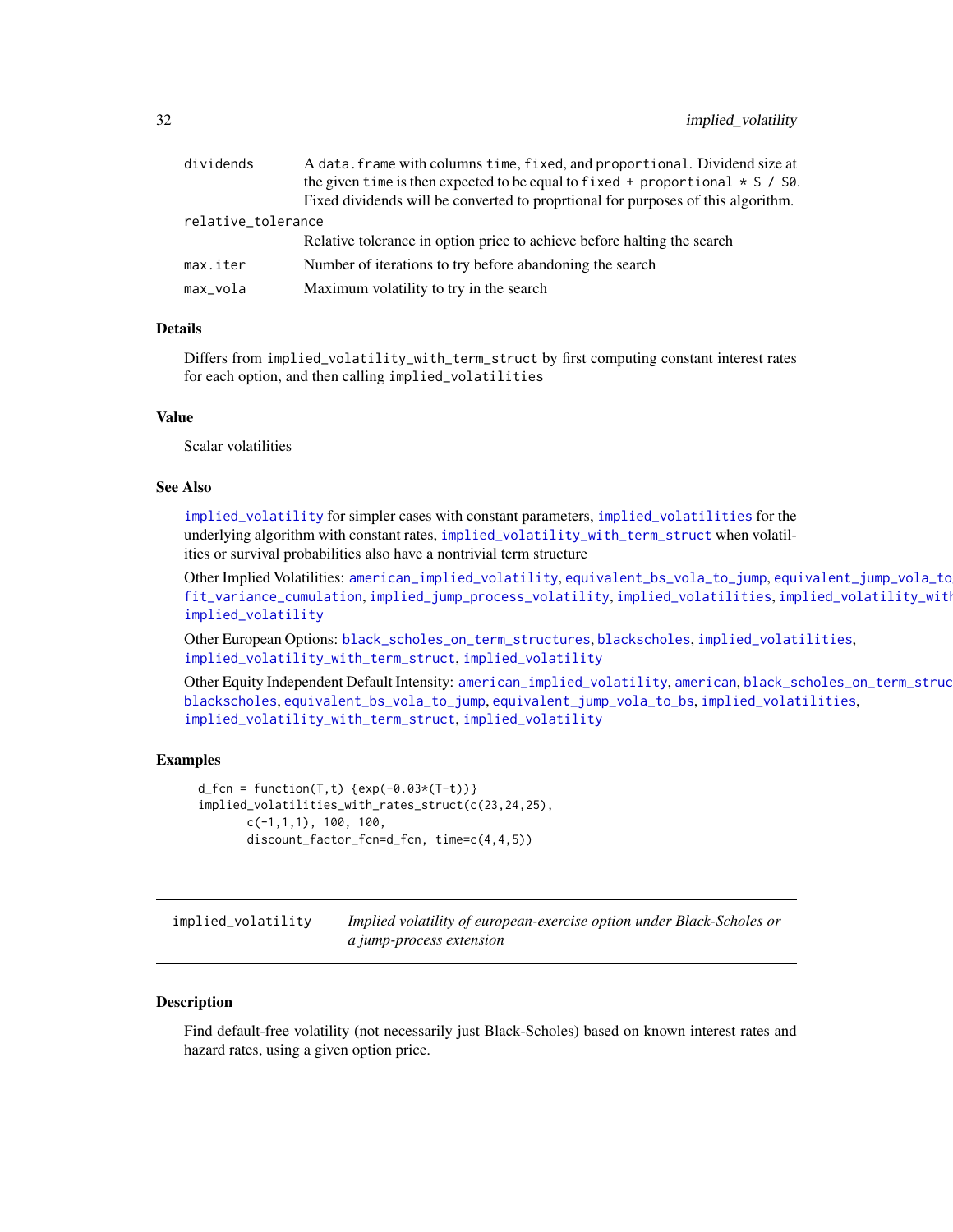### <span id="page-32-0"></span>implied\_volatility 33

#### Usage

```
implied_volatility(option_price, callput, S0, K, r, time,
 const_default_intensity = 0, divrate = 0, borrow_cost = 0,
 dividends = NULL, relative_tolerance = 1e-06, max.iter = 100,
 max_vola = 4
```
### Arguments

| Present option value                                                                                                                                                                                                                                                                                                           |  |
|--------------------------------------------------------------------------------------------------------------------------------------------------------------------------------------------------------------------------------------------------------------------------------------------------------------------------------|--|
| 1 for calls, -1 for puts                                                                                                                                                                                                                                                                                                       |  |
| initial underlying price                                                                                                                                                                                                                                                                                                       |  |
| strike                                                                                                                                                                                                                                                                                                                         |  |
| risk-free interest rate                                                                                                                                                                                                                                                                                                        |  |
| Time from 0 until expiration                                                                                                                                                                                                                                                                                                   |  |
| const_default_intensity                                                                                                                                                                                                                                                                                                        |  |
| hazard rate of underlying default                                                                                                                                                                                                                                                                                              |  |
| A continuous rate for dividends and other cashflows such as foreign interest rates                                                                                                                                                                                                                                             |  |
| A continuous rate for stock borrow costs                                                                                                                                                                                                                                                                                       |  |
| A data. frame with columns time, fixed, and proportional. Dividend size at<br>the given time is then expected to be equal to fixed + proportional $\star$ S / S0.<br>Fixed dividends will be converted to proportional for purposes of this algorithm.<br>To handle truly fixed dividends, see implied_jump_process_volatility |  |
| relative_tolerance                                                                                                                                                                                                                                                                                                             |  |
| Relative tolerance in option price to achieve before halting the search                                                                                                                                                                                                                                                        |  |
| Number of iterations to try before abandoning the search                                                                                                                                                                                                                                                                       |  |
| Maximum volatility to try in the search                                                                                                                                                                                                                                                                                        |  |
|                                                                                                                                                                                                                                                                                                                                |  |

#### Details

To get a straight Black-Scholes implied volatility, simply call this function with const\_default\_intensity set to zero (the default).

#### Value

A scalar volatility

### See Also

Other Implied Volatilities: [american\\_implied\\_volatility](#page-6-1), [equivalent\\_bs\\_vola\\_to\\_jump](#page-16-1), [equivalent\\_jump\\_vola\\_to\\_bs](#page-18-1), [fit\\_variance\\_cumulation](#page-23-1), [implied\\_jump\\_process\\_volatility](#page-27-1), [implied\\_volatilities\\_with\\_rates\\_struct](#page-30-1), [implied\\_volatilities](#page-29-1), [implied\\_volatility\\_with\\_term\\_struct](#page-33-1)

Other Equity Independent Default Intensity: [american\\_implied\\_volatility](#page-6-1), [american](#page-4-1), black\_scholes\_on\_term\_struc [blackscholes](#page-7-1), [equivalent\\_bs\\_vola\\_to\\_jump](#page-16-1), [equivalent\\_jump\\_vola\\_to\\_bs](#page-18-1), implied\_volatilities\_with\_rates\_s [implied\\_volatilities](#page-29-1), [implied\\_volatility\\_with\\_term\\_struct](#page-33-1)

Other European Options: [black\\_scholes\\_on\\_term\\_structures](#page-9-1), [blackscholes](#page-7-1), implied\_volatilities\_with\_rates\_s [implied\\_volatilities](#page-29-1), [implied\\_volatility\\_with\\_term\\_struct](#page-33-1)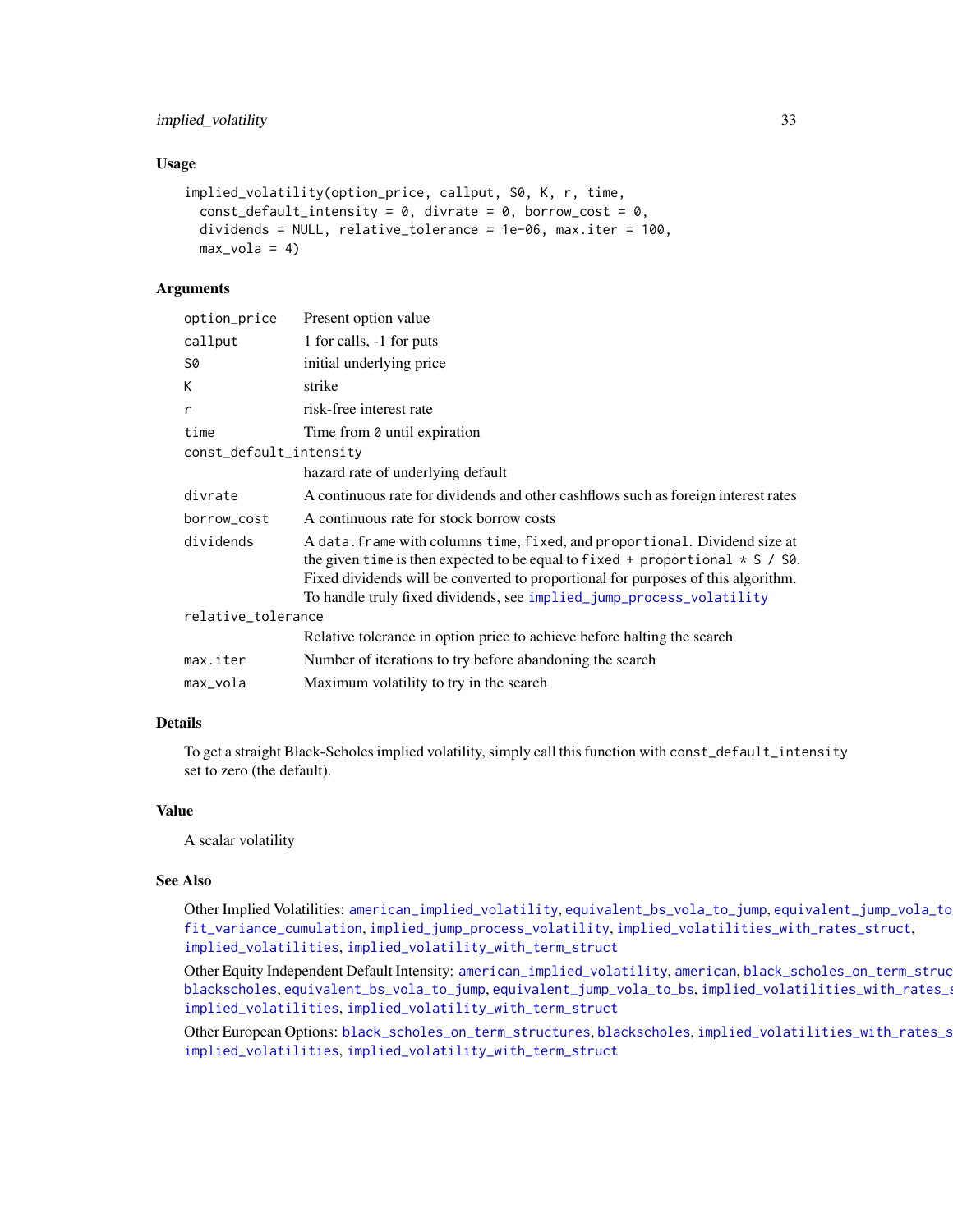#### Examples

```
implied_volatility(2.5, 1, 100, 105, 0.01, 0.75)
implied_volatility(option_price = 17,
                  callput = CALL, S0 = 250, K=245,r = 0.005, time = 2,
                  const_default_intensity = 0.03)
```

```
implied_volatility_with_term_struct
```
*Find the implied volatility of a european-exercise option with term structures*

#### Description

Use the Black-Scholes formula to generate European option values and run them through Newton's method until a constant volatility matching the provided option price has been found.

#### Usage

```
implied_volatility_with_term_struct(option_price, callput, S0, K, time,
 ..., starting_volatility_estimate = 0.5, relative_tolerance = 1e-06,
 max.iter = 100, max_vola = 4
```
### Arguments

| option_price                 | Option price to match                                                             |  |
|------------------------------|-----------------------------------------------------------------------------------|--|
| callput                      | 1 for calls, -1 for puts                                                          |  |
| S0                           | initial underlying price                                                          |  |
| K.                           | strike                                                                            |  |
| time                         | Time to expiration                                                                |  |
| $\ddots$ .                   | Further arguments to be passed on to black_scholes_on_term_structures             |  |
| starting_volatility_estimate |                                                                                   |  |
|                              | The Newton method's original guess                                                |  |
| relative_tolerance           |                                                                                   |  |
|                              | Relative tolerance in instrument price defining the root-finder halting condition |  |
| max.iter                     | Maximum number of root-finder iterations allowed                                  |  |
| max_vola                     | Maximum volatility to try                                                         |  |

### Details

Differs from implied\_volatility by calling black\_scholes\_on\_term\_structures for pricing, thereby allowing term structures of rates, and a nontrivial survival\_probability\_fcn

### Value

Estimated volatility

<span id="page-33-0"></span>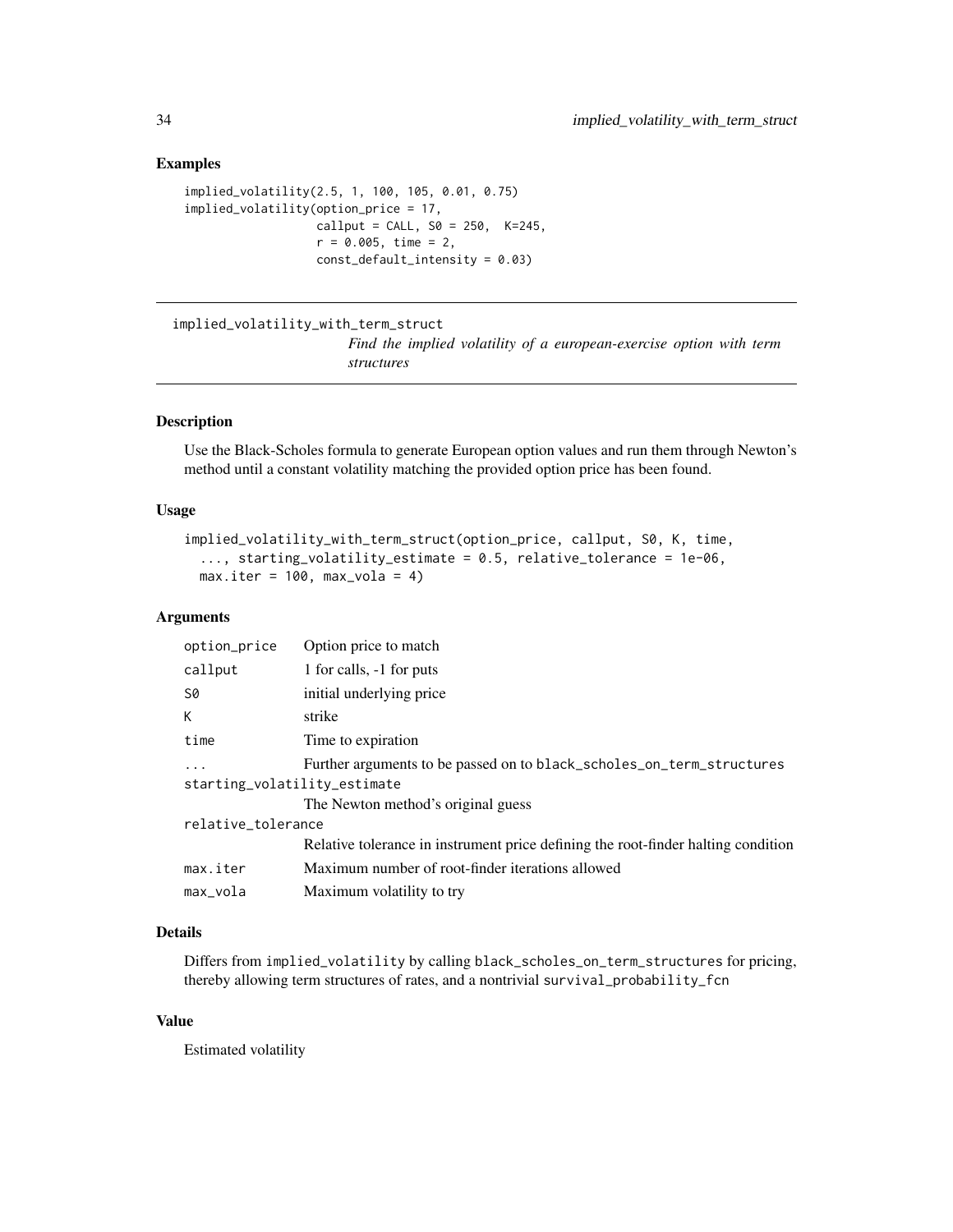#### <span id="page-34-0"></span>See Also

[implied\\_volatility](#page-31-1) for simpler cases with constant parameters, [black\\_scholes\\_on\\_term\\_structures](#page-9-1) for the underlying pricing algorithm, [implied\\_volatilities\\_with\\_rates\\_struct](#page-30-1) when neither volatilities nor survival probabilities have a nontrivial term structure

Other Implied Volatilities: [american\\_implied\\_volatility](#page-6-1), [equivalent\\_bs\\_vola\\_to\\_jump](#page-16-1), [equivalent\\_jump\\_vola\\_to\\_bs](#page-18-1), [fit\\_variance\\_cumulation](#page-23-1), [implied\\_jump\\_process\\_volatility](#page-27-1), [implied\\_volatilities\\_with\\_rates\\_struct](#page-30-1), [implied\\_volatilities](#page-29-1), [implied\\_volatility](#page-31-1)

Other Equity Independent Default Intensity: [american\\_implied\\_volatility](#page-6-1), [american](#page-4-1), black\_scholes\_on\_term\_struc [blackscholes](#page-7-1), [equivalent\\_bs\\_vola\\_to\\_jump](#page-16-1), [equivalent\\_jump\\_vola\\_to\\_bs](#page-18-1), [implied\\_volatilities\\_with\\_rates\\_struct](#page-30-1)ur [implied\\_volatilities](#page-29-1), [implied\\_volatility](#page-31-1)

Other European Options: [black\\_scholes\\_on\\_term\\_structures](#page-9-1), [blackscholes](#page-7-1), implied\_volatilities\_with\_rates\_s [implied\\_volatilities](#page-29-1), [implied\\_volatility](#page-31-1)

### Examples

```
## Dividends
divs = data.frame(time=seq(from=0.11, to=2, by=0.25),
                  fixed=seq(1.5, 1, length.out=8),
                  proportional = seq(1, 1.5, length.out=8))surv\_prob\_fcn = function(T, t, ...)exp(-0.07 \times (T - t))}
disc_factor_fcn = function(T, t, ...)exp(-0.03 \times (T - t))}
implied_volatility_with_term_struct(
    option_price = 12, S0 = 150, callput=PUT,
   K = 147.50, time=1.5,
   discount_factor_fcn=disc_factor_fcn,
    survival_probability_fcn=surv_prob_fcn,
    dividends=divs)
```
<span id="page-34-1"></span>infer\_conforming\_time\_grid

*A time grid with extra times inserted for coupons, calls and puts*

#### Description

At its base, this function chooses a time grid with 1+min\_num\_time\_steps elements from 0 to Tmax. Any coupon, call, or put times occurring in one of the supplied instruments are also inserted.

#### Usage

infer\_conforming\_time\_grid(min\_num\_time\_steps, Tmax, instruments = NULL)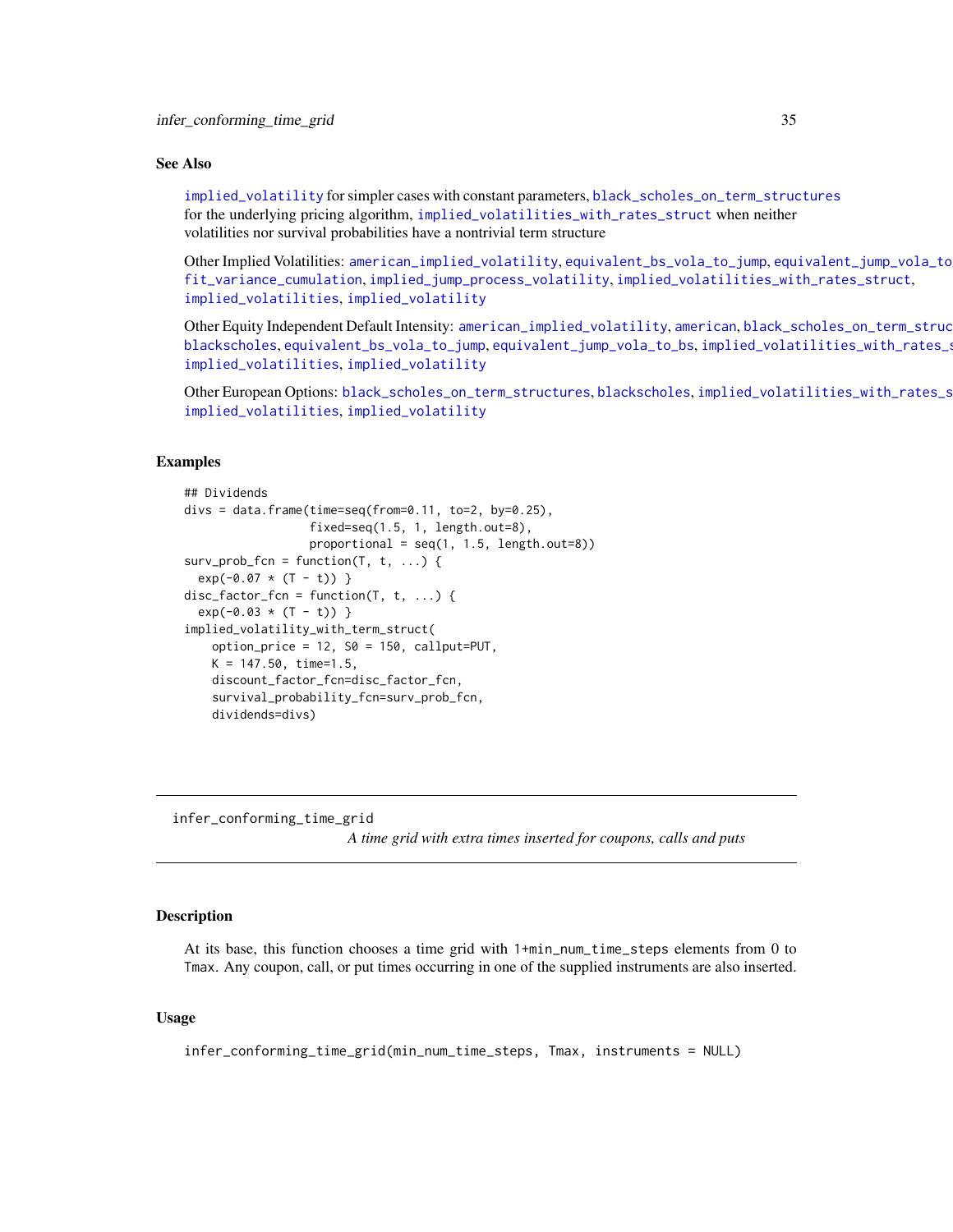### Arguments

| min_num_time_steps |                                                                                                                                                                       |
|--------------------|-----------------------------------------------------------------------------------------------------------------------------------------------------------------------|
|                    | The minimum number of timesteps the output vector should have                                                                                                         |
| Tmax               | The maximum time on the grid                                                                                                                                          |
| instruments        | A set of instruments whose maturity and terms and conditions can introduce<br>extra timesteps. Each will be queried for the output of a critical times func-<br>tion. |

### Value

A vector of times at which the grid should have nodes

### See Also

```
Other Implicit Grid Solver: construct_implicit_grid_structure, find_present_value, form_present_value_grid,
integrate_pde, iterate_grid_from_timestep, take_implicit_timestep, timestep_instruments
```
<span id="page-35-1"></span>integrate\_pde *Numerically integrate the pricing differential equation*

#### Description

Use an implicit integration scheme to numerically integrate the pricing differential equation for each of the given instruments, backwardating from time Tmax to time 0.

#### Usage

```
integrate_pde(z, min_num_time_steps, S0, Tmax, instruments,
  stock_level_fcn, discount_factor_fcn, default_intensity_fcn,
 variance_cumulation_fcn, dividends = NULL)
```

| Z                  | Space grid value morphable to stock prices using stock_level_fcn                                                                           |  |
|--------------------|--------------------------------------------------------------------------------------------------------------------------------------------|--|
| min_num_time_steps |                                                                                                                                            |  |
|                    | The minimum number of timesteps used. Calls, puts and coupons may result in<br>extra timesteps taken.                                      |  |
| S0                 | Time zero price of the base equity                                                                                                         |  |
| Tmax               | The maximum time on the grid, from which all backwardation steps will take<br>place.                                                       |  |
| instruments        | A list of instruments to be priced. Each one must have a strike and a optionality fcn,<br>as with GridPricedInstrument and its subclasses. |  |
| stock_level_fcn    |                                                                                                                                            |  |
|                    | A function for changing space grid value to stock prices, with arguments z and                                                             |  |
|                    |                                                                                                                                            |  |

<span id="page-35-0"></span>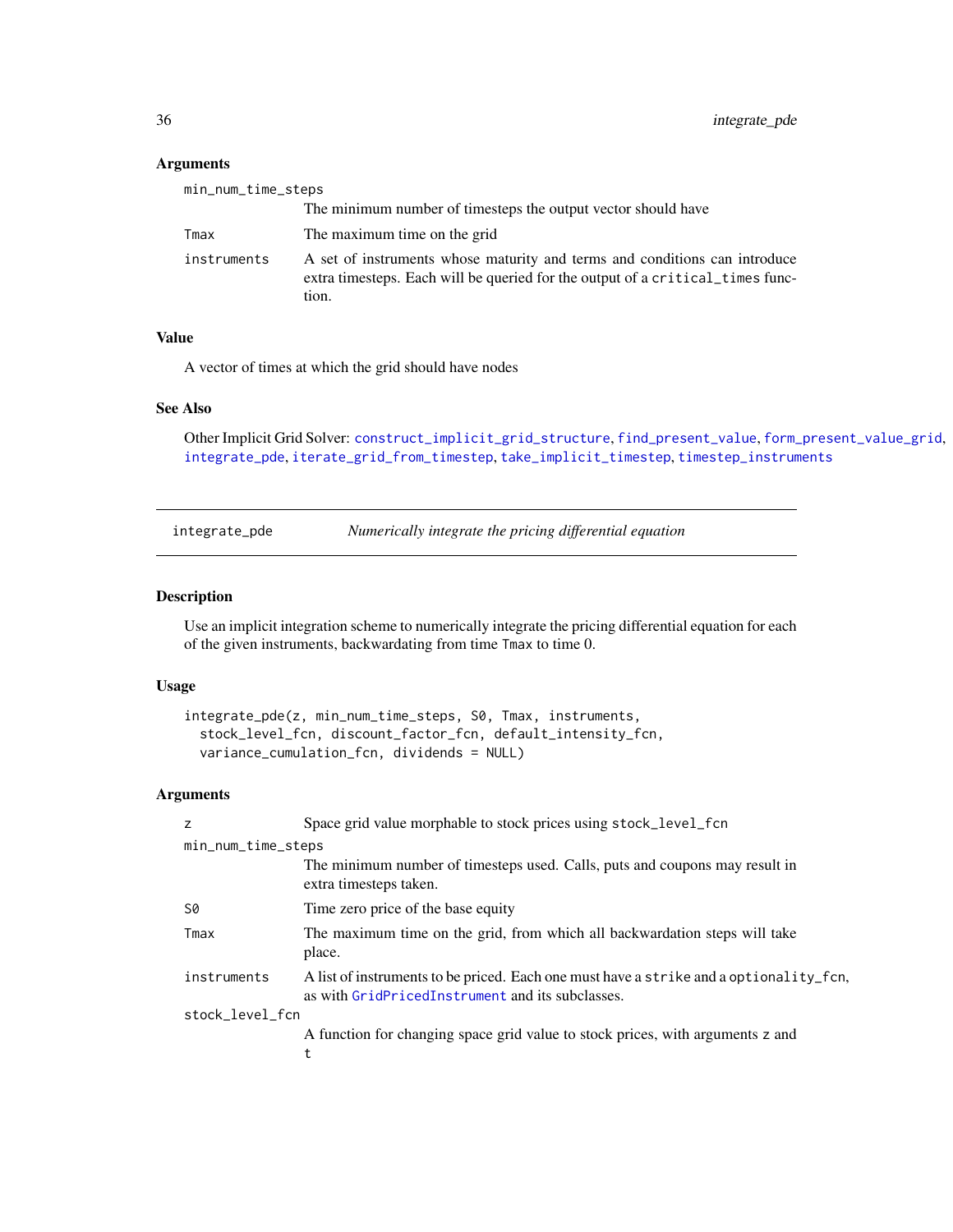#### <span id="page-36-0"></span>is.blank 37

| A function for computing present values to time t of various cashflows occurring<br>during this timestep, with arguments $T$ , t                                                                               |  |
|----------------------------------------------------------------------------------------------------------------------------------------------------------------------------------------------------------------|--|
| default_intensity_fcn                                                                                                                                                                                          |  |
| A function for computing default intensity occurring during this timestep, de-<br>pendent on time and stock price, with arguments t, S.                                                                        |  |
| variance_cumulation_fcn<br>A function for computing total stock variance occurring during this timestep,<br>with arguments T, t. E.g. with a constant volatility s this takes the form $(T -$<br>$t$ ) $s^2$ . |  |
| dividends<br>A data. frame with columns time, fixed, and proportional. Dividend size at<br>the given time is then expected to be equal to fixed + proportional $* S / S0$                                      |  |

### Value

A grid of present values of derivative prices, adapted to z at each timestep. Time zero value will appear in the first index.

### See Also

Other Implicit Grid Solver: [construct\\_implicit\\_grid\\_structure](#page-11-1), [find\\_present\\_value](#page-19-1), [form\\_present\\_value\\_grid](#page-25-1), [infer\\_conforming\\_time\\_grid](#page-34-1), [iterate\\_grid\\_from\\_timestep](#page-37-1), [take\\_implicit\\_timestep](#page-46-1), [timestep\\_instruments](#page-47-1)

is.blank *Return TRUE if the argument is empty, NULL or NA*

### Description

Return TRUE if the argument is empty, NULL or NA

### Usage

```
is.blank(x, false.triggers = FALSE)
```
#### Arguments

x Argument to test

false.triggers Whether to allow nonempty vectors of all FALSE to trigger this condition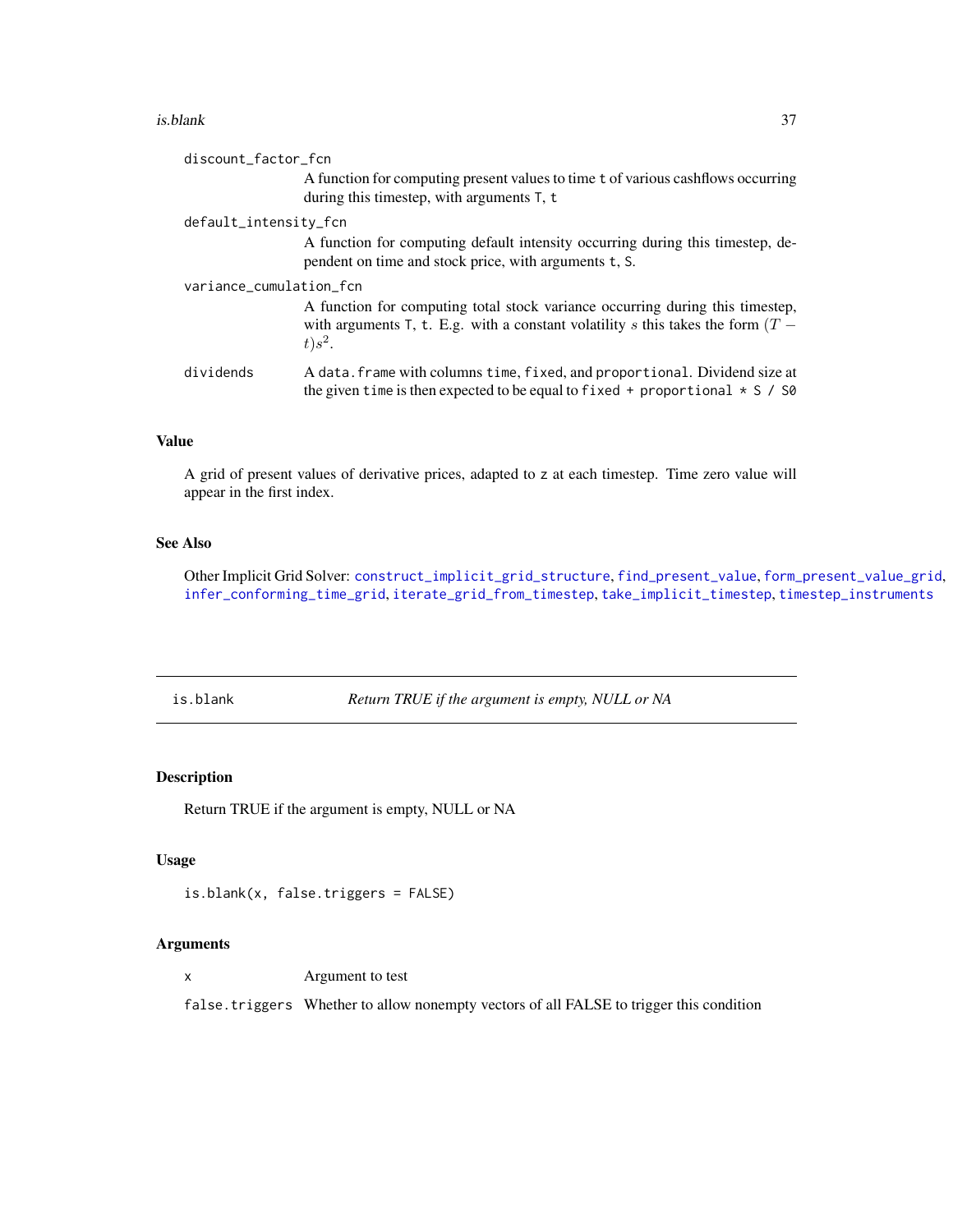```
iterate_grid_from_timestep
```
*Iterate over a set of timesteps to integrate the pricing differential equation*

#### Description

Timestep an implicit integration scheme to numerically integrate the pricing differential equation for each of the given instruments, backwardating from time Tmax to time 0.

#### Usage

```
iterate_grid_from_timestep(starting_time_step, time_pts, z, S0,
 instruments, stock_level_fcn, discount_factor_fcn, default_intensity_fcn,
 variance_cumulation_fcn, dividends = NULL, grid = NULL,
 original_grid_values = as.matrix(grid[1 + starting_time_step, , ]))
```

| starting_time_step      |                                                                                                                                                                                  |  |
|-------------------------|----------------------------------------------------------------------------------------------------------------------------------------------------------------------------------|--|
|                         | The index into time_pts of the first timestep to be emplyed. This must be no<br>larger than the length of time_pts, minus one                                                    |  |
| time_pts                | Time nodes to be treated on the grid                                                                                                                                             |  |
| Z                       | Space grid value morphable to stock prices using stock_level_fcn                                                                                                                 |  |
| S0                      | Time zero price of the base equity                                                                                                                                               |  |
| instruments             | A list of instruments to be priced. Each one must have a strike and a optionality_fcn,<br>as with GridPricedInstrument and its subclasses.                                       |  |
| stock_level_fcn         |                                                                                                                                                                                  |  |
|                         | A function for changing space grid value to stock prices, with arguments z and<br>t.                                                                                             |  |
| discount_factor_fcn     |                                                                                                                                                                                  |  |
|                         | A function for computing present values to time t of various cashflows occurring<br>during this timestep, with arguments T, t                                                    |  |
| default_intensity_fcn   |                                                                                                                                                                                  |  |
|                         | A function for computing default intensity occurring during this timestep, de-<br>pendent on time and stock price, with arguments t, S.                                          |  |
| variance_cumulation_fcn |                                                                                                                                                                                  |  |
|                         | A function for computing total stock variance occurring during this timestep,<br>with arguments T, t. E.g. with a constant volatility s this takes the form $(T -$<br>$t) s^2$ . |  |
| dividends               | A data. frame with columns time, fixed, and proportional. Dividend size at<br>the given time is then expected to be equal to fixed + proportional $* S / S0$                     |  |
| grid                    | An optional grid into which results at each timestep will be written. Its size<br>should be at least (1+starting_time_step, length(z), length(instruments))                      |  |
| original_grid_values    |                                                                                                                                                                                  |  |
|                         | Grid values to timestep from                                                                                                                                                     |  |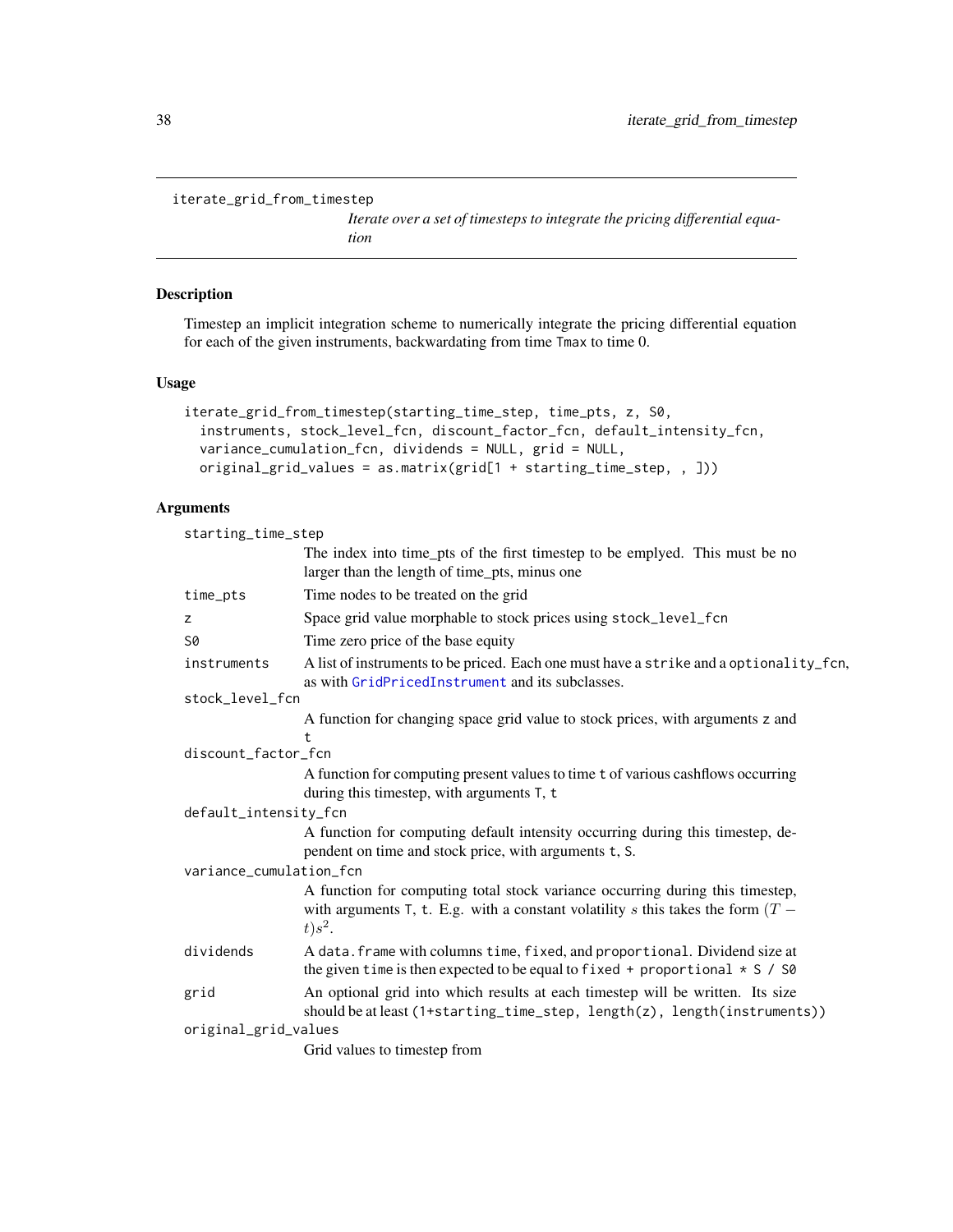#### <span id="page-38-0"></span>Value

Either a populated grid of present values of derivative prices, or a matrix of values at the first time point, adapted to z at each timestep. Time zero value will appear in the first index of any grid.

#### See Also

Other Implicit Grid Solver: [construct\\_implicit\\_grid\\_structure](#page-11-1), [find\\_present\\_value](#page-19-1), [form\\_present\\_value\\_grid](#page-25-1), [infer\\_conforming\\_time\\_grid](#page-34-1), [integrate\\_pde](#page-35-1), [take\\_implicit\\_timestep](#page-46-1), [timestep\\_instruments](#page-47-1)

<span id="page-38-1"></span>penalty\_with\_intensity\_link

*Helper function (volatility-normalized pricing error) for calibration of equity-linked default intensity*

#### Description

Given a set SDE parameters, form a volatility term structure that fairly precisely matches the supplied prices of the variance\_instruments. Then use that term structure and the default intensity to price all the fit\_instruments, and compare them to the fit\_instrument\_prices.

#### Usage

```
penalty_with_intensity_link(p, s, h, variance_instruments,
  variance_instrument_prices, variance_instrument_spreads, fit_instruments,
  fit_instrument_prices, fit_instrument_spreads, fit_instrument_weights,
  S0, num_time_steps = 30, const_short_rate = 0,
  discount_factor_fcn = function(T, t) { exp(-const\_short\_rate * (T -t)) \}, ..., relative_spread_tolerance = 0.15,
  num_variance_time_steps = 30)
```

| p                           | Power of default intensity                                                                                                                                                                                                                                             |
|-----------------------------|------------------------------------------------------------------------------------------------------------------------------------------------------------------------------------------------------------------------------------------------------------------------|
| S                           | Proportion of constant default intensity                                                                                                                                                                                                                               |
| h                           | Base default intensity                                                                                                                                                                                                                                                 |
| variance_instruments        |                                                                                                                                                                                                                                                                        |
|                             | A list of instruments in strictly increasing order of maturity, from which the<br>volatility term structure will be inferred. Once the calibration is finished, the<br>chosen parameters will reproduce the prices of these instruments with fairly<br>high precision. |
| variance_instrument_prices  |                                                                                                                                                                                                                                                                        |
|                             | Central price targets for the variance instruments                                                                                                                                                                                                                     |
| variance_instrument_spreads |                                                                                                                                                                                                                                                                        |
|                             | Bid-offer spreads used to normalize errors in variance instrument prices during<br>term structure fitting                                                                                                                                                              |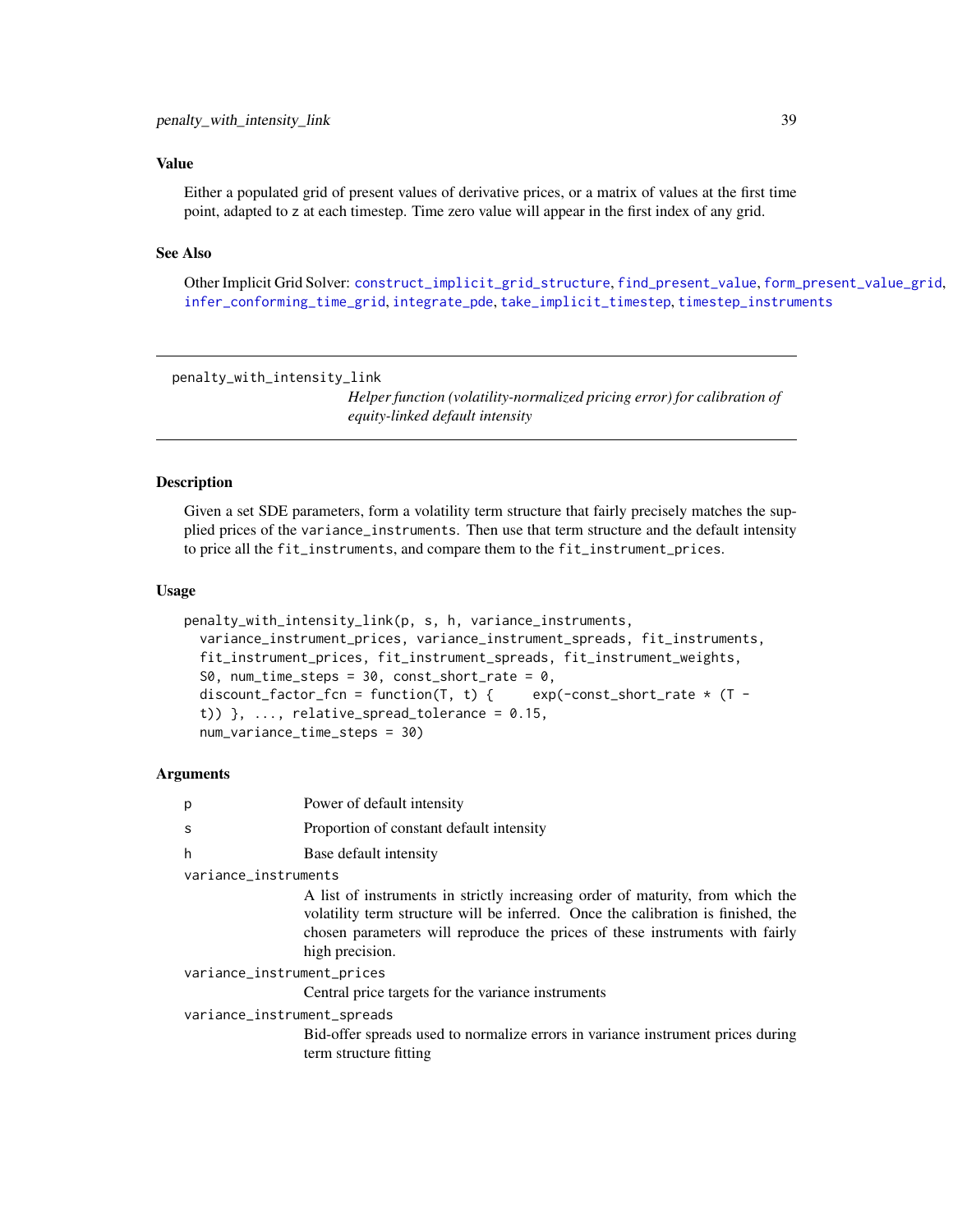| fit_instruments           |                                                                                                                               |
|---------------------------|-------------------------------------------------------------------------------------------------------------------------------|
|                           | A list of instruments in any order, from which the mispricing penalties used for<br>judging fit quality will be computed      |
| fit_instrument_prices     |                                                                                                                               |
|                           | Central price targets for the variance instruments                                                                            |
| fit_instrument_spreads    |                                                                                                                               |
|                           | Bid-offer spreads used to normalize errors in fit instrument prices during default<br>intensity                               |
| fit_instrument_weights    |                                                                                                                               |
|                           | Weights applied to relative errors in fit instrument prices before summing to<br>form the penalty                             |
| S0                        | Current underlying price                                                                                                      |
|                           | num_time_steps Time step count passed on to find_present_value while fitting instrument<br>values                             |
| const_short_rate          |                                                                                                                               |
|                           | A constant to use for the instantaneous interest rate in case discount_factor_fcn<br>is not given                             |
| discount_factor_fcn       |                                                                                                                               |
|                           | A function for computing present values to time t of various cashflows occurring<br>during this timestep, with arguments T, t |
| .                         | Further arguments passed to price_with_intensity_link                                                                         |
| relative_spread_tolerance | Tolerance to apply in calling fit_variance_cumulation                                                                         |
| num_variance_time_steps   |                                                                                                                               |
|                           | Number of time steps to use in calling fit_variance_cumulation                                                                |

### Details

Forms implied Black-Scholes volatilities from all supplied mid prices, and their implied bid and offer prices, as well as from the prices computed by the grid solver. Each instrument is then assigned an error term component in proportion to its weight and the pricing error (in implied vol terms) divided by the spread (also in implied vol terms).

### See Also

[price\\_with\\_intensity\\_link](#page-39-1) for the pricing function

<span id="page-39-1"></span>price\_with\_intensity\_link

*Helper function (instrument pricing) for calibration of equity-linked default intensity*

<span id="page-39-0"></span>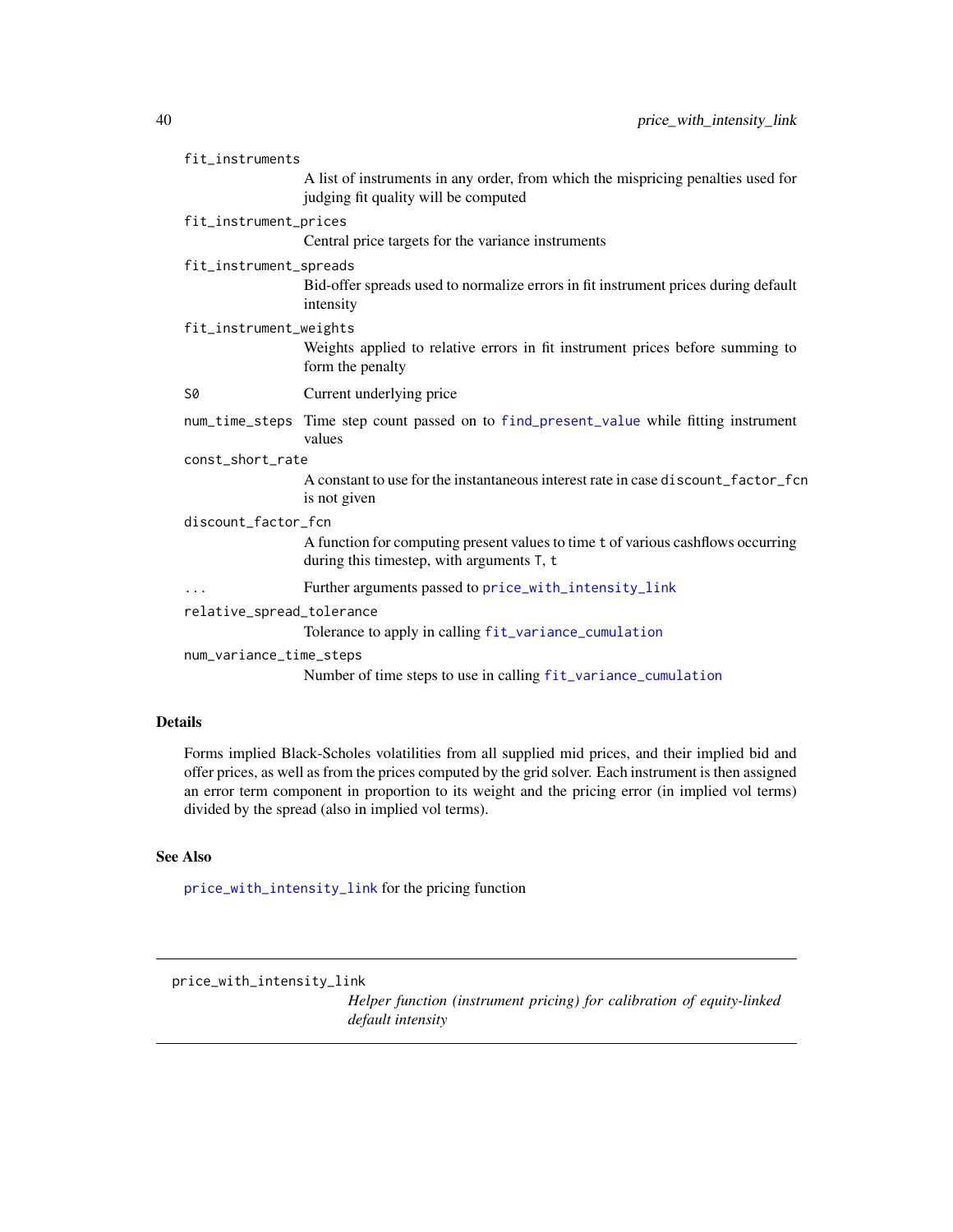### <span id="page-40-0"></span>Description

Given derivative instruments (subclasses of GridPricedInstrument, though typically either [AmericanOption](#page-5-1) or [EuropeanOption](#page-19-2) objects), along with their prices and spreads, calibrate variance cumulation (the at-the-money volatility of the continuous process) and then price the instruments via equity linked default intensity of the form  $h(s + (1-s)(S0/S_t)^p)$ .

#### Usage

```
price_with_intensity_link(p, s, h, variance_instruments,
  variance_instrument_prices, variance_instrument_spreads, fit_instruments,
  S0, num_time_steps = 30, \ldots, relative_spread_tolerance = 0.15,
  num_variance_time_steps = 30)
```

| р                           | Power of default intensity                                                                                                                                                                                                                                             |  |
|-----------------------------|------------------------------------------------------------------------------------------------------------------------------------------------------------------------------------------------------------------------------------------------------------------------|--|
| S                           | Proportion of constant default intensity                                                                                                                                                                                                                               |  |
| h                           | Base default intensity                                                                                                                                                                                                                                                 |  |
| variance_instruments        |                                                                                                                                                                                                                                                                        |  |
|                             | A list of instruments in strictly increasing order of maturity, from which the<br>volatility term structure will be inferred. Once the calibration is finished, the<br>chosen parameters will reproduce the prices of these instruments with fairly<br>high precision. |  |
| variance_instrument_prices  |                                                                                                                                                                                                                                                                        |  |
|                             | Central price targets for the variance instruments                                                                                                                                                                                                                     |  |
| variance_instrument_spreads |                                                                                                                                                                                                                                                                        |  |
|                             | Bid-offer spreads used to normalize errors in variance instrument prices during<br>term structure fitting                                                                                                                                                              |  |
| fit_instruments             |                                                                                                                                                                                                                                                                        |  |
|                             | A list of instruments in any order, from which the mispricing penalties used for<br>judging fit quality will be computed                                                                                                                                               |  |
| S0                          | Current underlying price                                                                                                                                                                                                                                               |  |
|                             | num_time_steps Time step count passed on to find_present_value while fitting instrument<br>values                                                                                                                                                                      |  |
| $\ddotsc$                   | Further arguments passed to both fit_variance_cumulation and to find_present_value                                                                                                                                                                                     |  |
| relative_spread_tolerance   |                                                                                                                                                                                                                                                                        |  |
|                             | Tolerance to apply in calling fit_variance_cumulation                                                                                                                                                                                                                  |  |
| num_variance_time_steps     |                                                                                                                                                                                                                                                                        |  |
|                             | Number of time steps to use in calling fit_variance_cumulation                                                                                                                                                                                                         |  |
|                             |                                                                                                                                                                                                                                                                        |  |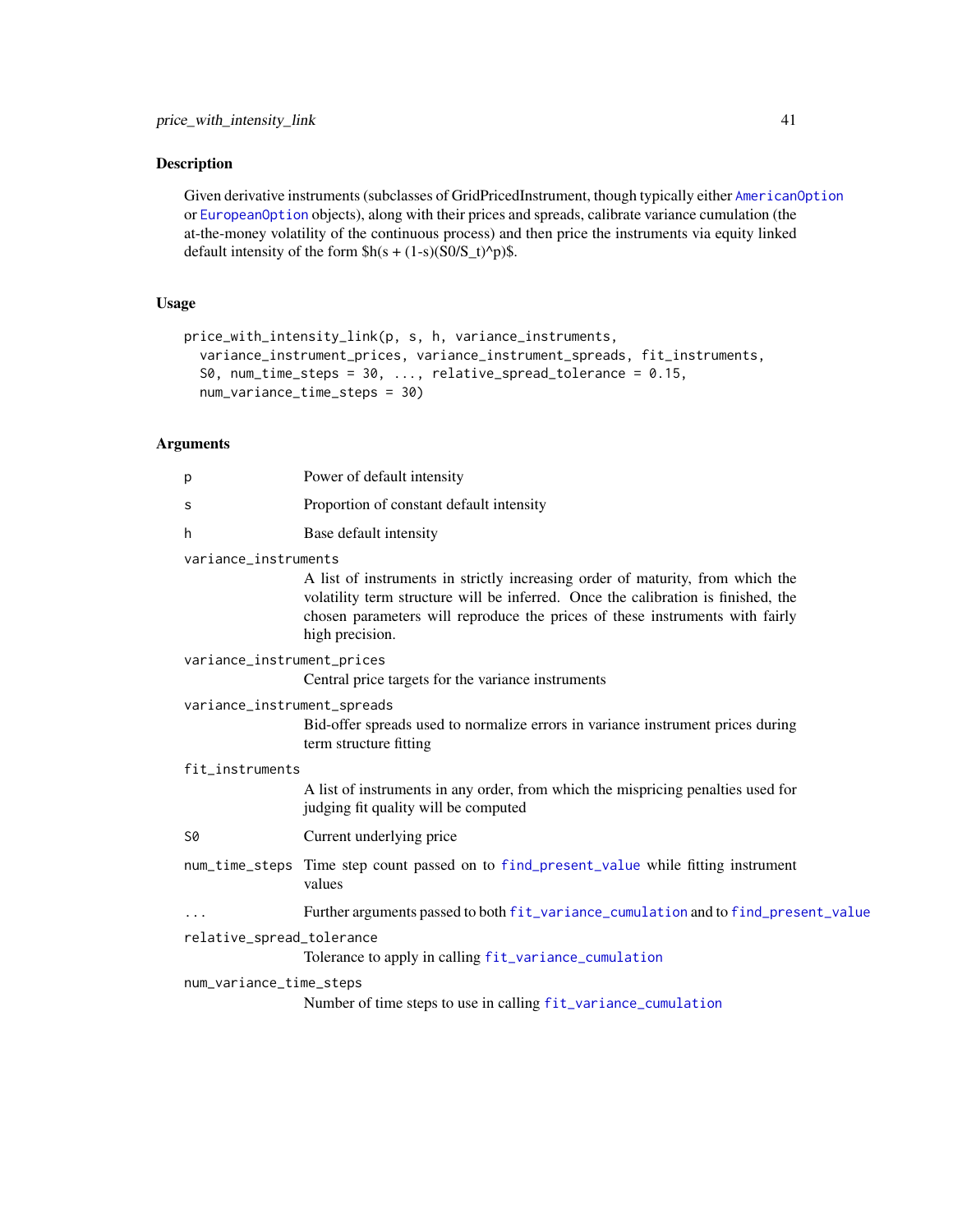### <span id="page-41-0"></span>Description

Constant PUT for defining option contracts

### Usage

PUT

### Format

An object of class numeric of length 1.

Quandl\_df\_fcn\_UST *Get a US Treasury curve discount factor function*

### Description

This is a caching wrapper for [Quandl\\_df\\_fcn\\_UST\\_raw](#page-42-1)

### Usage

Quandl\_df\_fcn\_UST(..., envir = parent.frame())

### Arguments

| $\cdot$ $\cdot$ $\cdot$ | Arguments passed to Quandl_df_fcn_UST_raw   |
|-------------------------|---------------------------------------------|
| envir                   | Environment passed to Quandl_df_fcn_UST_raw |

### Value

A function taking two time arguments, which returns the discount factor from the second to the first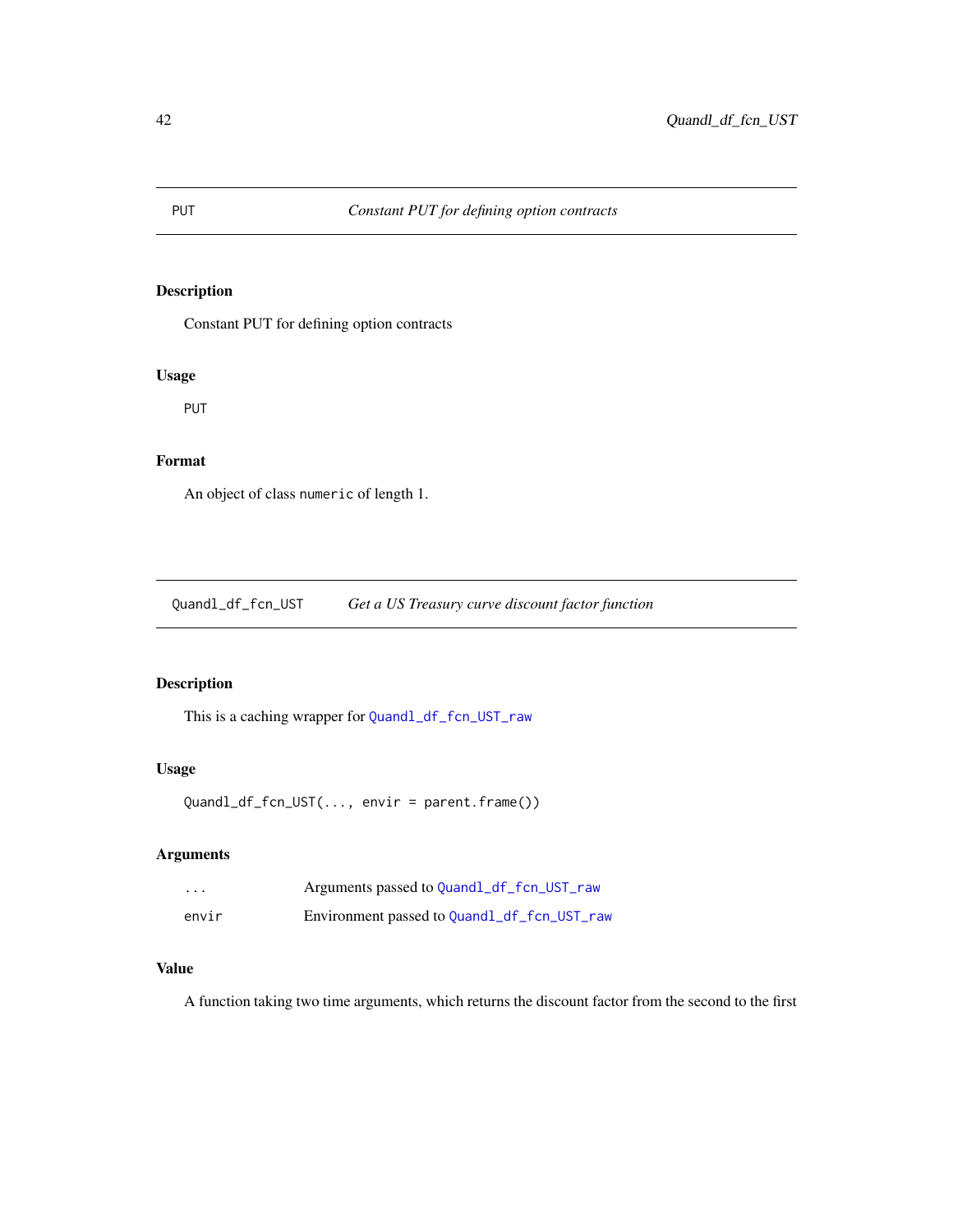<span id="page-42-1"></span><span id="page-42-0"></span>Quandl\_df\_fcn\_UST\_raw *Get a US Treasury curve discount factor function*

### Description

Get a US Treasury curve discount factor function

#### Usage

```
Quandl_df_fcn_UST_raw(on_date)
```
#### Arguments

on\_date Date for which to query Quandl for the curve

### Value

A function taking two time arguments, which returns the discount factor from the second to the first

ragtop *Pricing schemes for derivatives using equity-linked default intensity*

#### Description

Using numerical integration, we price convertible bonds, straight bonds, equity options and various other derivatives consistently using a jump-diffusion model in which default intensity can vary with equity price in a user-specified deterministic manner.

#### Details

We apply the stochastic model

$$
dS/S = (r + h - q)dt + \sigma dZ - dJ
$$

where r and q play their usual roles, h is a deterministic function of stock price and time, and J is a Poisson jump process adapted to the *default intensity* or *hazard rate* h. This model is a *jumpdiffusion* extension of Black-Scholes, with the jump process *J* representing default, compensated by extra drift in the equity at rate  $h$ .

Volatilities, default intensities and risk-free rates may all be represented with arbitrary term structures. Default intensity term structures may also take the underlying equity price into account.

Pricing in the standard Black-Scholes model is a special case with default intensity set to zero. Therefore this package *also* serves to price securities in the standard Black-Scholes model, while still allowing risk-free rates and volatilites have nontrivial term structures.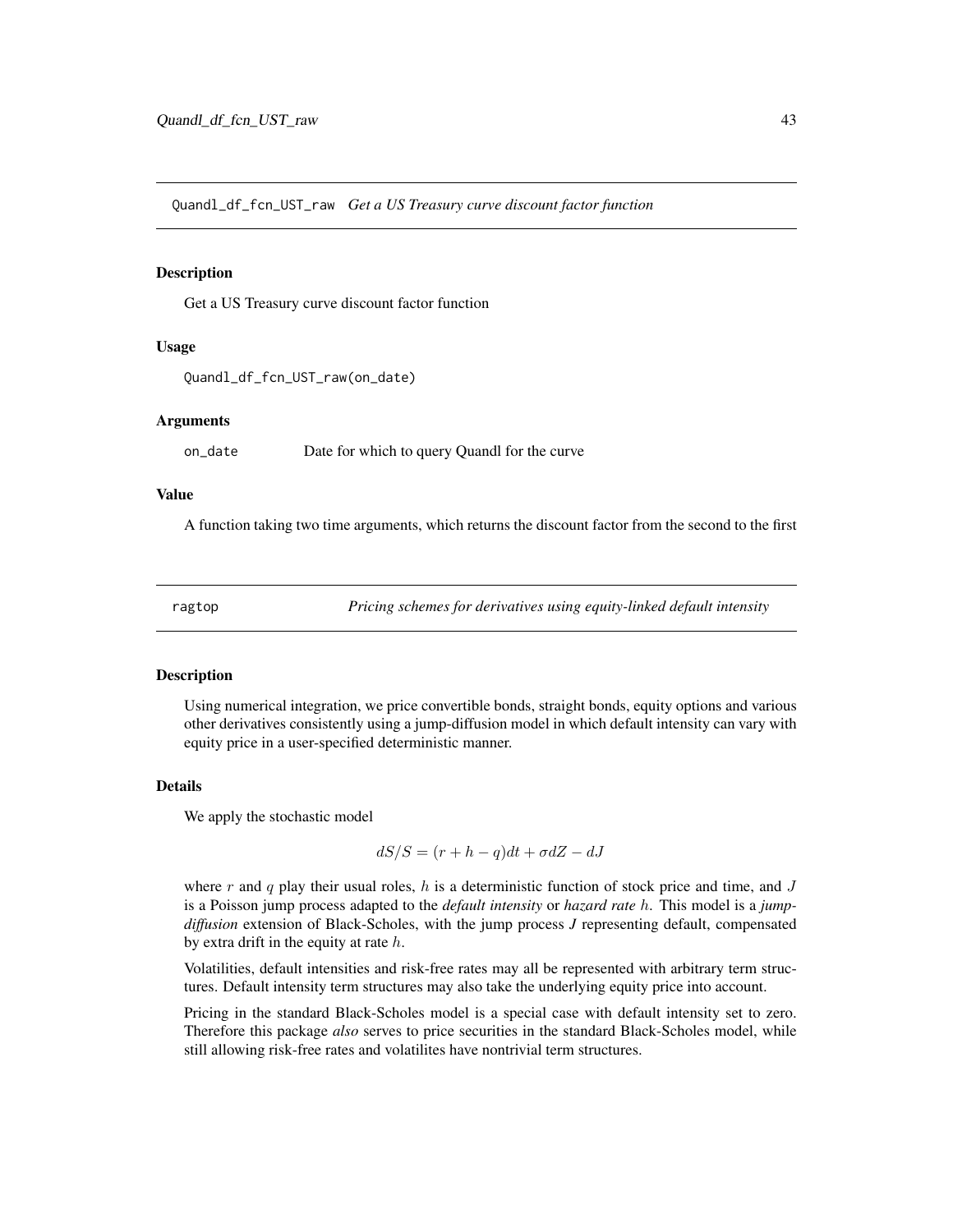#### Important Features

- *Black-Scholes*: The standard model is automatically supported as a special case, but also has optimized routines
- *Term Structures*: The package allows for any kind of instrument to be priced with time-varying rates, volatility and default intensity
- *Dividends*: Allows for discrete dividends in an arbitrary combination of fixed and proportional amounts. The difference between fixed and proprtional can be up to 10 percent in implied volatility terms.
- *Calibration*: Model calibration routines are included
- *Bankruptcy Realism*: A parsimonious deterministic model of default intensity gives rich behavior and conforms reasonably well to observed market data
- *Algorithm Parameters*: Default parameters for the algorithm work well for a very wide variety of pricing and implied volatility scenarios

#### Examples

```
## Vanilla European exercise
blackscholes(callput=-1, S0=100, K=90, r=0.03, time=1, vola=0.5)
blackscholes(PUT, S0=100, K=90, r=0.03, time=1, vola=0.5,
             default_intensity=0.07, borrow_cost=0.005)
## With a term structure of volatility
## Not run:
black_scholes_on_term_structures(callput=-1, S0=100, K=90, time=1,
                                 const_short_rate=0.025,
                                 variance_cumulation_fcn = function(T, t) {
                                   0.45 ^ 2 * (T - t) + 0.15^2 * max(0, T-0.25)
                                 })
## End(Not run)
## Vanilla American exercise
## Not run:
american(PUT, S0=100, K=110, time=0.77, const_short_rate = 0.06,
         const_volatility=0.20, num_time_steps=200)
## End(Not run)
## With a term structure of volatility
## Not run:
american(callput=-1, S0=100, K=90, time=1, const_short_rate=0.025,
         variance_cumulation_fcn = function(T, t) {
             0.45 \cdot 2 * (T - t) + 0.15<sup>2</sup> * max(0, T-0.25)
         })
## End(Not run)
## With discrete dividends, combined fixed and proportional
divs = data.frame(time=seq(from=0.11, to=2, by=0.25),
                  fixed=seq(1.5, 1, length.out=8),
                  proportional = seq(1, 1.5, length.out=8))## Not run:
american(callput=-1, S0=100, K=90, time=1, const_short_rate=0.025,
```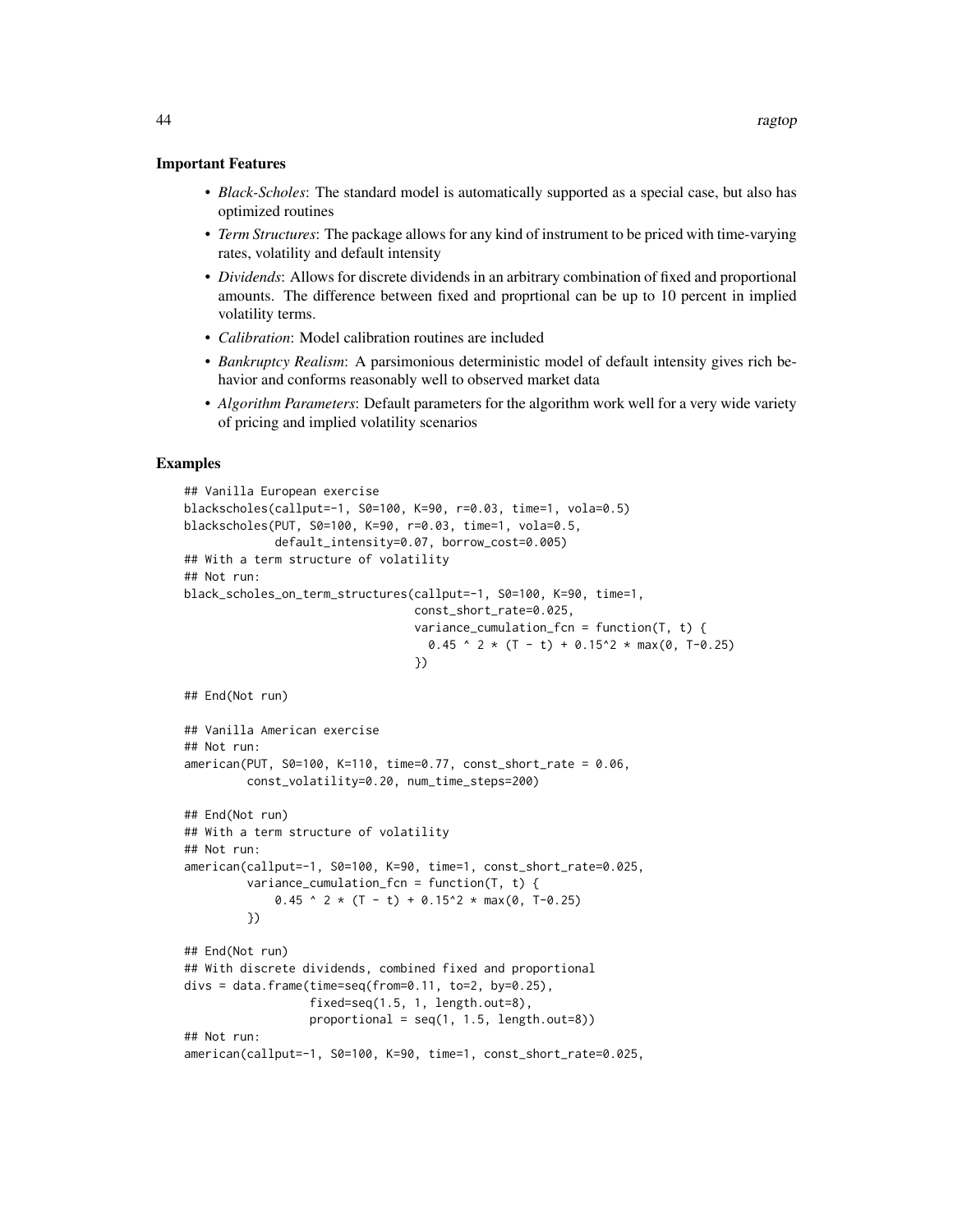const\_volatility=0.20, dividends=divs)

```
## End(Not run)
## American Exercise Implied Volatility
american_implied_volatility(25,CALL,S0=100,K=100,time=2.2, const_short_rate=0.03)
df250 = function(t) (exp(-0.02*t)*exp(-0.03*max(0,t-1.0))) # Simple term structure
df25 = function(T, t){df250(T)/df250(t)} # Relative discount factors
## Not run:
american_implied_volatility(25,-1,100,100,2.2,discount_factor_fcn=df25)
## End(Not run)
## Convertible Bond
## Not Run
pct4 = function(T, t=0) { exp(-0.04*(T-t)) }cb = ConvertibleBond(conversion_ratio=3.5, maturity=1.5, notional=100,
                     discount_factor_fcn=pct4, name='Convertible')
S0 = 10; p = 6.0; h = 0.10h_fcn = function(t, S, ...)\{0.9 * h + 0.1 * h * (S0/S)^p\} # Intensity linked to equity price
## Not run:
find_present_value(S0=S0, instruments=list(Convertible=cb), num_time_steps=250,
                   default_intensity_fcn=h_fcn,
                   const_volatility = 0.4, discount_factor_fcn=pct4,
                   std_devs_width=5)
## End(Not run)
## Fitting Term Structure of Volatility
## Not Run
opts = list(m1=AmericanOption(callput=-1, strike=9.9, maturity=1/12, name="m1"),
            m2=AmericanOption(callput=-1, strike=9.8, maturity=1/6, name="m2"))
## Not run:
vfit = fit_variance_cumulation(S0, opts, c(0.6, 0.8), default_intensity_fcn=h_fcn)
print(vfit$volatilities)
## End(Not run)
```
<span id="page-44-1"></span>shift\_for\_dividends *Shift a set of grid values for dividends paid, using spline interpolation*

#### **Description**

Shift a set of grid values for dividends paid, using spline interpolation

#### Usage

shift\_for\_dividends(grid\_values\_before\_shift, stock\_prices, div\_sum)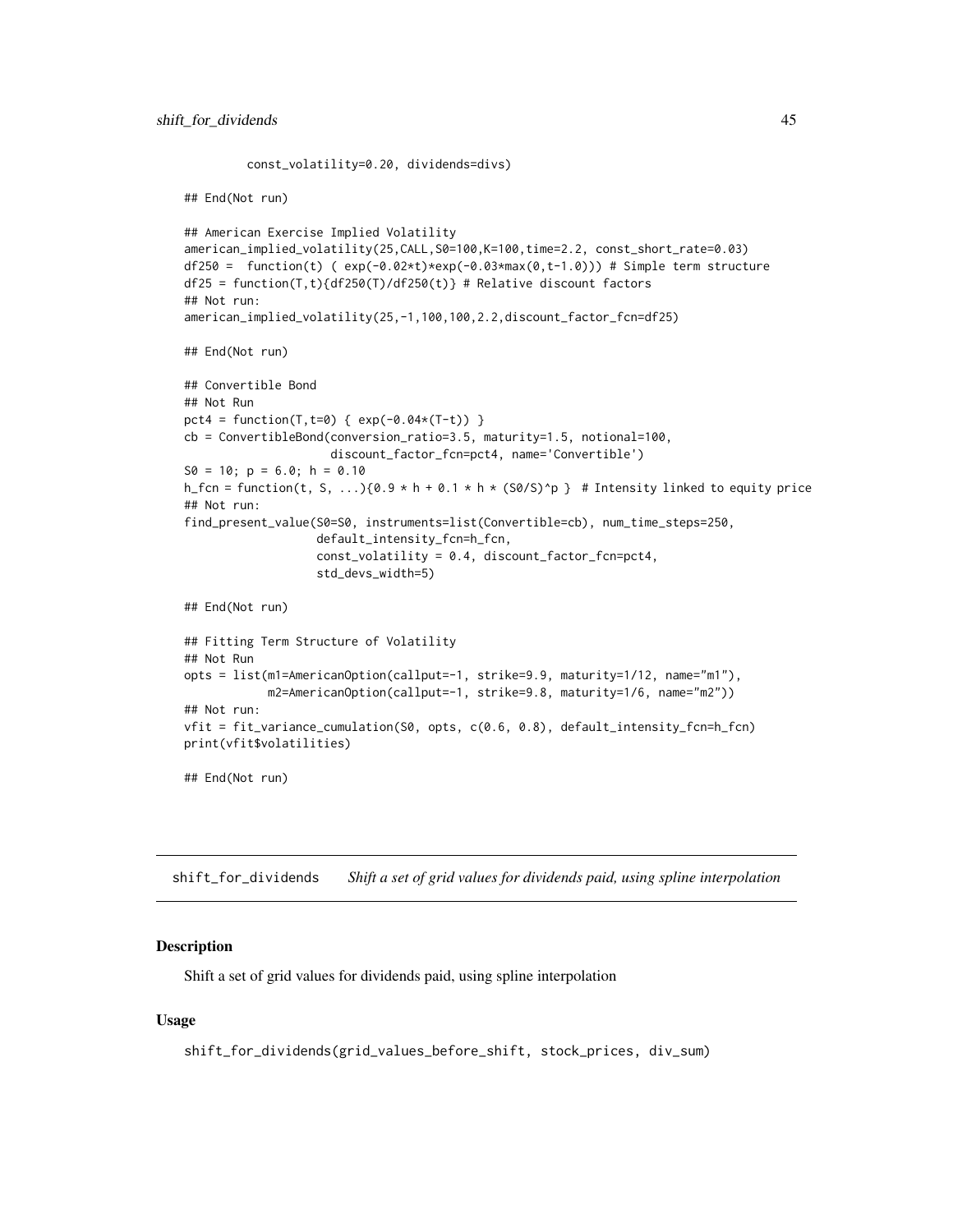#### Arguments

| grid_values_before_shift |                                                         |
|--------------------------|---------------------------------------------------------|
|                          | Values on grid before accounting for expected dividends |
| stock_prices             | Stock prices for which to shift the grid                |
| div_sum                  | Sum of dividend values at each grid point               |

### Value

An object like grid\_values\_before\_shift with entries shifted according to the dividend sums

#### See Also

Other Dividends: [adjust\\_for\\_dividends](#page-3-1), [time\\_adj\\_dividends](#page-48-1)

spot\_to\_df\_fcn *Create a discount factor function from a yield curve*

#### Description

Use a piecewise constant approximation to the given spot curve to generate a function capable of returning corresponding discount factors

#### Usage

```
spot_to_df_fcn(yield_curve)
```
### Arguments

yield\_curve A data.frame with numeric columns time (in increasing order) and rate (in natural units)

## Value

A function taking two time arguments, which returns the discount factor from the second to the first

### Examples

```
disct_fcn = ragtop::spot_to_df_fcn(
 data.frame(time=c(1, 5, 10, 15),
            rate=c(0.01, 0.02, 0.03, 0.05)))
print(disct_fcn(1, 0.5))
```
<span id="page-45-0"></span>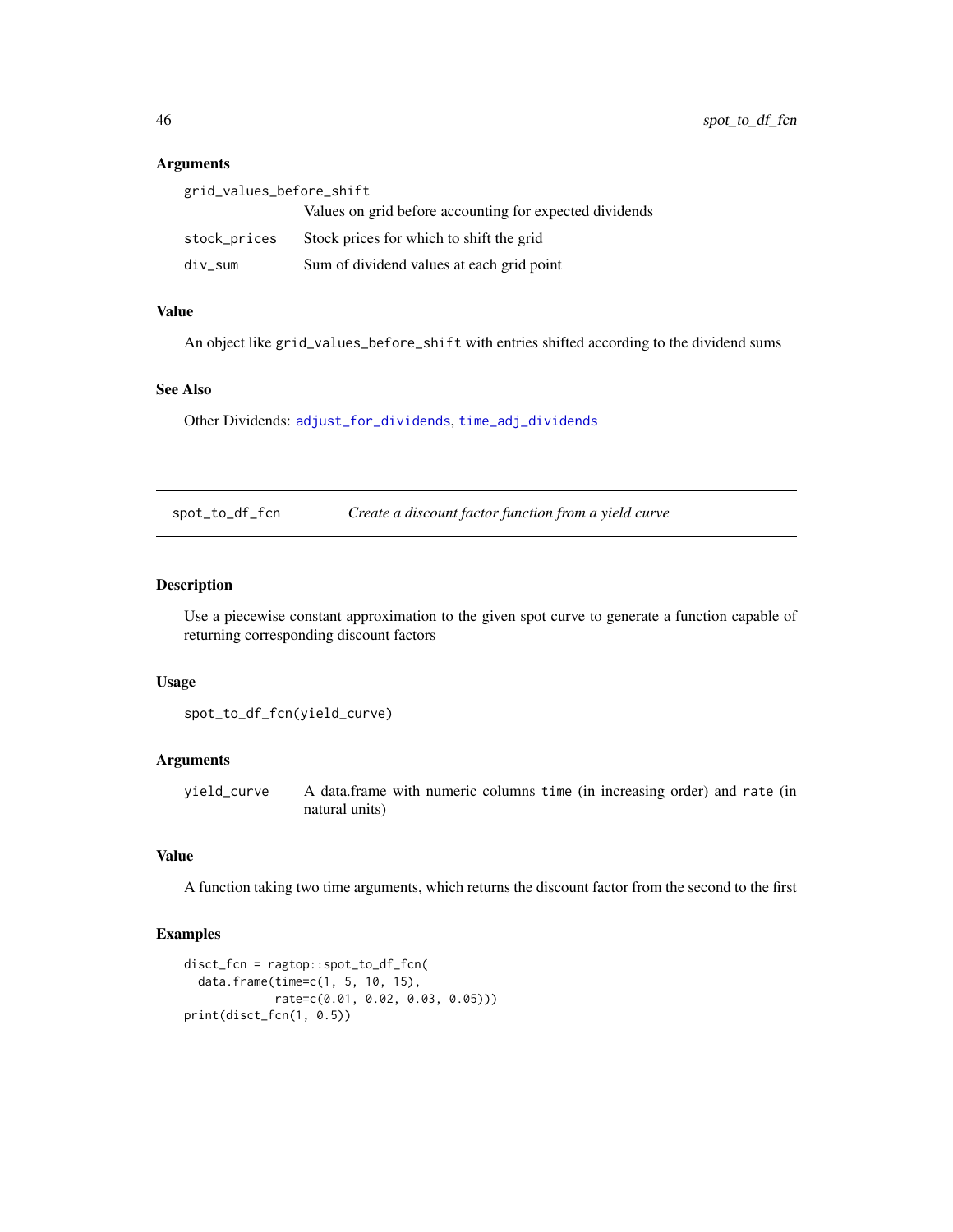<span id="page-46-1"></span><span id="page-46-0"></span>take\_implicit\_timestep

*Backwardate grid values one timestep*

### Description

Take one timestep of an implicit solver for a given instrument

### Usage

```
take_implicit_timestep(t, S, full_discount_factor, local_discount_factor,
  discount_factor_fcn, prev_grid_values, survival_probabilities,
  tridiag_matrix_entries, instrument = NULL, dividends = NULL,
  instr_name = "this instrument")
```
### Arguments

| Time after this timestep has been taken                                                                                                                      |  |  |
|--------------------------------------------------------------------------------------------------------------------------------------------------------------|--|--|
| Underlying equity values for the grid                                                                                                                        |  |  |
| full_discount_factor                                                                                                                                         |  |  |
| A discount factor for the transform from grid values to actual derivative prices                                                                             |  |  |
| local_discount_factor                                                                                                                                        |  |  |
| A discount factor to apply to recovery values                                                                                                                |  |  |
| discount_factor_fcn                                                                                                                                          |  |  |
| A function for computing present values to time t of various cashflows occurring<br>during this timestep, with arguments T, t                                |  |  |
| prev_grid_values                                                                                                                                             |  |  |
| A vector of space grid values from the previously calculated timestep                                                                                        |  |  |
| survival_probabilities                                                                                                                                       |  |  |
| Vector of probabilities of survival for each space grid node                                                                                                 |  |  |
| tridiag_matrix_entries                                                                                                                                       |  |  |
| Diagonal, superdiagonal and subdiagonal of tridiagonal matrix from the numer-<br>ical integrator                                                             |  |  |
| If not NULL/NA, must have a recovery_fcn and an optionality_fcn though<br>those properties are themselves allowed to be NA.                                  |  |  |
| A data. frame with columns time, fixed, and proportional. Dividend size at<br>the given time is then expected to be equal to fixed + proportional $* S / S0$ |  |  |
| Name of instrument to use in log messages                                                                                                                    |  |  |
|                                                                                                                                                              |  |  |

### Value

Grid values for the instrument after taking the implicit timestep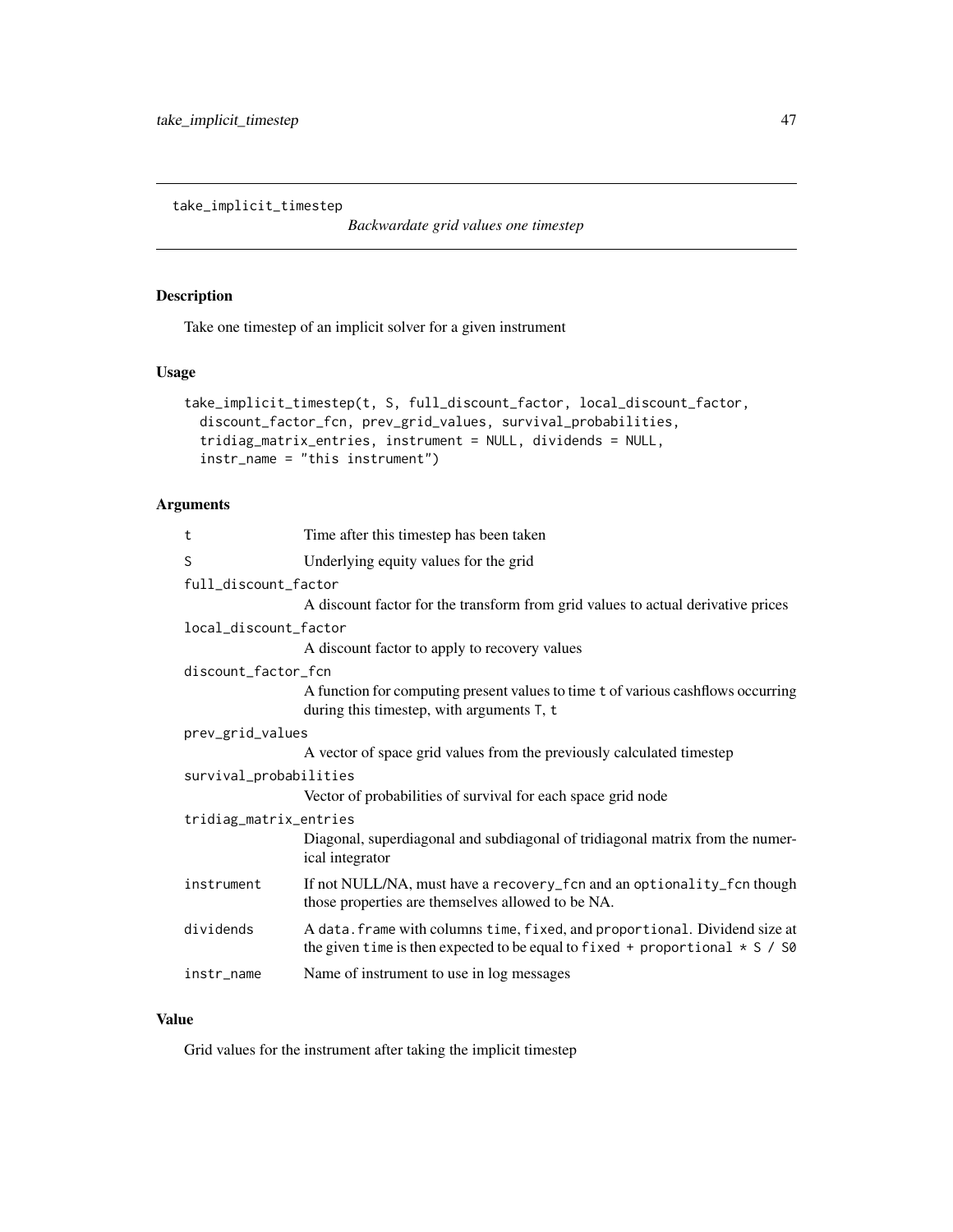### See Also

Other Implicit Grid Solver: [construct\\_implicit\\_grid\\_structure](#page-11-1), [find\\_present\\_value](#page-19-1), [form\\_present\\_value\\_grid](#page-25-1), [infer\\_conforming\\_time\\_grid](#page-34-1), [integrate\\_pde](#page-35-1), [iterate\\_grid\\_from\\_timestep](#page-37-1), [timestep\\_instruments](#page-47-1)

<span id="page-47-1"></span>timestep\_instruments *Take an implicit timestep for all the given instruments*

### Description

Backwardate grid values for all the given instruments from a set of grid values matched to time t+dt to form a new set of grid value as of time t.

### Usage

```
timestep_instruments(z, prev_grid_values, t, dt, S0, instruments,
  stock_level_fcn, discount_factor_fcn, default_intensity_fcn,
  variance_cumulation_fcn, dividends = NULL)
```

| z                       | Space grid value morphable to stock prices using stock_level_fcn                                                                                                                 |
|-------------------------|----------------------------------------------------------------------------------------------------------------------------------------------------------------------------------|
| prev_grid_values        |                                                                                                                                                                                  |
|                         | A matrix with one column for each instrument and one row for each of the $N$<br>values of z                                                                                      |
| t                       | Time after this timestep has been taken                                                                                                                                          |
| dt                      | Interval to the end of this timestep                                                                                                                                             |
| S0                      | Time zero price of the base equity                                                                                                                                               |
| instruments             | Instruments corresponding to layers of the value grid in prev_grid_values                                                                                                        |
| stock_level_fcn         |                                                                                                                                                                                  |
|                         | A function for changing space grid value to stock prices, with arguments z and<br>t                                                                                              |
| discount_factor_fcn     |                                                                                                                                                                                  |
|                         | A function for computing present values to time t of various cashflows occurring<br>during this timestep, with arguments T, t                                                    |
| default_intensity_fcn   |                                                                                                                                                                                  |
|                         | A function for computing default intensity occurring during this timestep, de-<br>pendent on time and stock price, with arguments t, S.                                          |
| variance_cumulation_fcn |                                                                                                                                                                                  |
|                         | A function for computing total stock variance occurring during this timestep,<br>with arguments T, t. E.g. with a constant volatility s this takes the form $(T -$<br>$t) s^2$ . |
| dividends               | A data. frame with columns time, fixed, and proportional. Dividend size at<br>the given time is then expected to be equal to fixed + proportional $* S / S0$                     |

<span id="page-47-0"></span>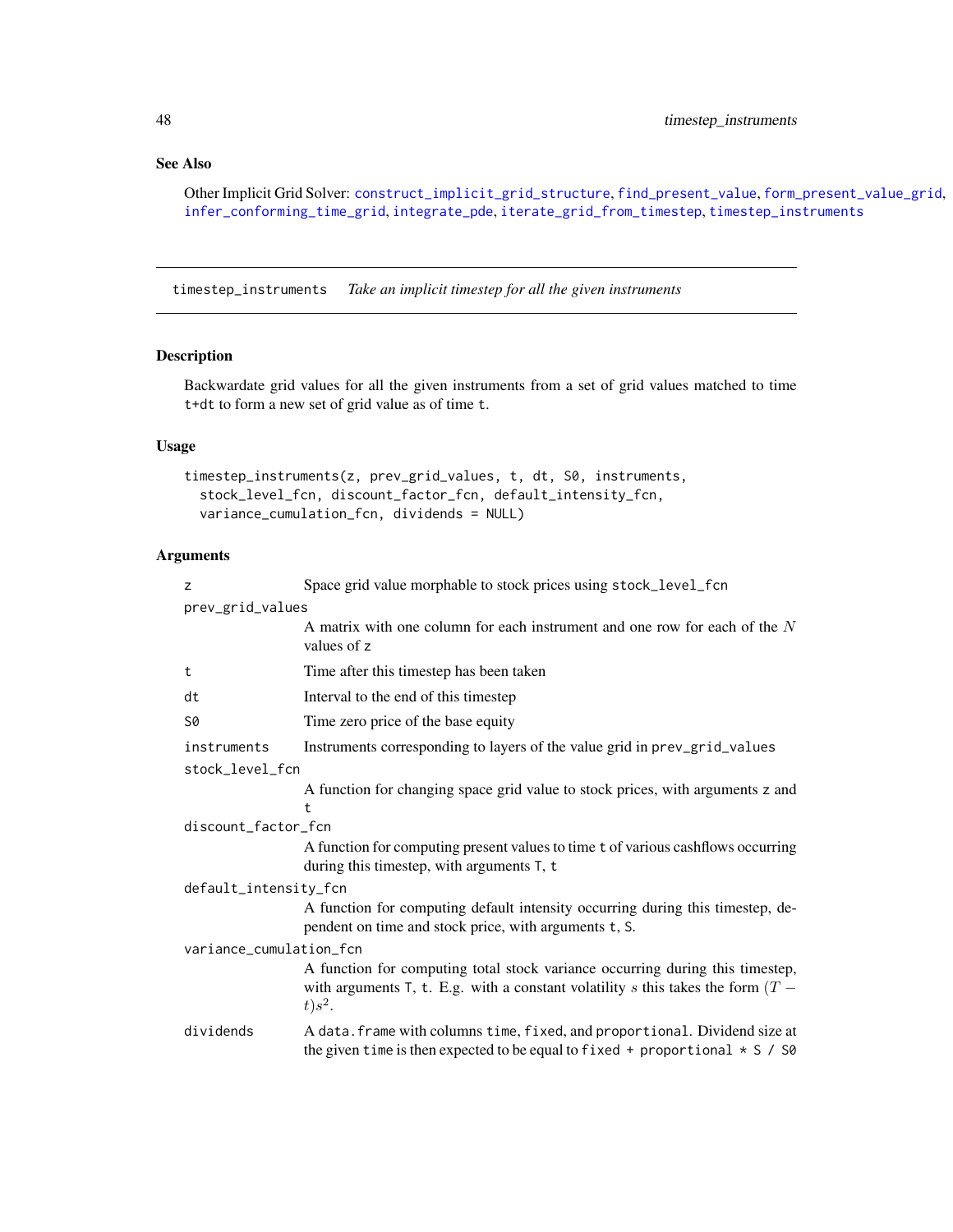### <span id="page-48-0"></span>Value

Grid values after applying an implicit timestep

### See Also

Other Implicit Grid Solver: [construct\\_implicit\\_grid\\_structure](#page-11-1), [find\\_present\\_value](#page-19-1), [form\\_present\\_value\\_grid](#page-25-1), [infer\\_conforming\\_time\\_grid](#page-34-1), [integrate\\_pde](#page-35-1), [iterate\\_grid\\_from\\_timestep](#page-37-1), [take\\_implicit\\_timestep](#page-46-1)

<span id="page-48-1"></span>time\_adj\_dividends *Find the sum of time-adjusted dividend values*

### Description

For each of the N elements of S/h find the sum of the given M dividends, discounted to t\_final by r and h

### Usage

time\_adj\_dividends(relevant\_divs, t\_final, r, h, S, S0)

#### Arguments

| relevant_divs | A data. frame with columns time, fixed, and proportional. Dividend size at<br>the given time is then expected to be equal to fixed + proportional $\star$ S / S0 |
|---------------|------------------------------------------------------------------------------------------------------------------------------------------------------------------|
| $t_f$ inal    | Time beyond which to ignore dividends                                                                                                                            |
| r             | risk-free interest rate                                                                                                                                          |
| h             | Default intensities                                                                                                                                              |
| S             | Stock prices                                                                                                                                                     |
| <b>S0</b>     | initial underlying price                                                                                                                                         |

### Value

Sum of dividends, at each grid node

#### See Also

Other Dividends: [adjust\\_for\\_dividends](#page-3-1), [shift\\_for\\_dividends](#page-44-1)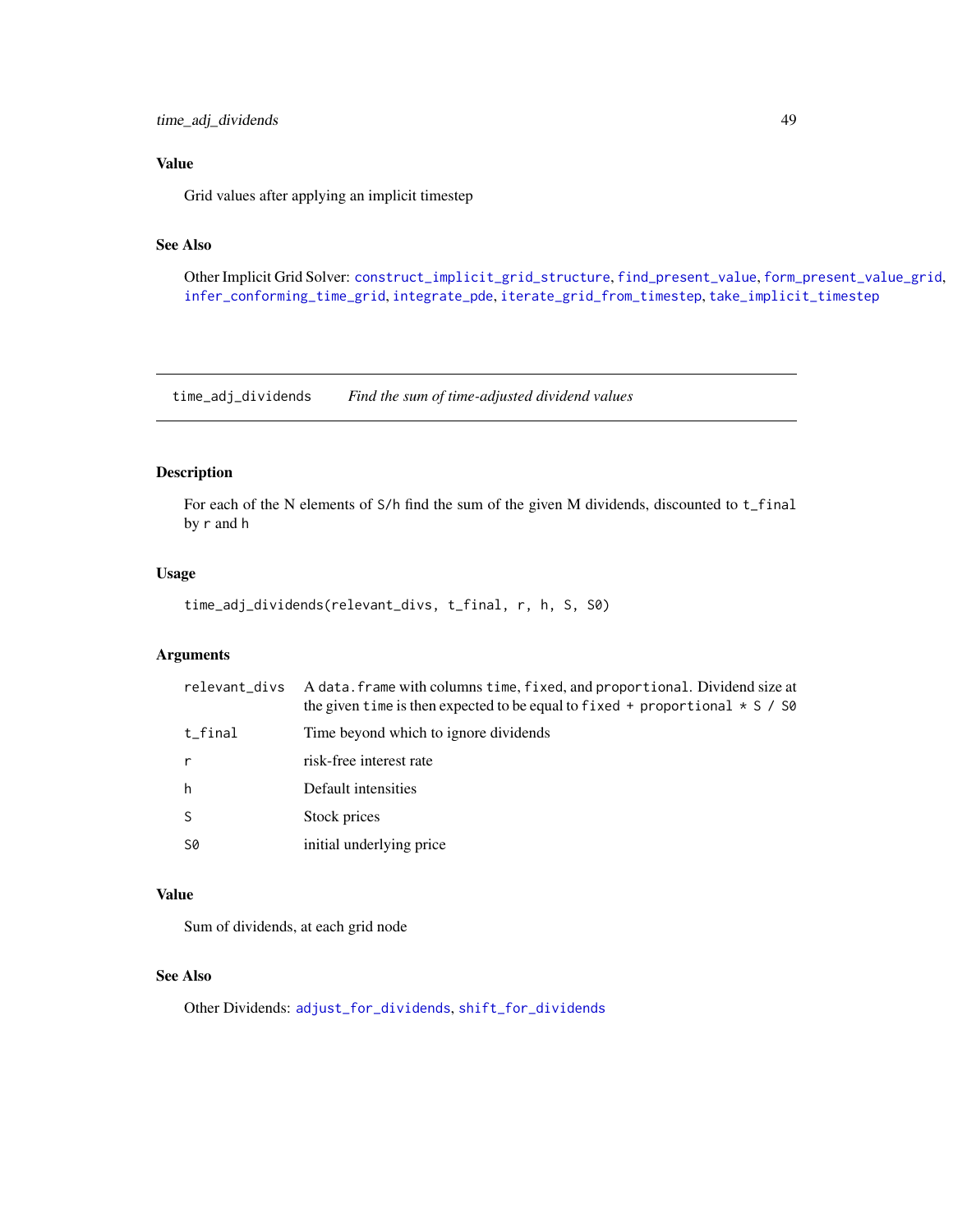<span id="page-49-0"></span>TIME\_RESOLUTION\_FACTOR

*Constant to define when times are considered so close to each other that they should be treated as simultaneous*

#### Description

Constant to define when times are considered so close to each other that they should be treated as simultaneous

### Usage

TIME\_RESOLUTION\_FACTOR

### Format

An object of class numeric of length 1.

TIME\_RESOLUTION\_SIGNIF\_DIGITS

*Constant to define when times are considered so close to each other that they should be treated as simultaneous, in terms of significant digits*

### Description

Constant to define when times are considered so close to each other that they should be treated as simultaneous, in terms of significant digits

#### Usage

```
TIME_RESOLUTION_SIGNIF_DIGITS
```
### Format

An object of class numeric of length 1.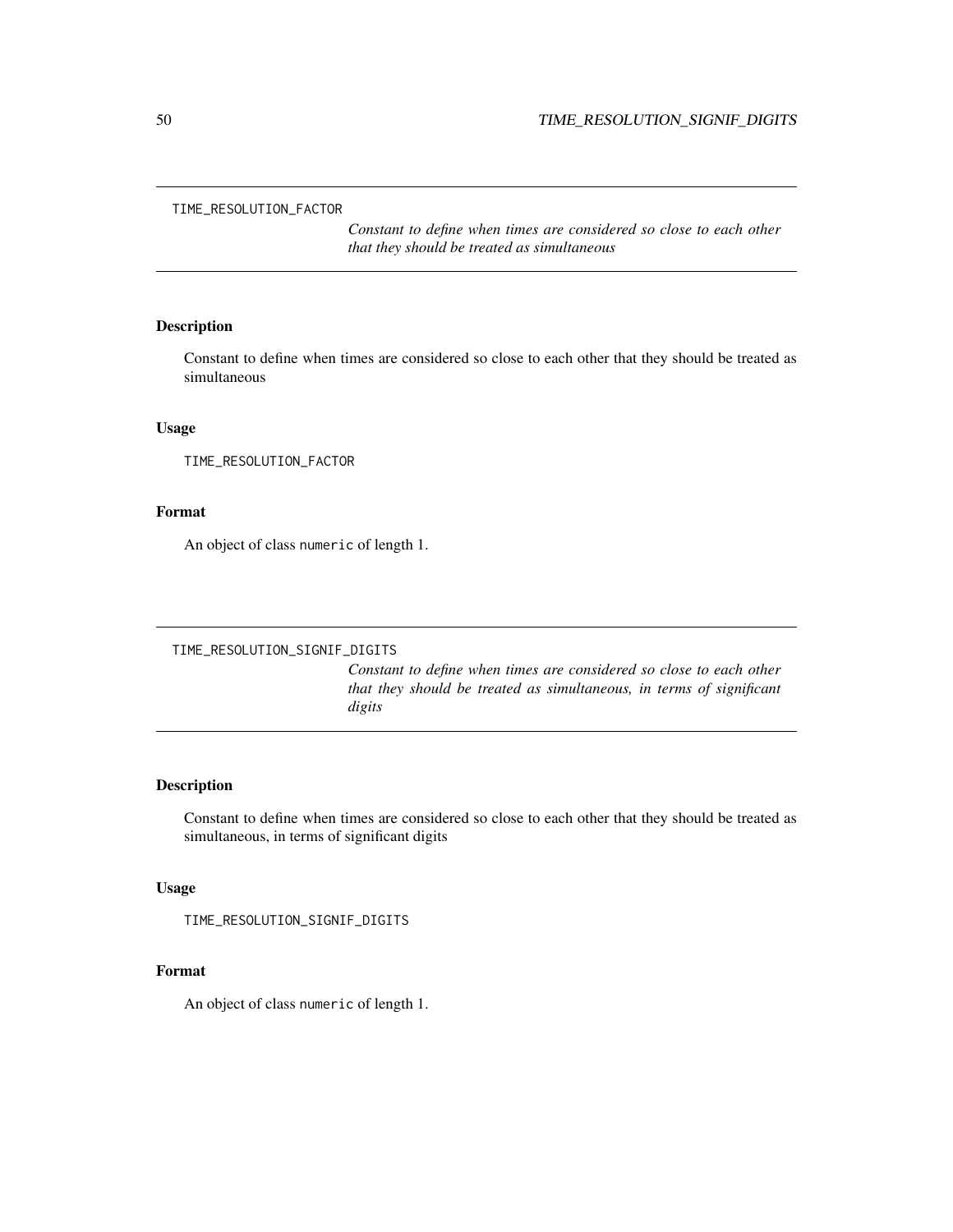<span id="page-50-0"></span>

### Description

A dataset containing option contract details and a snapshot of market prices for Tesla Motors (TSLA) equity options, interest rates and an equity price.

#### Usage

TSLAMarket

#### Format

An object of class list of length 3.

### Details

The TSLAMarket list contains three elements:

- S0: The stock price as of snapshot time
- risk\_free\_rates: The spot risk-free rate curve as of snapshot time
- options: A data frame with details of the options market

<span id="page-50-1"></span>value\_from\_prior\_coupons

*Present value of past coupons paid*

### Description

Present value as of time t for coupons paid since the model\_t

#### Usage

```
value_from_prior_coupons(t, coupons_df, discount_factor_fcn, model_t = 0)
```

| t                   | The time toward which all coupons should be present valued                                                                                          |
|---------------------|-----------------------------------------------------------------------------------------------------------------------------------------------------|
| coupons_df          | A data. frame of details for each coupon. It should have the columns payment time<br>and payment_size.                                              |
| discount_factor_fcn |                                                                                                                                                     |
|                     | A function specifying how the contract says future coupons should be discounted<br>for this instrument in case the acceleration clause is triggered |
| model t             | The payment time beyond which coupons will be included in this computation                                                                          |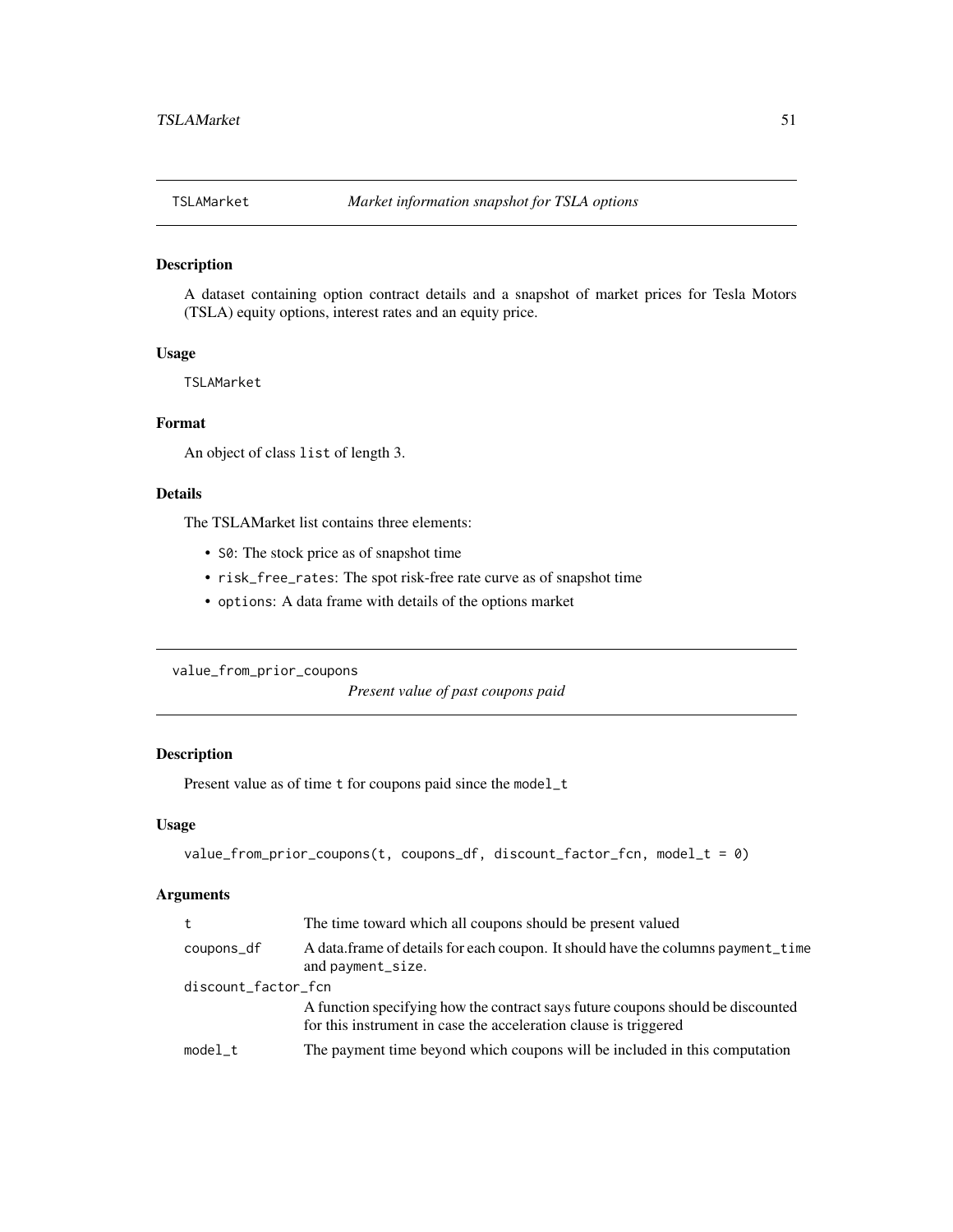#### <span id="page-51-0"></span>See Also

Other Bond Coupons: [accelerated\\_coupon\\_value](#page-2-1), [coupon\\_value\\_at\\_exercise](#page-15-1)

<span id="page-51-1"></span>variance\_cumulation\_from\_vols

*Create a variance cumulation function from a volatility term structure*

### Description

Given a volatility term structure, create a corresponding variance cumulation function. The function assumes piecewise constant forward volatility, with the final such forward volatility extending to infinity.

### Usage

```
variance_cumulation_from_vols(vols_df)
```
### Arguments

| vols df | A data frame with numeric columns time (in increasing order) and volatility |
|---------|-----------------------------------------------------------------------------|
|         | (not decreasing so quickly as to give negative forward variance)            |

### Value

A function taking two time arguments, which returns the cumulated variance from the second to the first

#### Examples

```
vc = variance_cumulation_from_vols(
  data.frame(time=c(0.1,2,3),
  volatility=c(0.2,0.5,1.2)))
vc(1.5, 0)
```
ZeroCouponBond-class *A simple contract paying the* notional *amount at the* maturity

### Description

A simple contract paying the notional amount at the maturity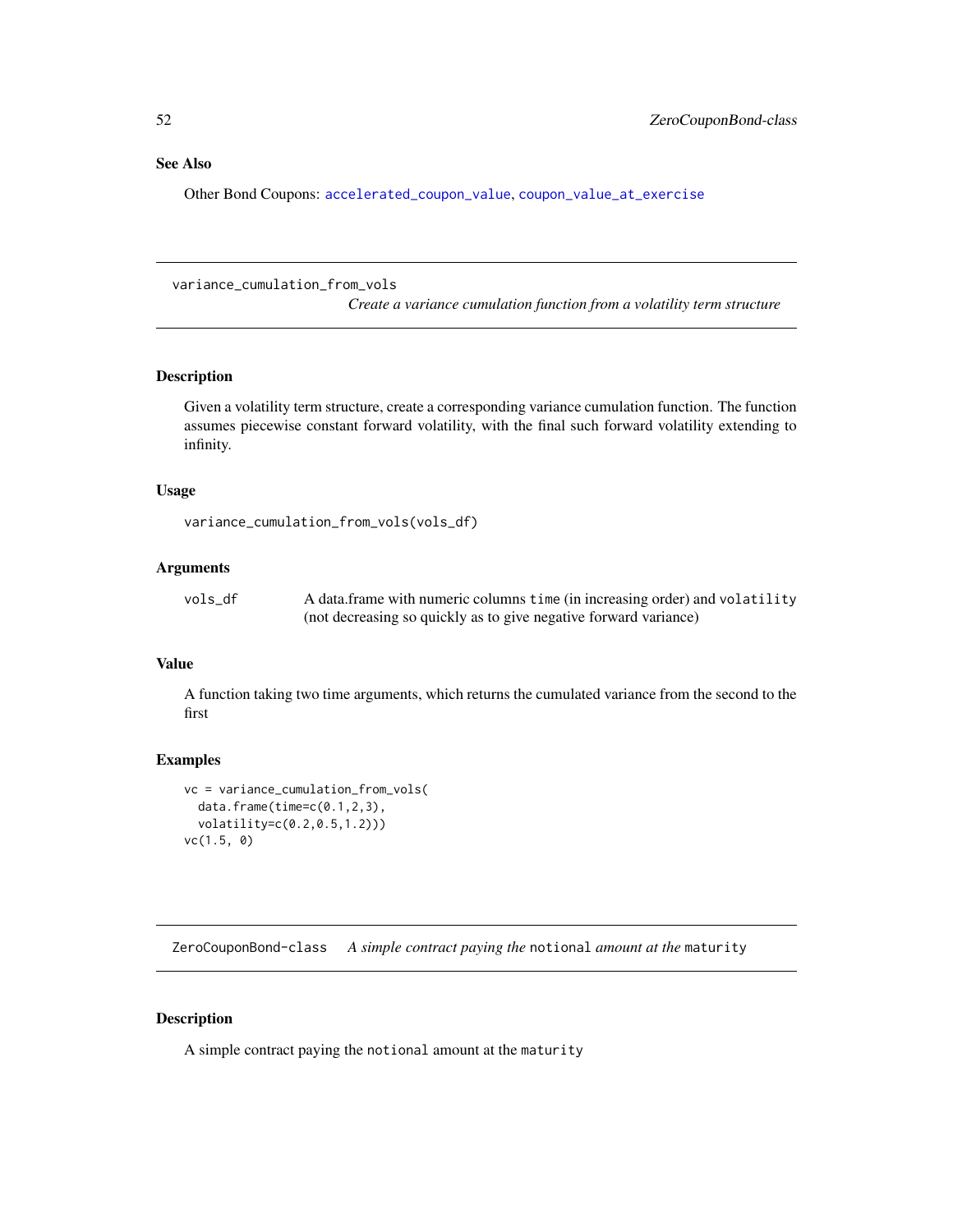### Fields

notional The amount that will be paid at maturity, conditional on survival

- recovery\_rate The proportion of notional that would be expected to be paid to bond holders after bankruptcy court proceedings
- discount\_factor\_fcn A function specifying how cashflows should generally be discounted for this instrument

#### Methods

optionality\_fcn(v, ...) Return a version of v at time t corrected for any optionality conditions.

recovery\_fcn(v, S, t, ...) Return recovery value, given non-default values v at time t. Subclasses may be more elaborate, this method simply returns 0.0.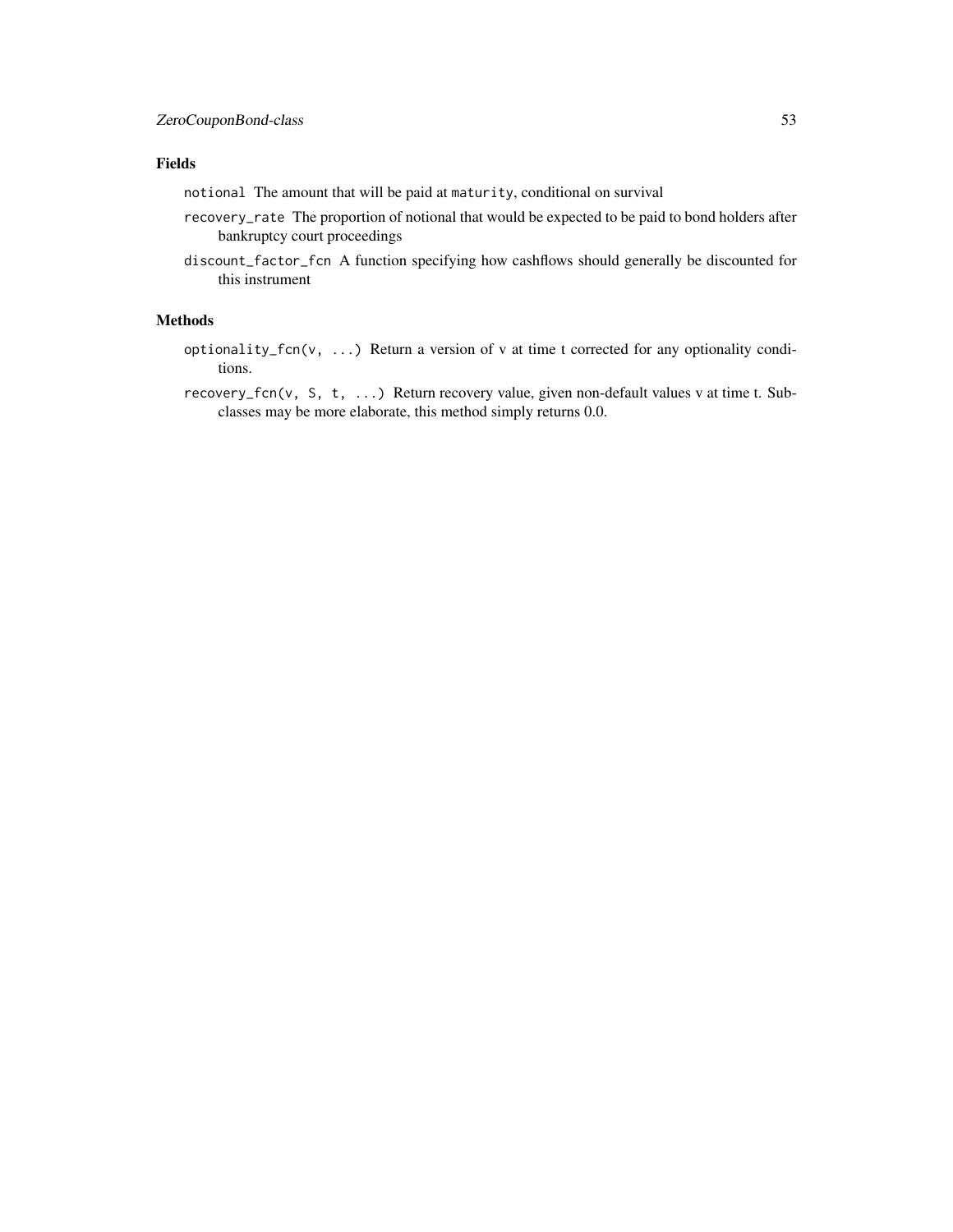# <span id="page-53-0"></span>**Index**

∗Topic Black-Scholes fit\_variance\_cumulation, [24](#page-23-0) implied\_volatility, [32](#page-31-0) ∗Topic calibration american\_implied\_volatility, [7](#page-6-0) fit\_variance\_cumulation, [24](#page-23-0) implied\_jump\_process\_volatility, [28](#page-27-0) ∗Topic datasets CALL, [11](#page-10-0) PUT, [42](#page-41-0) TIME\_RESOLUTION\_FACTOR, [50](#page-49-0) TIME\_RESOLUTION\_SIGNIF\_DIGITS, [50](#page-49-0) TSLAMarket, [51](#page-50-0) accelerated\_coupon\_value, [3,](#page-2-0) *[16,](#page-15-0) [17](#page-16-0)*, *[52](#page-51-0)* adjust\_for\_dividends, [4,](#page-3-0) *[46](#page-45-0)*, *[49](#page-48-0)* american, [5,](#page-4-0) *[7](#page-6-0)[–9](#page-8-0)*, *[11](#page-10-0)*, *[15](#page-14-0)*, *[18](#page-17-0)*, *[20](#page-19-0)*, *[31–](#page-30-0)[33](#page-32-0)*, *[35](#page-34-0)* american\_implied\_volatility, *[6](#page-5-0)*, [7,](#page-6-0) *[9](#page-8-0)*, *[11](#page-10-0)*, *[15](#page-14-0)*, *[18](#page-17-0)*, *[20](#page-19-0)*, *[26](#page-25-0)*, *[29](#page-28-0)*, *[31–](#page-30-0)[33](#page-32-0)*, *[35](#page-34-0)* AmericanOption, *[22](#page-21-0)*, *[41](#page-40-0)* AmericanOption *(*AmericanOption-class*)*, [6](#page-5-0) AmericanOption-class, [6](#page-5-0) black\_scholes\_on\_term\_structures, *[6](#page-5-0)*, *[8,](#page-7-0) [9](#page-8-0)*, [10,](#page-9-0) *[18](#page-17-0)*, *[20](#page-19-0)*, *[31–](#page-30-0)[33](#page-32-0)*, *[35](#page-34-0)* blackscholes, *[6](#page-5-0)*, *[8](#page-7-0)*, [8,](#page-7-0) *[11](#page-10-0)*, *[18](#page-17-0)*, *[20](#page-19-0)*, *[31–](#page-30-0)[33](#page-32-0)*, *[35](#page-34-0)* CALL, [11](#page-10-0) CallableBond *(*CallableBond-class*)*, [12](#page-11-0) CallableBond-class, [12](#page-11-0) construct\_implicit\_grid\_structure, [12,](#page-11-0) *[22](#page-21-0)*, *[27](#page-26-0)*, *[36,](#page-35-0) [37](#page-36-0)*, *[39](#page-38-0)*, *[48,](#page-47-0) [49](#page-48-0)* construct\_tridiagonals, [14](#page-13-0) control\_variate\_pairs, *[6](#page-5-0)*, *[8](#page-7-0)*, [14](#page-13-0) ConvertibleBond *(*ConvertibleBond-class*)*, [15](#page-14-0) ConvertibleBond-class, [15](#page-14-0)

coupon\_value\_at\_exercise, *[3](#page-2-0)*, [16,](#page-15-0) *[52](#page-51-0)* CouponBond *(*CouponBond-class*)*, [15](#page-14-0)

CouponBond-class, [15](#page-14-0)

EquityOption *(*EquityOption-class*)*, [17](#page-16-0) EquityOption-class, [17](#page-16-0) equivalent\_bs\_vola\_to\_jump, *[6](#page-5-0)*, *[8,](#page-7-0) [9](#page-8-0)*, *[11](#page-10-0)*, [17,](#page-16-0) *[20](#page-19-0)*, *[26](#page-25-0)*, *[29](#page-28-0)*, *[31](#page-30-0)[–33](#page-32-0)*, *[35](#page-34-0)* equivalent\_jump\_vola\_to\_bs, *[6](#page-5-0)*, *[8,](#page-7-0) [9](#page-8-0)*, *[11](#page-10-0)*, *[18](#page-17-0)*, [19,](#page-18-0) *[26](#page-25-0)*, *[29](#page-28-0)*, *[31](#page-30-0)[–33](#page-32-0)*, *[35](#page-34-0)* EuropeanOption, *[22](#page-21-0)*, *[41](#page-40-0)* EuropeanOption *(*EuropeanOption-class*)*, [20](#page-19-0) EuropeanOption-class, [20](#page-19-0) find\_present\_value, *[5](#page-4-0)*, *[13](#page-12-0)*, [20,](#page-19-0) *[23](#page-22-0)[–27](#page-26-0)*, *[29](#page-28-0)*, *[36,](#page-35-0) [37](#page-36-0)*, *[39](#page-38-0)[–41](#page-40-0)*, *[48,](#page-47-0) [49](#page-48-0)* fit\_to\_option\_market, [22,](#page-21-0) *[24](#page-23-0)* fit\_to\_option\_market\_df, *[22](#page-21-0)*, [23,](#page-22-0) *[26,](#page-25-0) [27](#page-26-0)*, *[29](#page-28-0)* fit\_variance\_cumulation, *[8](#page-7-0)*, *[18](#page-17-0)*, *[20](#page-19-0)*, *[22](#page-21-0)[–24](#page-23-0)*, [24,](#page-23-0) *[27](#page-26-0)*, *[29](#page-28-0)*, *[31](#page-30-0)[–33](#page-32-0)*, *[35](#page-34-0)*, *[40,](#page-39-0) [41](#page-40-0)* form\_present\_value\_grid, *[13](#page-12-0)*, *[22](#page-21-0)*, *[24](#page-23-0)*, *[26](#page-25-0)*, [26,](#page-25-0) *[29](#page-28-0)*, *[36,](#page-35-0) [37](#page-36-0)*, *[39](#page-38-0)*, *[48,](#page-47-0) [49](#page-48-0)* GridPricedInstrument, *[21](#page-20-0)*, *[27](#page-26-0)*, *[36](#page-35-0)*, *[38](#page-37-0)*

GridPricedInstrument *(*GridPricedInstrument-class*)*, [28](#page-27-0) GridPricedInstrument-class, [28](#page-27-0)

implied\_jump\_process\_volatility, *[8](#page-7-0)*, *[18](#page-17-0)*, *[20](#page-19-0)*, *[22](#page-21-0)*, *[24](#page-23-0)*, *[26,](#page-25-0) [27](#page-26-0)*, [28,](#page-27-0) *[31](#page-30-0)[–33](#page-32-0)*, *[35](#page-34-0)* implied\_volatilities, *[6](#page-5-0)*, *[8,](#page-7-0) [9](#page-8-0)*, *[11](#page-10-0)*, *[18](#page-17-0)*, *[20](#page-19-0)*, *[26](#page-25-0)*, *[29](#page-28-0)*, [30,](#page-29-0) *[32,](#page-31-0) [33](#page-32-0)*, *[35](#page-34-0)* implied\_volatilities\_with\_rates\_struct, *[6](#page-5-0)*, *[8,](#page-7-0) [9](#page-8-0)*, *[11](#page-10-0)*, *[18](#page-17-0)*, *[20](#page-19-0)*, *[26](#page-25-0)*, *[29](#page-28-0)*, *[31](#page-30-0)*, [31,](#page-30-0) *[33](#page-32-0)*, *[35](#page-34-0)* implied\_volatility, *[6](#page-5-0)*, *[8,](#page-7-0) [9](#page-8-0)*, *[11](#page-10-0)*, *[18](#page-17-0)*, *[20](#page-19-0)*, *[26](#page-25-0)*, *[29](#page-28-0)[–32](#page-31-0)*, [32,](#page-31-0) *[35](#page-34-0)* implied\_volatility\_with\_term\_struct, *[6](#page-5-0)[–9](#page-8-0)*, *[11](#page-10-0)*, *[18](#page-17-0)*, *[20](#page-19-0)*, *[26](#page-25-0)*, *[29](#page-28-0)*, *[31](#page-30-0)[–33](#page-32-0)*, [34](#page-33-0)